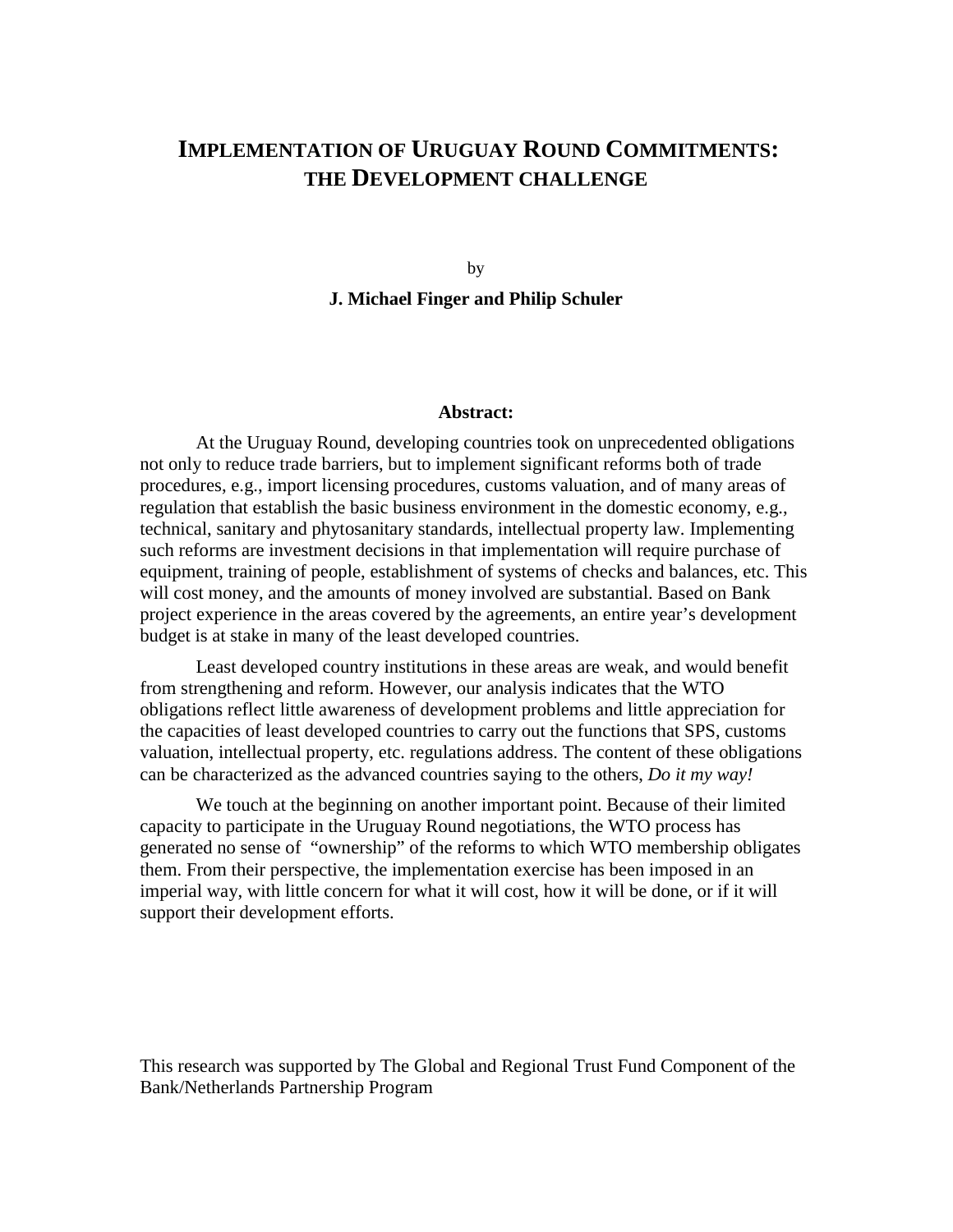| 1. |                                                                                                |  |
|----|------------------------------------------------------------------------------------------------|--|
|    |                                                                                                |  |
|    |                                                                                                |  |
|    |                                                                                                |  |
|    |                                                                                                |  |
| 2. |                                                                                                |  |
| 3. | THE URUGUAY ROUND GENERATED NO LEAST DEVELOPED COUNTRY                                         |  |
|    |                                                                                                |  |
|    |                                                                                                |  |
| 4. | <b>IMPLEMENTATION OF RULES VS. MARKET ACCESS: WHAT THEY GAVE FOR</b>                           |  |
|    |                                                                                                |  |
| 5. |                                                                                                |  |
|    |                                                                                                |  |
|    |                                                                                                |  |
|    |                                                                                                |  |
|    |                                                                                                |  |
|    |                                                                                                |  |
|    |                                                                                                |  |
|    |                                                                                                |  |
|    |                                                                                                |  |
|    |                                                                                                |  |
|    |                                                                                                |  |
|    |                                                                                                |  |
|    |                                                                                                |  |
|    |                                                                                                |  |
|    | Customs valuation agreement provisions aimed particularly at developing countries' concerns 11 |  |
|    |                                                                                                |  |
|    |                                                                                                |  |
| 6. |                                                                                                |  |
|    |                                                                                                |  |
|    |                                                                                                |  |
|    |                                                                                                |  |
|    |                                                                                                |  |
|    |                                                                                                |  |
|    |                                                                                                |  |
|    |                                                                                                |  |
|    |                                                                                                |  |
| 7. |                                                                                                |  |
|    |                                                                                                |  |
|    |                                                                                                |  |
|    |                                                                                                |  |
|    |                                                                                                |  |
| 8. |                                                                                                |  |
|    |                                                                                                |  |
|    |                                                                                                |  |
|    |                                                                                                |  |
|    |                                                                                                |  |
|    |                                                                                                |  |

## **TABLE OF CONTENTS**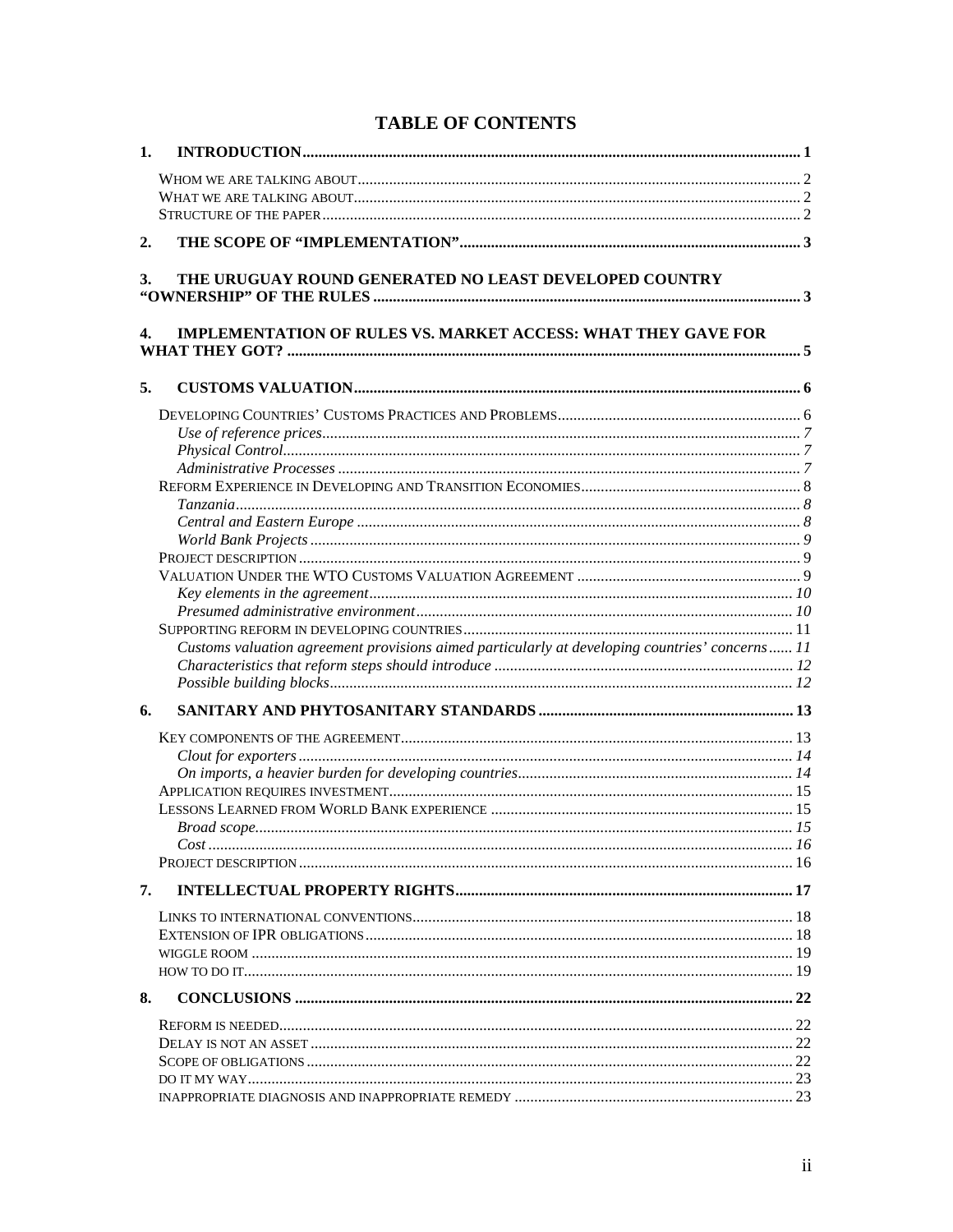| 9.  |                                                                                                    |  |
|-----|----------------------------------------------------------------------------------------------------|--|
| 10. | ANNEX A: MARKET ACCESS LIBERALIZATION AT THE URUGUAY ROUND  30                                     |  |
|     |                                                                                                    |  |
|     |                                                                                                    |  |
|     |                                                                                                    |  |
|     |                                                                                                    |  |
|     | Table 3: Numbers of Specific Quota Limits on Textiles and Clothing Imports Notified and Eliminated |  |
|     |                                                                                                    |  |
|     |                                                                                                    |  |
|     |                                                                                                    |  |
|     |                                                                                                    |  |
| 11. | ANNEX B: CUSTOMS REFORM EXPERIENCE IN DEVELOPING AND TRANSITION                                    |  |
|     |                                                                                                    |  |
|     |                                                                                                    |  |
|     |                                                                                                    |  |
|     |                                                                                                    |  |
|     |                                                                                                    |  |
|     |                                                                                                    |  |
|     |                                                                                                    |  |
|     |                                                                                                    |  |
|     |                                                                                                    |  |
|     |                                                                                                    |  |
|     |                                                                                                    |  |
|     |                                                                                                    |  |
|     |                                                                                                    |  |
|     |                                                                                                    |  |
| 12. | ANNEX C: WORLD BANK EXPERIENCE IN SUPPORT OF IMPLEMENTATION OF SPS                                 |  |
|     |                                                                                                    |  |
|     |                                                                                                    |  |
|     |                                                                                                    |  |
|     |                                                                                                    |  |
|     |                                                                                                    |  |
|     |                                                                                                    |  |
|     |                                                                                                    |  |
|     |                                                                                                    |  |
|     |                                                                                                    |  |
|     |                                                                                                    |  |
|     |                                                                                                    |  |
|     |                                                                                                    |  |
|     |                                                                                                    |  |
|     |                                                                                                    |  |
|     |                                                                                                    |  |
|     |                                                                                                    |  |
|     |                                                                                                    |  |
|     |                                                                                                    |  |
|     |                                                                                                    |  |
|     |                                                                                                    |  |
|     |                                                                                                    |  |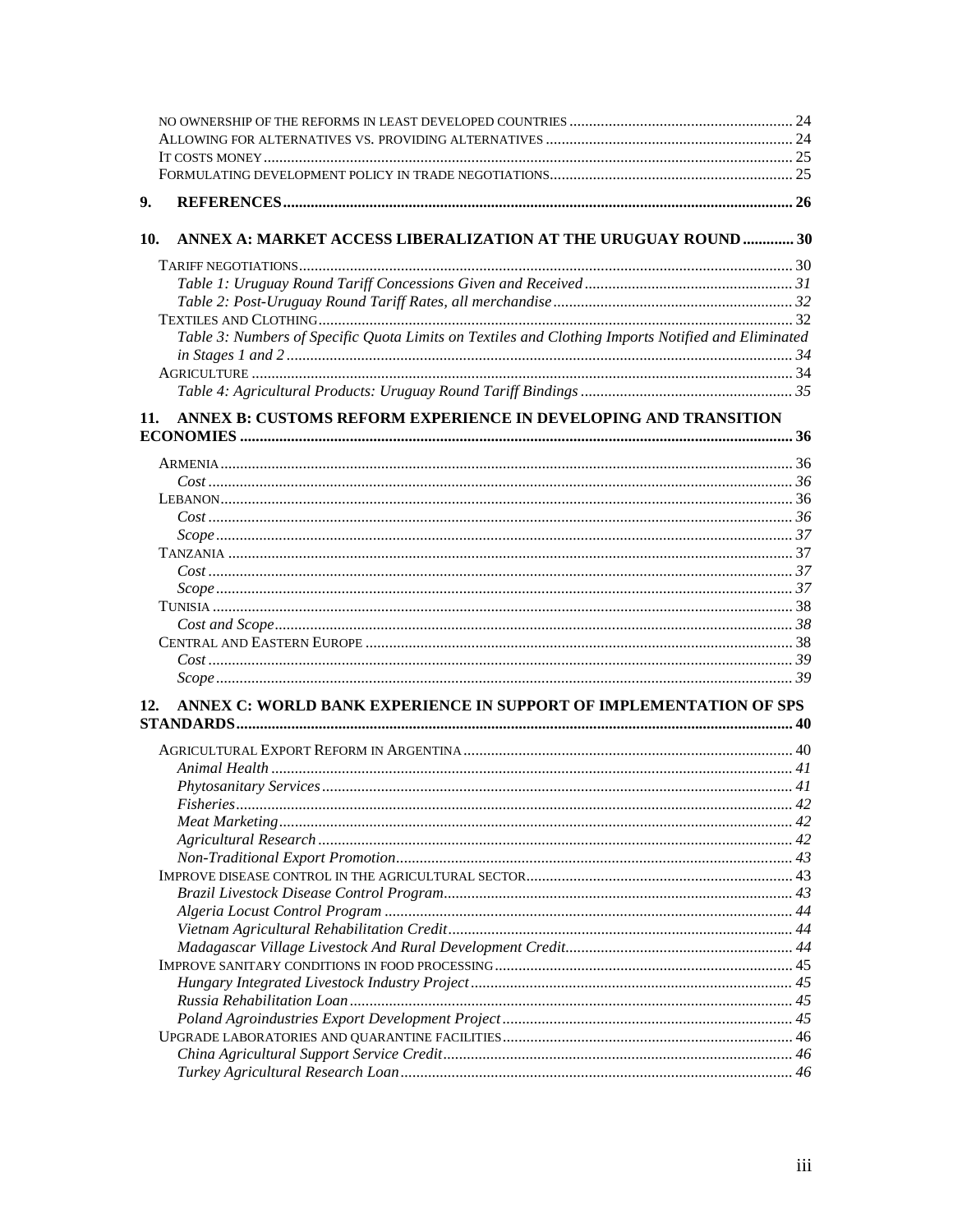| $\label{thm:example} Bangladesh\\ \hspace*{2.5cm} 50$ |  |
|-------------------------------------------------------|--|
|                                                       |  |
|                                                       |  |
|                                                       |  |
|                                                       |  |
|                                                       |  |
|                                                       |  |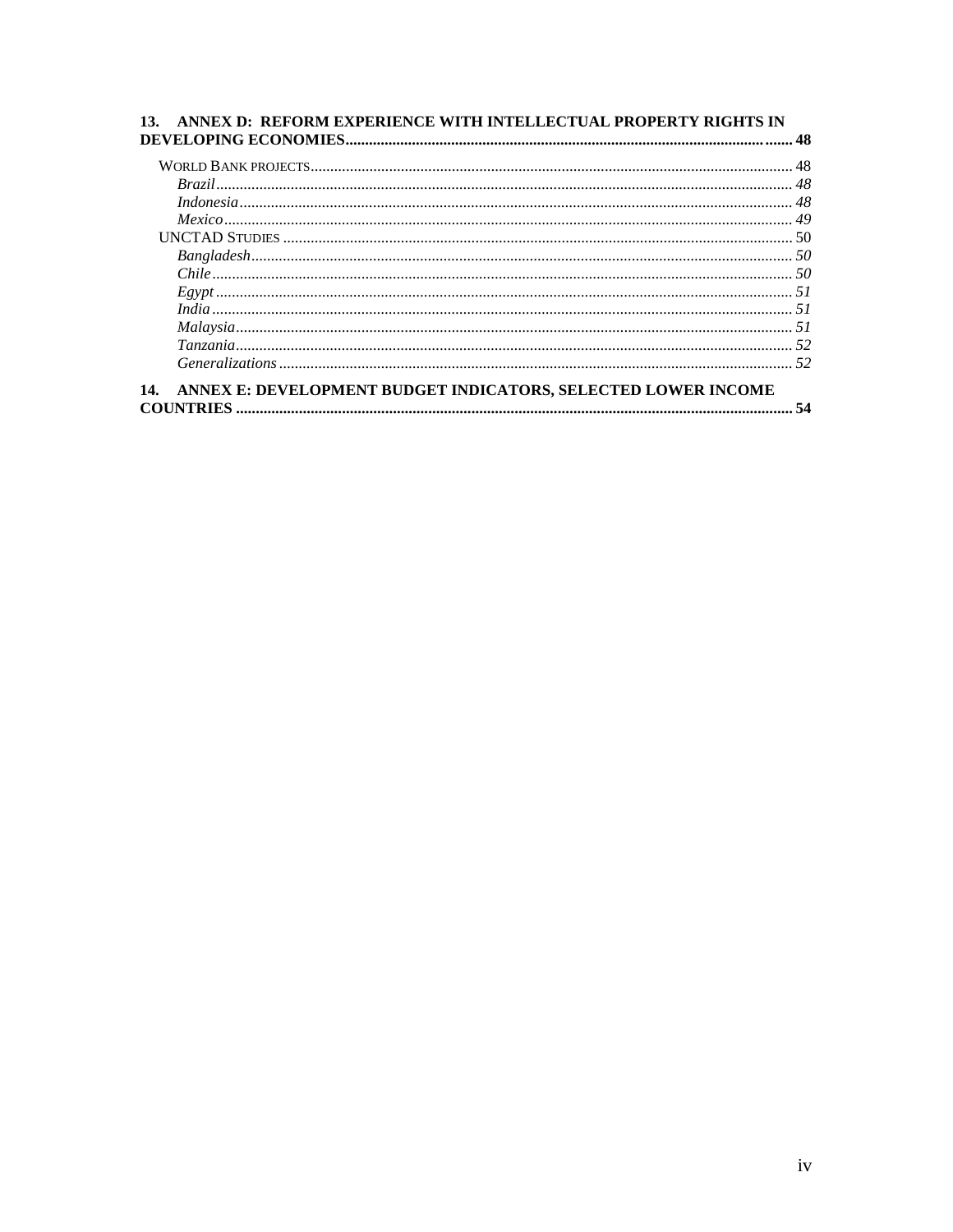## **IMPLEMENTATION OF URUGUAY ROUND COMMITMENTS: THE DEVELOPMENT CHALLENGE**

by

**J. Michael Finger and Philip Schuler**

## **1. INTRODUCTION**

Many developing countries have successfully used international trade as a vehicle for development. A number of others however have been left behind. The WTO Ministerial Declarations of 1996 and of 1998 expressed concern over this "marginalization" of "least-developed countries and certain small economies" in the international trading system and asked the international community to make a particular effort to help them to take advantage of opportunities offered by the international trading system.

At the Uruguay Round, developing countries took on unprecedented obligations not only to reduce trade barriers, but to implement significant reforms both on trade procedures (e.g., import licensing procedures, customs valuation) and on many areas of regulation that establish the basic business environment in the domestic economy (e.g., technical, sanitary and phytosanitary standards, intellectual property law).

This paper is about the latter commitments. We point out that they are investment decisions in that implementation will require purchasing of equipment, training of people, establishment of systems of checks and balances, etc. This will cost money and the amounts of money involved are substantial. Based on Bank project experience in the areas covered by the agreements, an entire year's development budget is at stake in many of the least developed countries.

Least developed country institutions in these areas are weak, and would benefit from strengthening and reform. However, our analysis indicates that the WTO obligations reflect little awareness of development problems and little appreciation of the capacities of the least developed countries to carry out the functions that SPS, customs valuation, intellectual property, etc. regulations address.

We touch at the beginning on another important point. Because of their limited capacity to participate in the Uruguay Round negotiations, the WTO process has generated no sense of "ownership" of the reforms to which WTO membership obligates them. From their perspective, the implementation exercise has been imposed in an imperial way, with little concern for what it will cost, how it will be done, or if it will support their development efforts.<sup>1</sup>

<sup>&</sup>lt;sup>1</sup> We do not present this perspective as a reason to avoid implementation. The countries would be worse off without reform. We provide it instead as a guide to where help is needed to make implementation effective in the countries that as of now have no sense of ownership of the WTO system.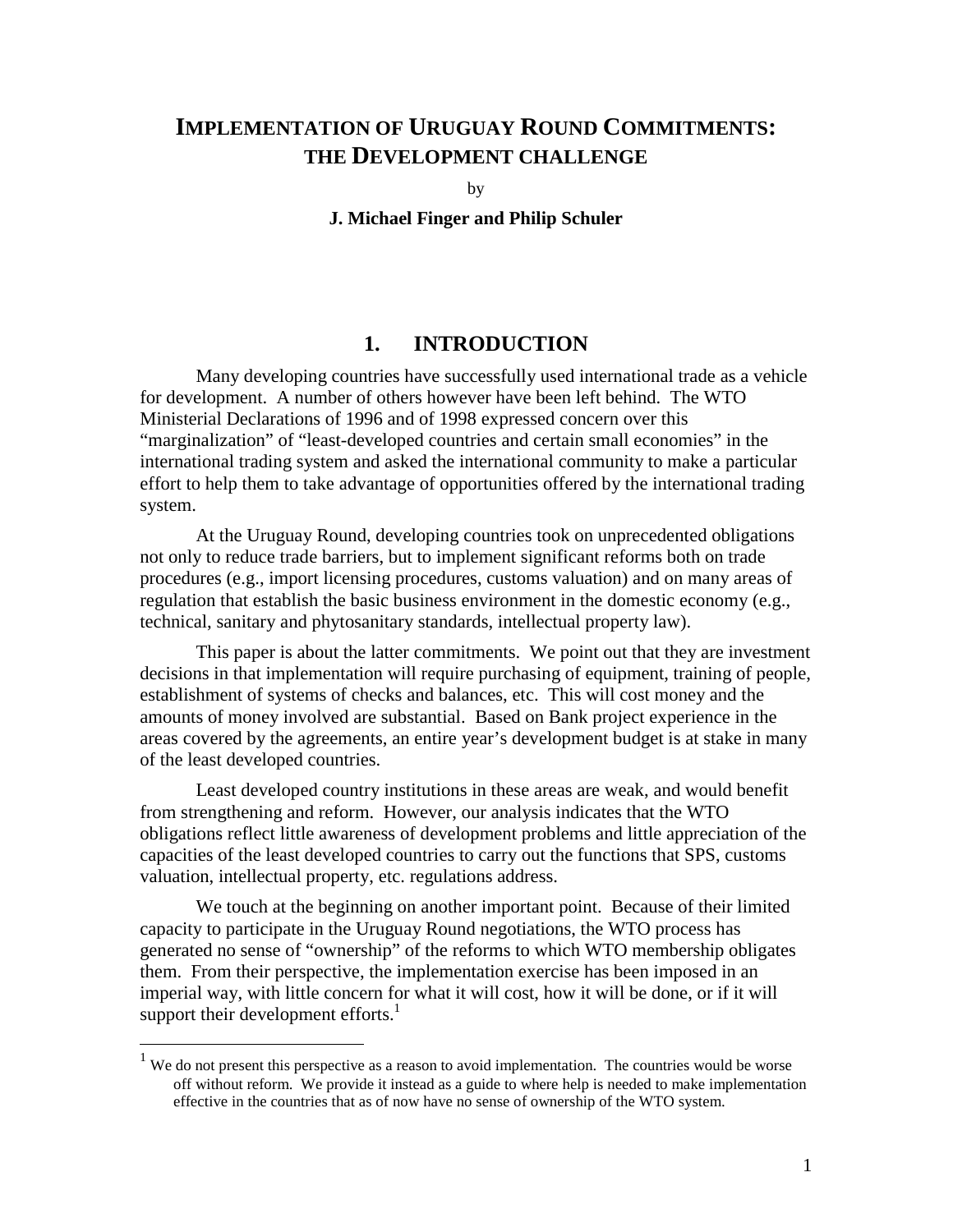### **WHOM WE ARE TALKING ABOUT**

As to the developing countries we have in mind, like the WTO Ministers in their 1996 Declaration, our concern focuses on the countries that are being marginalized. What we will argue will apply particularly to these countries – generally, the least developed countries – rather than to those developing countries that have already established themselves as major trading economies and active members of the WTO diplomatic community. Throughout the paper we will use the term, "least developed countries," to refer to all countries that are struggling to use the international trading system effectively – a list of countries approximated by the United Nations official list of least developed countries, but not necessarily identical to that list. $2^2$ 

### **WHAT WE ARE TALKING ABOUT**

Our analysis is based on World Bank project experience in customs reform, SPS, and intellectual property regulation. In each of these areas we reviewed Bank experience with three questions in mind:

- 1. What are the development problems in this area?
- 2. Does the WTO agreement correctly diagnose the development problems?
- 3. Does the WTO agreement prescribe an appropriate remedy?

"Appropriate" in the third question refers both to correct identification of the problem and to recognition of the capacities (resource constraints) of the least developed countries.<sup>3</sup>

#### **STRUCTURE OF THE PAPER**

<u>.</u>

In the next section we will explain how implementation of such obligations differs from implementation of more traditional market access commitments such as tariff reduction or elimination of quantitative restrictions. In sections 3 and 4 we look briefly at least developed countries' participation in the Uruguay Round negotiations. In section 3 we point out that this participation, or lack thereof, has left these countries with no sense of ownership of the commitments they have undertaken. In section 4 we point out that in the Uruguay Round market access negotiations, the developing countries received no more than they gave – this in response to the possible criticism that implementation of the reforms we review here is what the developing countries owe for what they received in the market access negotiations. Sections 5, 6 and 7 present our examination of the challenges developing countries will face in implementing their obligations on customs valuation, sanitary and phytosanitary standards and intellectual property regulation. In each area we outline basic WTO obligations and we examine how implementation might be managed so that it best helps the least developed countries to use trade as a vehicle for development. Our conclusions are in the final section.

## **2. THE SCOPE OF "IMPLEMENTATION"**

<sup>2</sup> Like the WTO Ministers, we offer no precise list of the countries who share the problems we address.

 $3$  To take a brisk 30-minute walk every day would not be a good prescription for a paraplegic.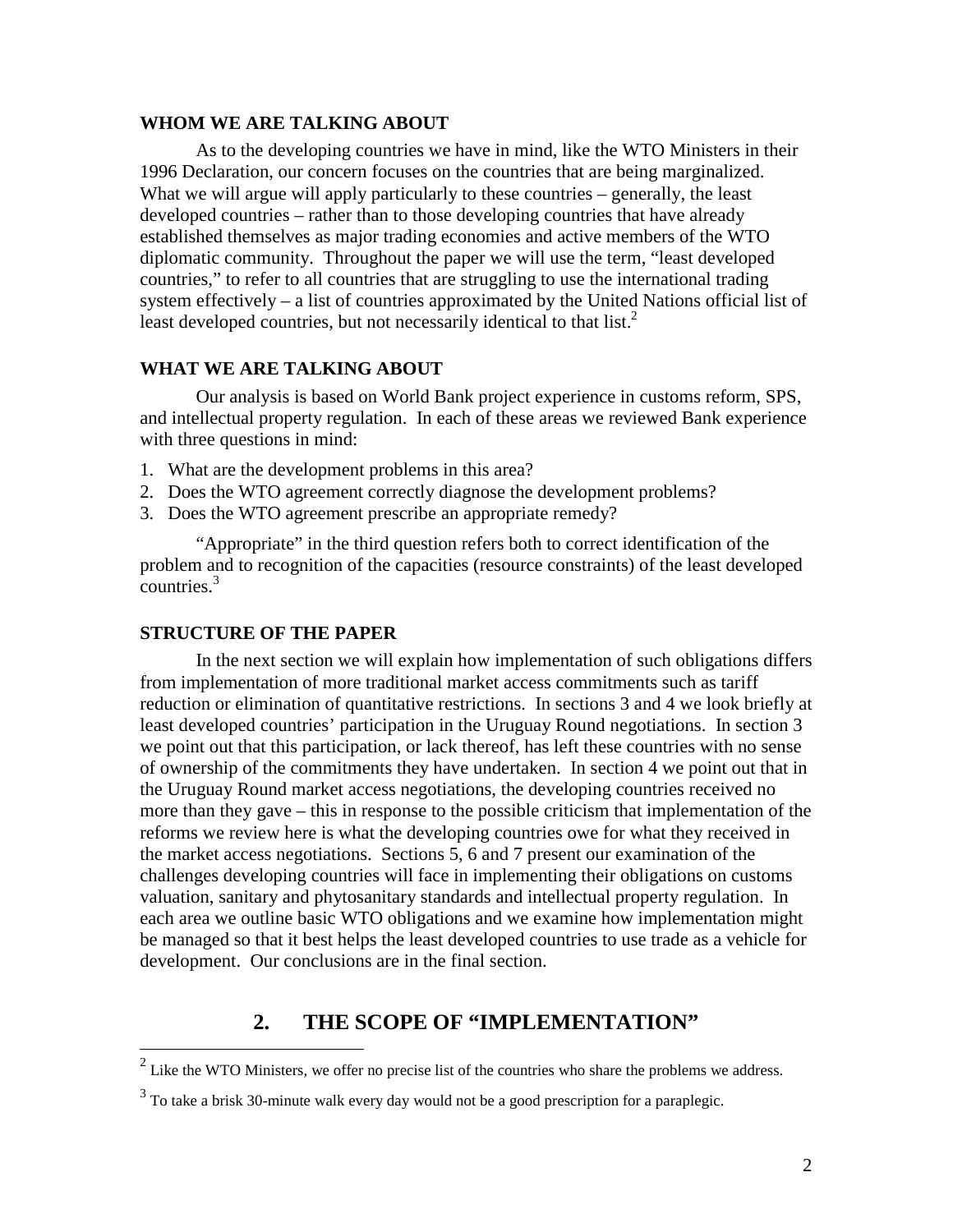The initial focus of the GATT was to remove bad policies: the excess of trade restrictions that built up during the world recession of the 1930s and the war years of the 1940s. While considerable political courage and diplomatic skill were needed to make the necessary decisions, implementing them, e.g., changing the tariff rates, required no more than the stroke of a minister's or a legislature's pen. A lot of money will flow in different directions because of tariff cuts, but it costs nothing to cut the tariffs.

More is involved in the implementation of WTO rules on customs valuation, intellectual property rights and SPS than the simple removal of bad policies. Implementation is about creating infrastructure, about creating the institutions that facilitate economic activity. Intellectual property rights implementation, for example, will, like tariff reductions, cause money to flow in different directions. But it costs money to implement IPR. Implementation involves investment: purchase and installation of equipment and procedures, training of staff, etc.

To provide specificity to this point and to provide an indication of the scope and cost of investments that may be involved in implementing Uruguay Round commitments, we will review (primarily) World Bank experience with customs reform, with application of sanitary and phytosanitary standards, and with installation of systems of intellectual property rights. One of the lessons that emerges from this review is that the scope of what the WTO regulates is narrower than the scope of what must be done to make development sense out of implementation. For example customs valuation versus customs reform – it helps little to change customs valuation procedures if containers still stay on the dock for 60 days.

## **3. THE URUGUAY ROUND GENERATED NO LEAST DEVELOPED COUNTRY "OWNERSHIP" OF THE RULES**

"Ownership" of the rules is an important element in the functioning of any system of rules; particularly important in systems such as the WTO, where the central organization has limited power to enforce. Building among members a solid sense of ownership of such rules begins with participation in establishing them – for WTO rules, with effective participation in the WTO negotiations in which the rules were agreed.

The African Economic Research Consortium has conducted an evaluation of sub-Saharan African countries' participation in the rules making exercises of the Uruguay Round and has found that this participation was minimal. These countries lacked the capacity to engage substantively on the wide range of issues that the Uruguay Round included. The AERC evaluation identified weaknesses at three levels:

1. Geneva delegations were small and lacked persons with the technical backgrounds needed to participate effectively. A competent diplomat without the backing of a technical staff was not an effective delegation.<sup>4</sup>

<u>.</u>

<sup>&</sup>lt;sup>4</sup> Of 65 developing country GATT/WTO members when the Uruguay Round began, 20 did not have delegations in Geneva. Of the 20, 15 were represented from embassies in other European cities, and 5 by delegations based in their national capitals. Furthermore, developing country delegations were notably smaller than those of the industrial countries. In 1987, when the Uruguay Round began, the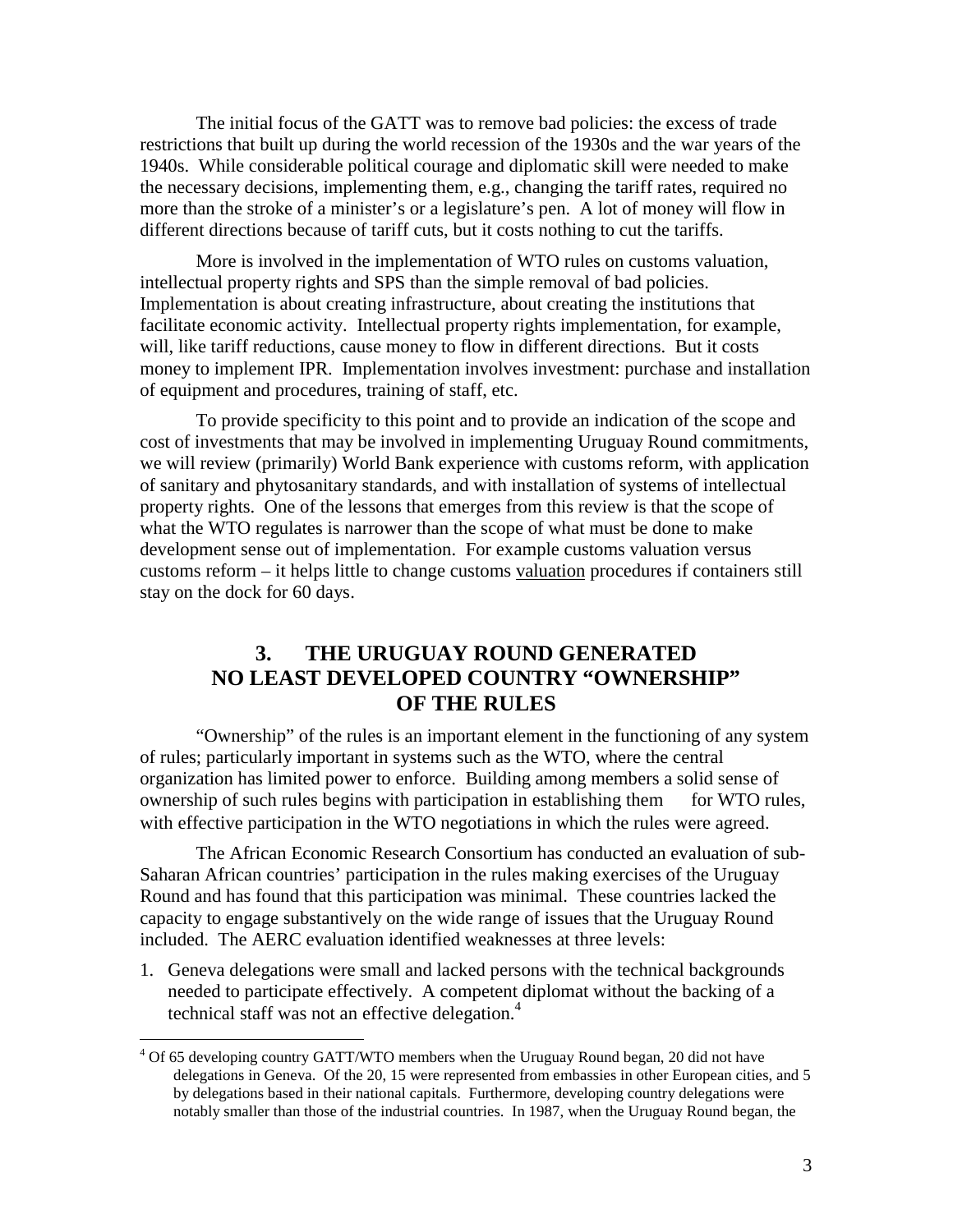- 2. Links between WTO delegations and the government at home were not developed. There was a lack of established process to involve the relevant ministries with issues that were being negotiated in Geneva, e.g., health and agriculture ministries with negotiations on sanitary and phytosanitary standards, the customs agency with the customs valuation negotiations.
- 3. Stakeholders, e.g., the business community, were minimally involved.

An indicator of the lack of involvement by sub-Saharan countries is that, of all the written proposals, comments, etc. circulated at the WTO during the Uruguay Round negotiations, less than 3 percent were submitted by sub-Saharan countries.<sup>5</sup> These delegations' efforts in the Uruguay Round were principally aimed at defending special and differential treatment:

- on rules, that different rules should apply to countries at different stages of development – phased-in implementation became an eventual rendition;
- on market access, to defend preferences that sub-Saharan countries enjoyed.<sup>6</sup>

Ogunkola concludes that "[w]hile the participation of Africa has been limited by the capacity to negotiate, the ratification of the agreement and the single undertaking clause made the implementation of the agreement almost non-negotiable.<sup>7</sup>"

The reasoning behind this point:

- The alternative available at the end of the Tokyo Round to sign some agreements but not others – was taken away.
- Countries that chose to remain GATT members but opted not to accept the Uruguay Round package that was incumbent on WTO members would have been discriminated against – they would not be owed the new obligations that WTO members accepted at the Uruguay Round.<sup>8</sup>

 EU had in Geneva a delegation of 10, EU Member States' delegations included an additional 57 persons. The US delegation numbered 10, the Japanese, 15. Only 12 developing countries had delegations of more than three persons. The larger ones: Korea, Mexico and Tanzania, 7 each; Brazil and Indonesia, 6 each; Thailand, Hong Kong and Egypt, 5 each. Of the 48 least developed countries, 29 are WTO members, but only 11 of these maintain delegations in Geneva. As of January 1999, 6 least developed countries were negotiating accession to the WTO, another 6 were observers, not negotiating accession.

5 Ogunkola, p. 3.

 $<sup>6</sup>$  ibid.</sup>

- $7$  "Single undertaking" here means that each member was expected to take on all obligations, that the codes approach of the Tokyo Round, in which each member could opt to sign some codes and not sign others, was not available. John Croome, who served in the GATT/WTO Secretariat throughout the Tokyo and Uruguay Rounds, has pointed out in correspondence that "single undertaking" initially referred to the members voting on all parts of the agreement as a whole, i.e., that the outcome of the tariff negotiations would not be put up for approval separately from the outcome of the subsidies negotiations. As the negotiations progressed, the meaning of "single undertaking" expanded to include the "no country can opt out of any part" meaning.
- $8$  Because the Tokyo Round codes were part of the GATT, the GATT nondiscrimination obligation (Article I) required that code signatories apply the codes in their dealings with non-signatories as with signatories, i.e., non-signatories were entitled to the benefits of a code without accepting the obligations.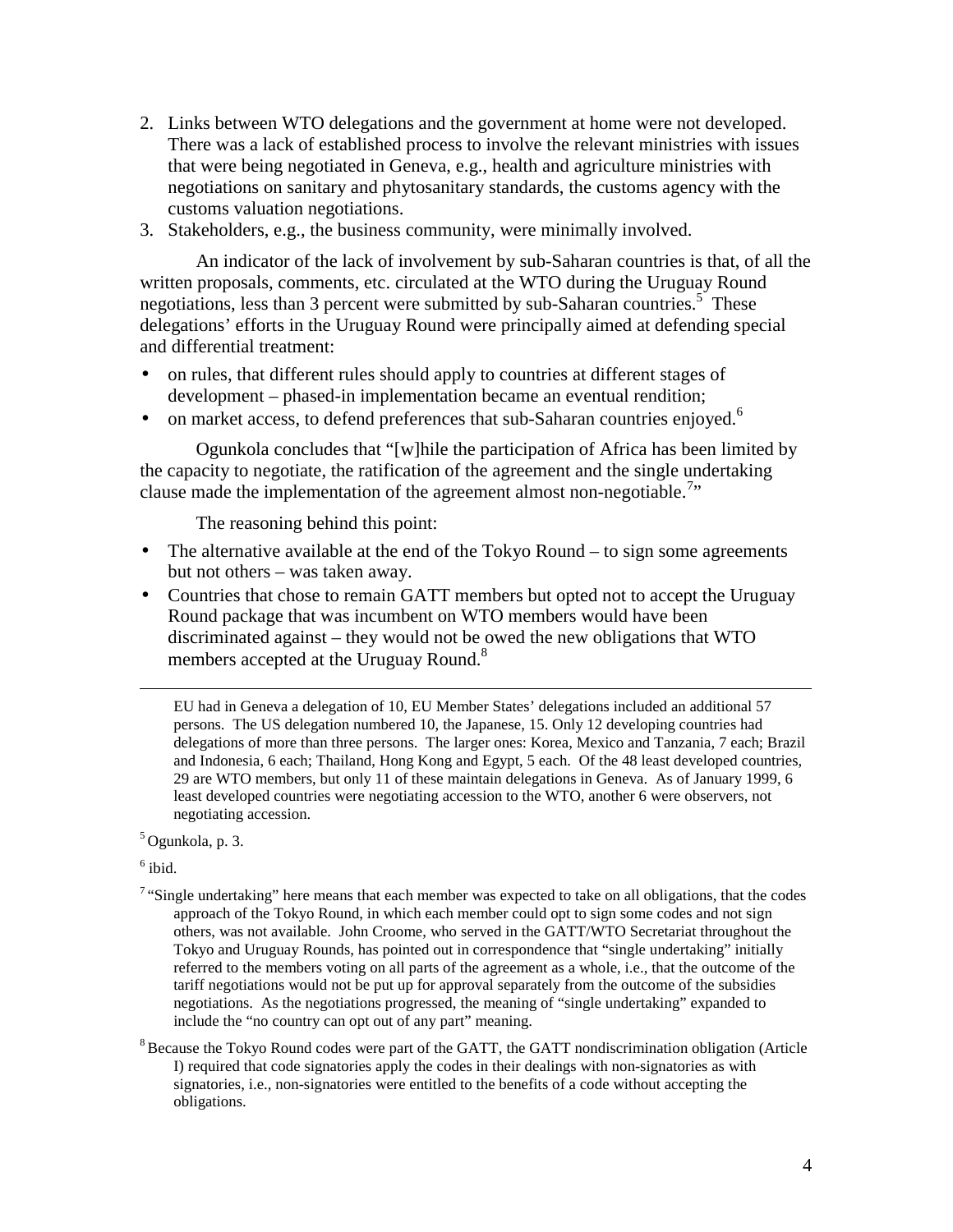• To the negotiators, the diplomatic value of becoming a WTO member weighed heavily.

Result: there came forward in these countries no sense of ownership of the implied reforms. To least developed country negotiators, the reforms were imposed by the major trading countries. The government agencies that must implement the rules blame the large countries and their own negotiators. To them, the rules were imposed by the major trading countries over the weakness of their own negotiators. Among stakeholders, the losers have been agitated, e.g., interests that previously secured protection from the application of customs procedures, or standards. But the process of making the rules has not rallied the potential winners, e.g., traders who would save money from improved customs operations, producers who might be able to export if standards were upgraded to an international level. Given these attitudes, it is difficult to rally support for implementation. At each level, implementation is viewed as something that will help someone else,  $9$  the urge is to do the minimum to get by. Attempts to force implementation through the WTO dispute settlement mechanism would likely reinforce the impression that the WTO rules are imperially imposed from the outside, for the benefit of the outside.

TRIPS, the customs valuation agreement, the SPS agreement and several others suggest that developed country members furnish technical assistance to developing country members that so request it. This provision however is not a binding commitment; in effect, the developing countries have taken on bound commitments to implement in exchange for unbound commitments of assistance to implement.

## **4. IMPLEMENTATION OF RULES VS. MARKET ACCESS: WHAT THEY GAVE FOR WHAT THEY GOT?**

Implementation of these rules, some have argued, is what the developing countries owe for the Uruguay Round market access concessions they got from the industrial countries, particularly in agriculture, textiles and clothing.

One can respond to this assertion in several ways. First of all, it does not nullify the ownership argument above. Even if, in the mercantilist ethic of the GATT/WTO, the least developed countries owe this implementation, we still have the ownership problem—the process by which these obligations were taken on has not helped to build the domestic politics to implement them.

Second, what the industrial countries gave in agriculture and in textiles-clothing is still more a promise than a reality. In Annex A where we summarize an earlier review of the Uruguay Round market access negotiations, we report that in textiles-clothing, the industrial countries have committed themselves to liberalization, but with delayed delivery. The details of the textiles-clothing agreement, we document, will allow the industrial countries to delay almost all of the removal of MFA-sanctioned quantitative restrictions until 2005. In agriculture, the agreed change of form of protection from

-

<sup>&</sup>lt;sup>9</sup> An African food scientist remarked to me in conversation, "They want us to adopt the SPS agreement so that we will import more chickens from them."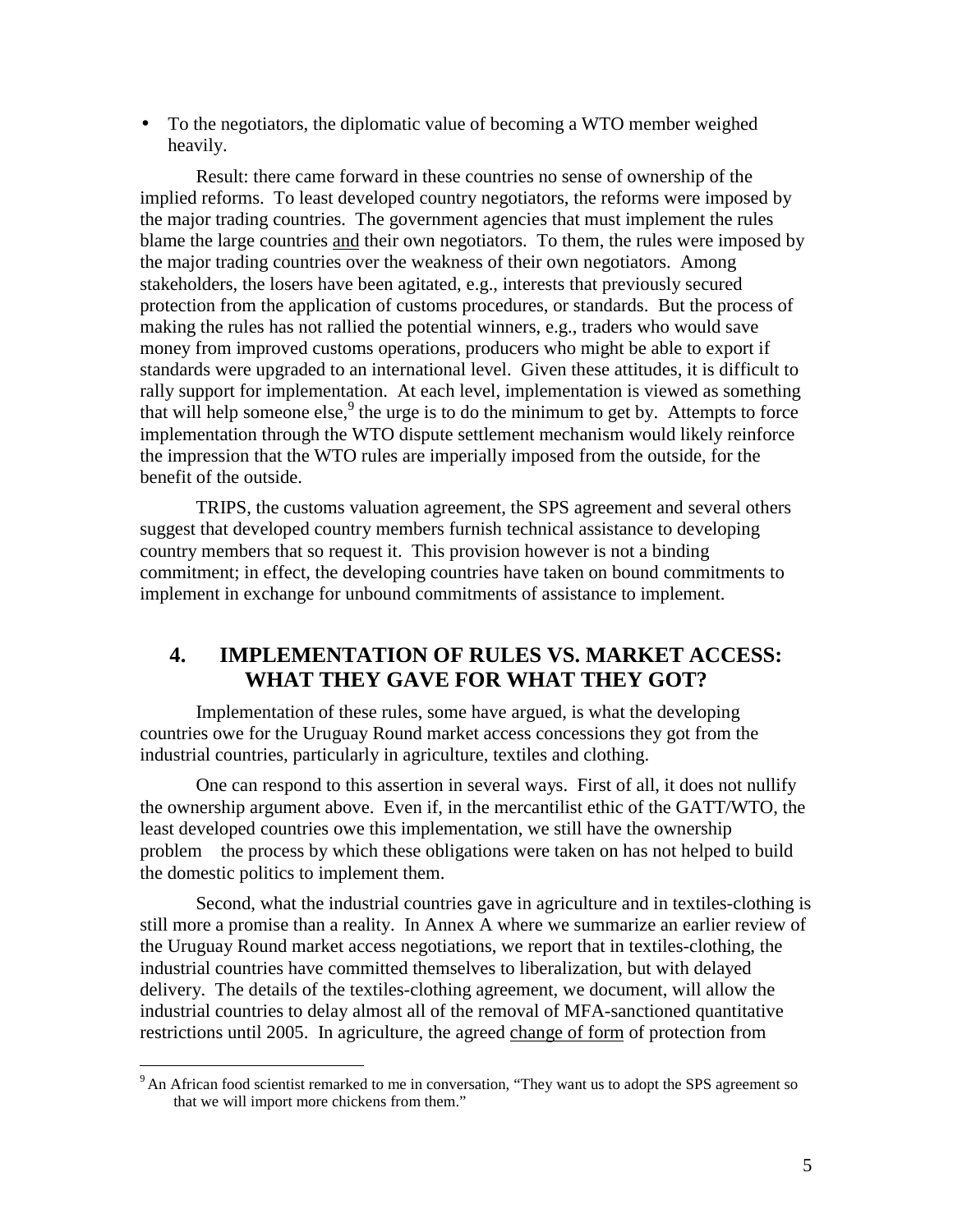NTBs to tariffs has been implemented, but reduction of protection is still to be agreed. The industrial countries at the Uruguay Round reduced the level of protection on a smaller percentage of their agricultural imports than of their industrial imports, and tariffs on agricultural products remain significantly higher than those on industrial goods. Agriculture is part of the "built-in agenda" – the Uruguay Round agreement includes a provision to undertake in 2000 further negotiations on agriculture protection. These however will be negotiations, in which countries that agree to concessions will expect reciprocal concessions. Unlike in the textiles-clothing agreement, there is no bound commitment in the agriculture agreement to implement future liberalization.

A final and perhaps the major point here, in the tariff negotiations developing economies' tariff cuts covered the same percentage of imports as industrial country cuts, and developing country cuts were actually deeper. Within the mercantilist calculus of concession-for-concession, the developing countries received no surplus in the market access negotiations that they should feel obligated to pay back in the rules negotiations.

## **5. CUSTOMS VALUATION**

Article VII, the GATT article on customs valuation, provides that, in principle, customs value should be based on actual value. Actual value, in turn, is to be based on the price at which the product or like merchandise is sold under competitive conditions in the ordinary course of trade.

Under Article VII, a number of different valuation practices were accepted, e.g., basing customs valuation on the price of competing domestic products.

The Uruguay Round Customs Valuation Agreement establishes the transactions value of the shipment in question as the primary basis for customs value. Supporters of the agreement see it bringing two improvements:

- 1. Increased predictability for traders they will be able to calculate before-hand their customs liability,
- 2. Control over the use of inflated customs values to restrict imports.

We will point out in this section that customs valuation is only one part of the customs process. Given the initial situation in many least developed countries (which we will briefly characterize) changing the valuation process without overall customs reform is not likely to improve the predictability of the customs process, nor would it mitigate significantly the possibility of using the customs process as a non-tariff barrier.

### **DEVELOPING COUNTRIES' CUSTOMS PRACTICES AND PROBLEMS**

Customs practices in many least developed countries differ significantly from those in place in the more advanced trading nations. The differences are often differences in basic concept, not just differences of detail or efficiency.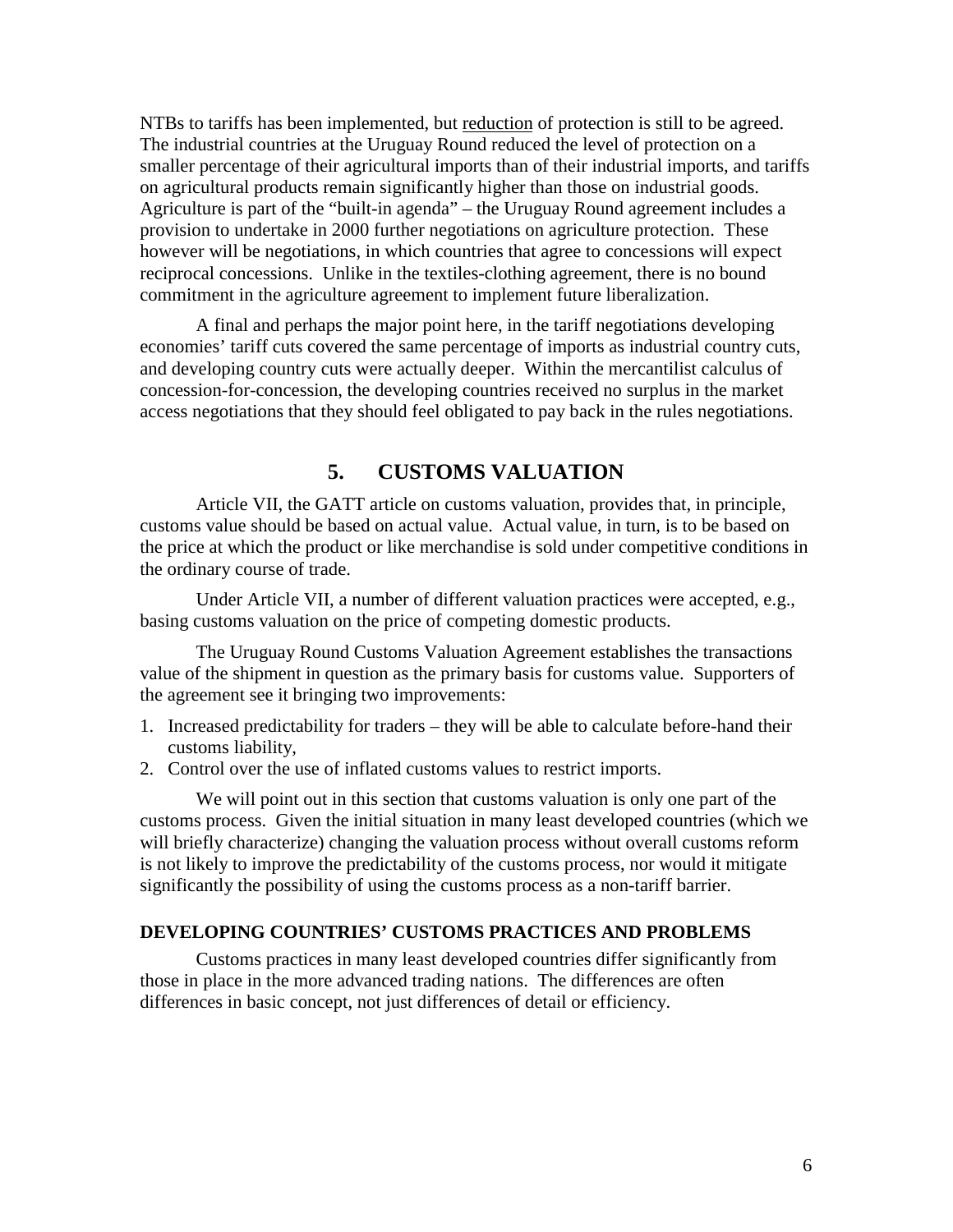#### **Use of reference prices**

Traders can evade exchange controls by overvaluing import shipments; they can evade customs duties and excise taxes applied at the border by undervaluing shipments. Rather than establishing the control and information systems necessary to identify actual transaction value, many governments have based customs value on schedules of reference prices, reference prices based sometimes on domestic prices (e.g., those established by local producers associations) on prices in major exporting countries, or on more abstract minimum or normal values. Use of such reference prices effectively converts ad valorem rates into specific rates (e.g., a tariff with two columns—ad valorem rate, unit value).

While inflating reference prices does provide a means for providing protection for domestic production, overstatement and unpredictability are not intrinsic features of such valuation systems, nor is discretionary application by customs administrators. Reference prices can be publicly posted, and international prices (at least for commodities) can provide an objective standard for establishing their value.

#### **Physical Control**

Effective customs administration has both physical and administrative dimensions. Physical control is about keeping track of what passes into and out of the country. In many poorer countries, traditional smuggling—goods sneaked across the border away from recognized ports—is a significant problem. At a duty rate of 50%, the duty on the number of televisions one person can transport on a bicycle-jitney can come, in a poor country, to a year's wages. Where physical control systems are poor, smuggling need not involve clandestine overland trails or secret moonlit beaches. Goods often move through ports without coming under the supervision of customs authorities.

#### **Administrative Processes**

Customs processes in poorer countries exhibit many interacting weaknesses excessive procedures (re international guidelines) that are not codified, poorly trained officials, a civil service system that does not pay a living wage and depends on officials receiving side-payments for performing their functions, ineffective provision for appeal.

Bert Cunningham, in an assessment of several least developed countries considering customs reform, observed that systems and procedures appeared to have evolved to maximize the number of steps and approvals – to create as many opportunities as possible for negotiation between traders and customs officials. Procedures were not codified, not even a schedule of current tariff rates was available. There was thus no objective basis for limiting what an official might demand, no basis for a trader to know what was expected at each step, and no basis for appeal to a higher authority that he/she had satisfied requirements, even if there had been provision for such appeal. Internal operational audit was impossible, there was no possibility of, much less incentive for, voluntary compliance.

It should be evident from this introduction to customs problems in poorer countries that valuation is only an inch in the whole yard of customs operations that need improvement.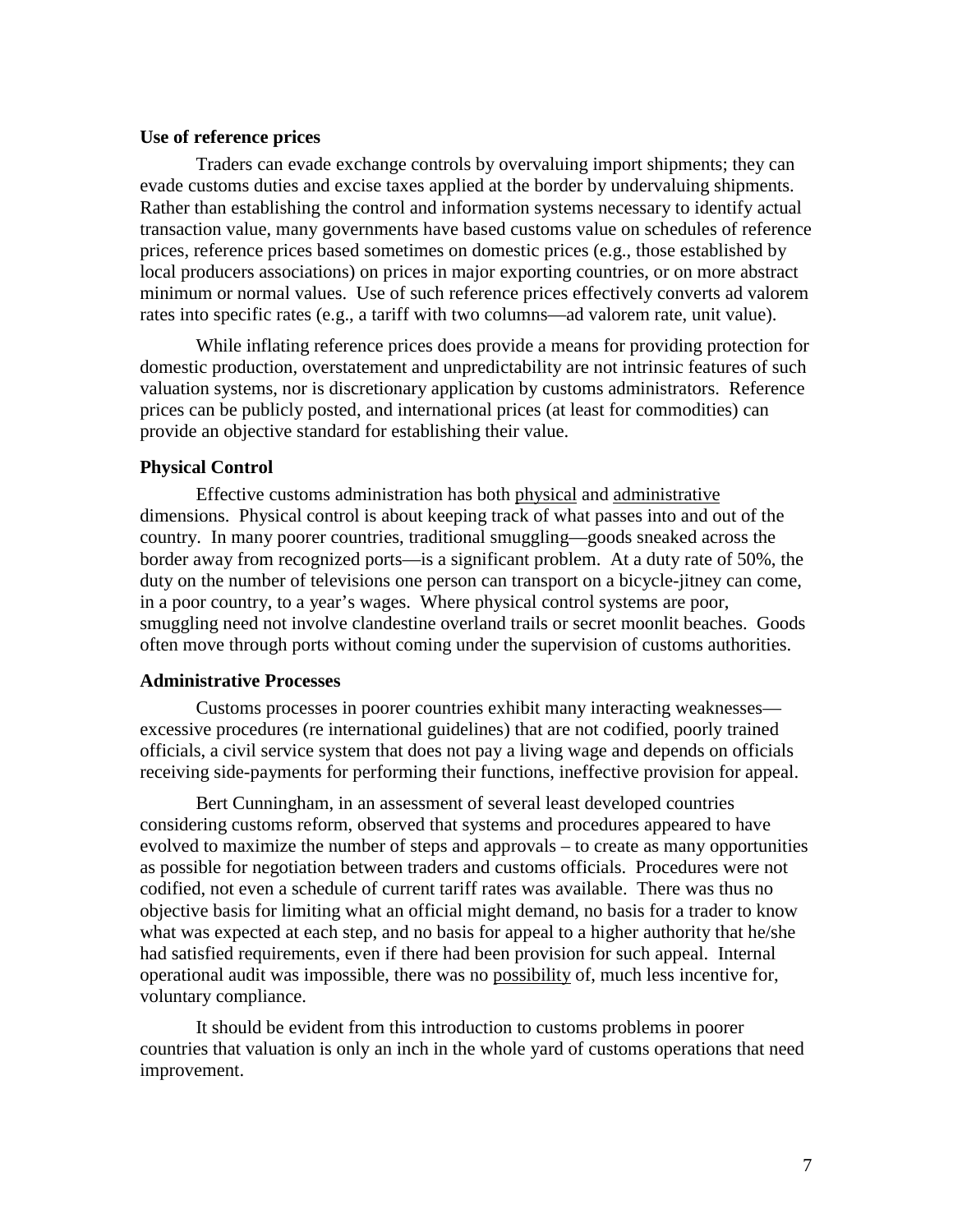## **REFORM EXPERIENCE IN DEVELOPING AND TRANSITION ECONOMIES**

We present in this section a review of customs reform projects in several countries. This review reinforces one of the arguments we made in the previous section, that needed reform is much broader than valuation reform. The section in addition provides information on how much customs reform costs.

### **Tanzania**

Customs consultant Bert Cunningham prepared a report to the Tanzanian Revenue Authority proposing a comprehensive reform of Tanzanian customs procedures.<sup>10</sup>

Cost. \$8-10 million over three years. This would cover technical assistance, training, refurbishment of buildings, new equipment, and computerization.

Scope. The reform proposal includes:

- *Computerization* including ASYCUDA (the UNCTAD computerized customs system), and systems for warehouse inventory control, and statistical reporting.
- *Valuation procedures* –phase out the Brussels Definition of and adopt the WTO system (based on transaction prices).
- *Cargo controls* speed up processing and eliminate fraudulent or incorrect valuation.
- *Building refurbishment* refurbish customs buildings necessary to house ASYCUDA.
- *Administrative reforms* establish a new division responsible for customs valuation and tariff classification, recruit and train staff, establish appeals tribunal, reduce discretion exercised by customs officers.
- *Screenings for drug interdiction*.
- *Legislative reforms* rewrite laws, formally accede to the Harmonized System Convention, increase transparency.

### **Central and Eastern Europe**

<u>.</u>

The European Union has been assisting ten of the formerly socialist countries in Central and Eastern Europe with institutional reforms through its Phare Program.

Cost.<sup>11</sup> The total budget allocated for Phare customs modernization in the ten candidate countries is 90 million ecus for 1990-97, of which 70 million has been contracted (at a \$/ecu rate of 1.2, this is approximately \$108 million and \$84 million).

| Computerization                        | 42.74 |
|----------------------------------------|-------|
| Equipment                              | 6.85  |
| Training                               | 13.77 |
| Management                             | 2.35  |
| Other                                  | 4.54  |
| <b>Total Contracted (million ecus)</b> | 70.25 |

<sup>&</sup>lt;sup>10</sup> Bert Cunningham, "Tanzania: Strategy and Action Plan to Reform Customs Administration," June 1996.

<sup>&</sup>lt;sup>11</sup> Pricewaterhouse Coopers, "Evaluation of the DG 1A Programmes: Phare Customs Programmes," December 1998. URL: http://europa.eu.int/comm/dg1a/evaluation/phare\_customs/index.htm [Accessed June 16, 1999.]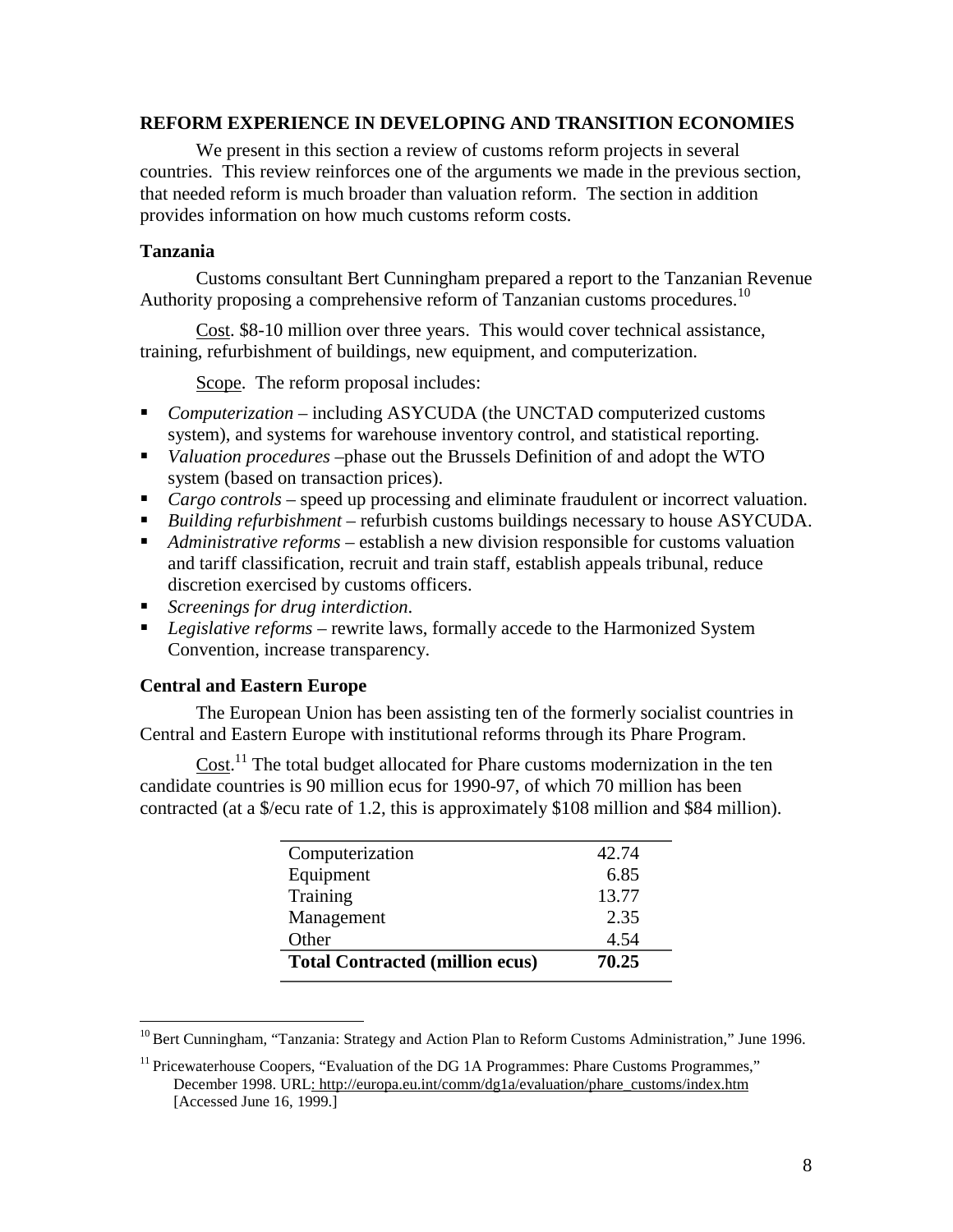Scope.

- *Computerization* Establish computerized customs declarations systems in all countries.
- *Anti-Smuggling Equipment* Provide laboratory and detection equipment for drug interdiction and other anti-smuggling efforts. Equipment ranges from x-ray equipment and gas chromatographs to communications equipment.
- *Management and Staff Training* Train staff in basic management, customs procedures and computer operations; establish staff training schools.
- *Legal Reforms*  EU candidates must adopt the EU customs code. Phare assistance funded translation of laws, training to (re-)write laws in conformance with EU codes, and conduct public information campaigns.

## **World Bank Projects**

A number of World Bank projects contain components assisting countries with customs reform through staff training and modernizing customs procedures. These customs reform components are designed to support the projects' broader development objectives (such as increasing export capacity or fiscal reform). Below are three examples.

| <b>Project description</b><br>Country |                                          | Cost             |
|---------------------------------------|------------------------------------------|------------------|
| Armenia, 1993-1997                    | Draft new customs law, train staff, and  | $$1.604$ million |
|                                       | computerize procedures – component of    |                  |
|                                       | an institution building project          |                  |
| Lebanon, 1994-2001                    | Train staff, introduce new tariff        | \$3.82 million   |
|                                       | classification, computerize procedures - |                  |
|                                       | component of a revenue enhancement       |                  |
|                                       | and fiscal management project            |                  |
| Tunisia, 1999-2004                    | Computerize and simplify procedures –    |                  |
|                                       | component of an export development       |                  |
|                                       | project                                  |                  |

To sum up this section, the reforms we have reviewed cover some sixteen major categories of activities ranging from rewriting legislation through training in auditing procedures, physical security in customs warehouses, to policing of smuggling and of traffic in illicit drugs. Various of these components involve a cost in the neighborhood of \$10 million per country.

## **VALUATION UNDER THE WTO CUSTOMS VALUATION AGREEMENT**

Not only does the Uruguay Round customs valuation agreement address only a part of the customs process, the valuation process it prescribes presumes an administrative environment that does not exist in many of the least developed countries.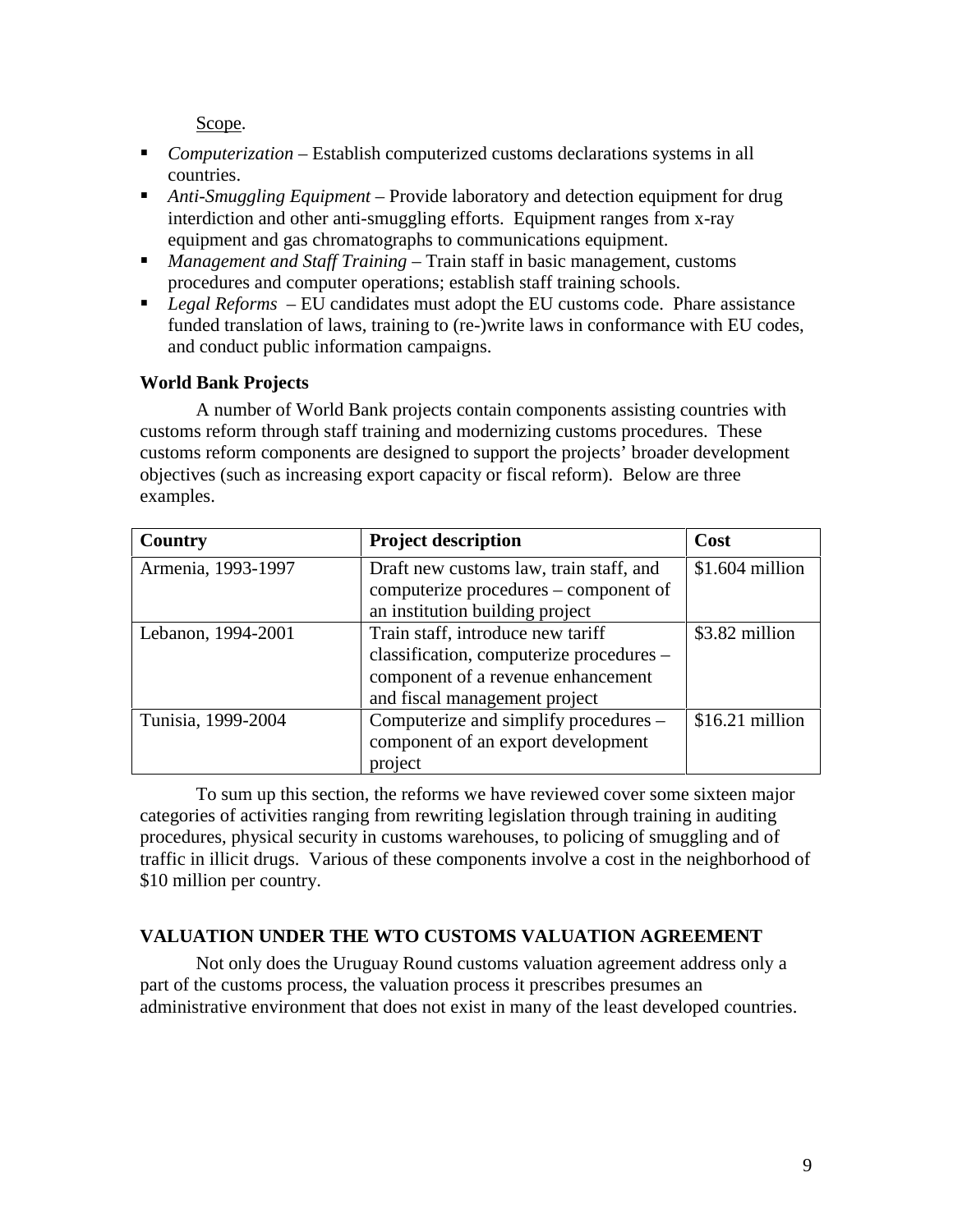## **Key elements in the agreement**

The agreement prescribes a hierarchy of valuation methods.

- 1. Transaction value of the imported merchandise the price actually paid or payable for the specific shipment. The agreement provides a list of items (add-ins) that must be included in the price actually paid or payable, e.g., packing costs, cost of tools, dies and moulds provided by the buyer. The agreement permits tariffs to be based on either c.i.f. or f.o.b. values. National law must specify which, a country's practice can not vary from shipment to shipment.
- 2. Transaction value of identical merchandise sold for export to the same country of importation at or about the same time – for which a transaction value can be determined.
- 3. Transaction value of similar merchandise. Add-ins and take-outs adjust for the merchandise not being identical to the merchandise in the shipment in question.
- 4. Deductive value based on the price at which the merchandise or identical or similar merchandise is sold in the importing country to an unrelated buyer. Appropriate addins and take-outs are to be applied, particularly if the merchandise has received further processing, been divided into smaller lots, etc., before it is re-sold.
- 5. Computed value adding various prescribed amounts (profits, expenses, transport) to the cost of production (materials, fabricating, processing). This method depends on the seller being willing to supply the necessary costing. The agreement allows the importer discretion to specify that the computed value method be applied before the deductive value method. Developing countries do not have to apply the computed value method before January 1, 2002.

The agreement also provides a rogue's gallery of methods that may not be used:

- Selling price of competing domestic products,
- Choice of the higher value when two alternative values are available,
- Use of the selling price on the market of the exporting country or on another export market,
- Use of production costs except if computing according to the fifth method,
- The price of goods for export to a country other than the country of importation,
- **Minimum values.**
- Other arbitrary or fictitious values.

The agreement provides that upon written request the importer has the right to a written explanation as to how customs value was determined. The agreement also explicitly states that nothing in it may be interpreted as restricting the authority of customs officials to satisfy themselves that statements or documents presented are true and accurate. It also requires that national legislation provide for the right of appeal without penalty.

### **Presumed administrative environment**

The valuation process the Uruguay Round agreement imposes is one that complements customs systems in place in most of the advanced trading nations (including both developing and industrial countries). That system is based on generalized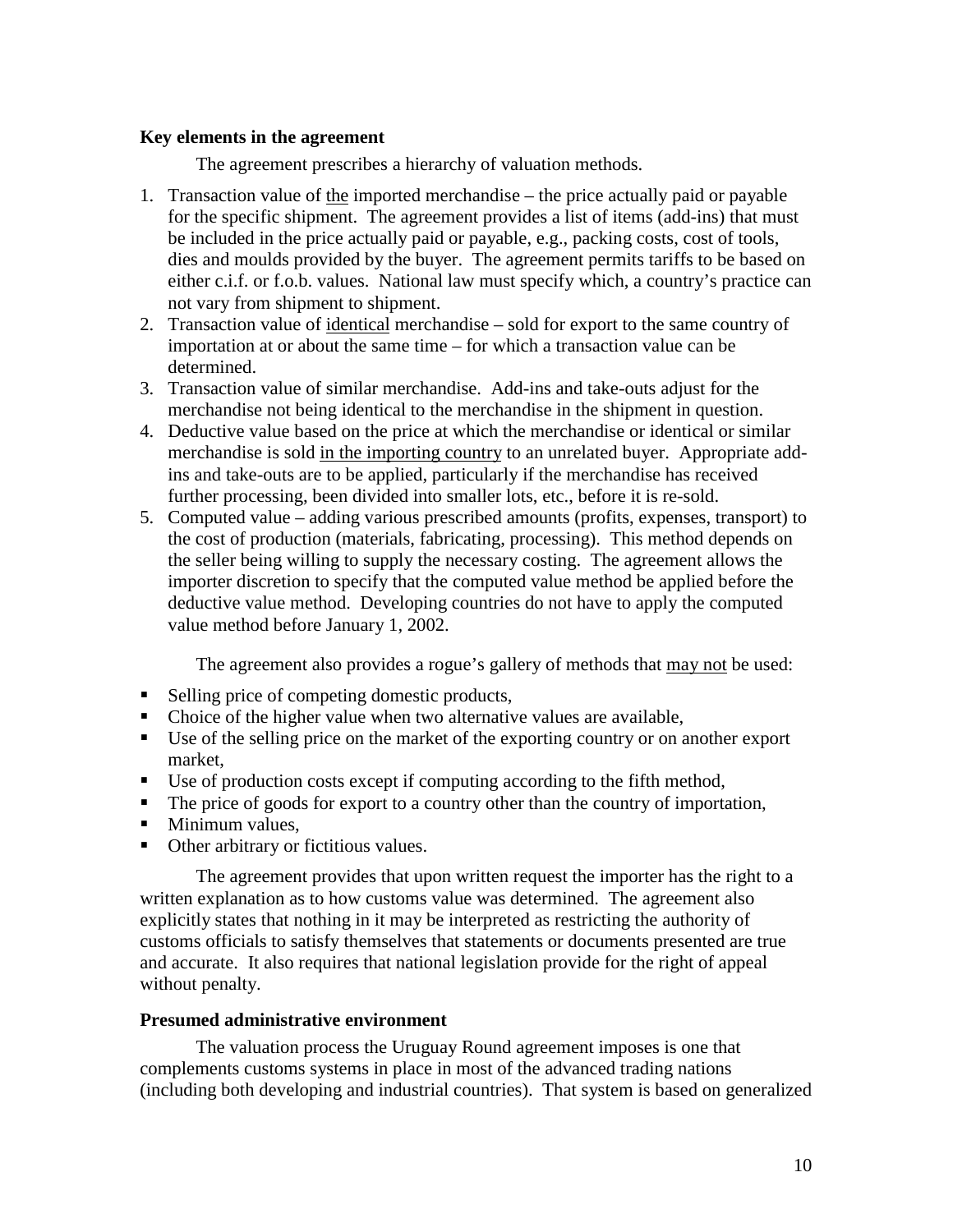use of electronic information management and built-in incentives for self-compliance. Trade in these countries takes place in large-scale lots and duty rates are generally low. In this context, departure from routine business practice is costly, e.g., retrieving additional information in response to a valuation inquiry. Importers normally conduct the valuation process themselves, including application of the add-ins and take-outs needed to comply with the rules. In Norway, a paperless customs declaration system operates around-the-clock, average clearance takes 15 minutes. About 85 percent of declarations pass through the system without being stopped for further investigation.<sup>12</sup>

Enforcement is risk based and involves random selection of entries that will be checked. That selection is grounded in the customs office's record of compliance by the traders. For example, in Mexico, 90 percent of shipments receive the "green light" overall, but historic information affects the probability of the light flashing red for any shipment.

Questioning and verification of the importer-submitted customs value does not normally cause physical delay of the shipment. Instead, the importer posts a customs bond sufficient to cover the amount in question. Financial institutions in many least developed countries do not offer such bonds.

### **SUPPORTING REFORM IN DEVELOPING COUNTRIES**

Colleagues at the Bank who proudly point out that "their" countries have eliminated all quantitative restrictions and have tariff rates at intermediate levels often admit that customs administration is a mess. Reform is needed in many least developed countries. The Uruguay Round Agreement does not prescribe changes particularly suited to the problems and to the administrative environments that exist in these countries; however, it does allow leeway for development and adoption of such reforms. We review in this subsection the relevant provisions of the agreement, and we suggest guidelines for reforms.

## **Customs valuation agreement provisions aimed particularly at developing countries' concerns**

The agreement and its annexes. The customs valuation agreement provides for delayed application by developing countries, those who were not signatories to the Tokyo Round customs valuation code have until January 1, 2000.<sup>13</sup> As noted above, such countries can take an additional three years before they implement the constructed value method of valuation. Annex III to the agreement acknowledges that the five-year delay in implementation may not be sufficient for certain developing countries, and provides for a developing country to apply for an extension of the deadline (no length is specified) "it being understood that Members will give sympathetic consideration to such a request in cases where the developing country Member in question can show good cause."

<u>.</u>

<sup>&</sup>lt;sup>12</sup> WCO 1999.

 $13$  The Tokyo Round customs valuation code went into effect in 1990, hence at the time the Uruguay Round agreement went into effect the industrial countries had 15 years' experience with implementing basically the same requirements.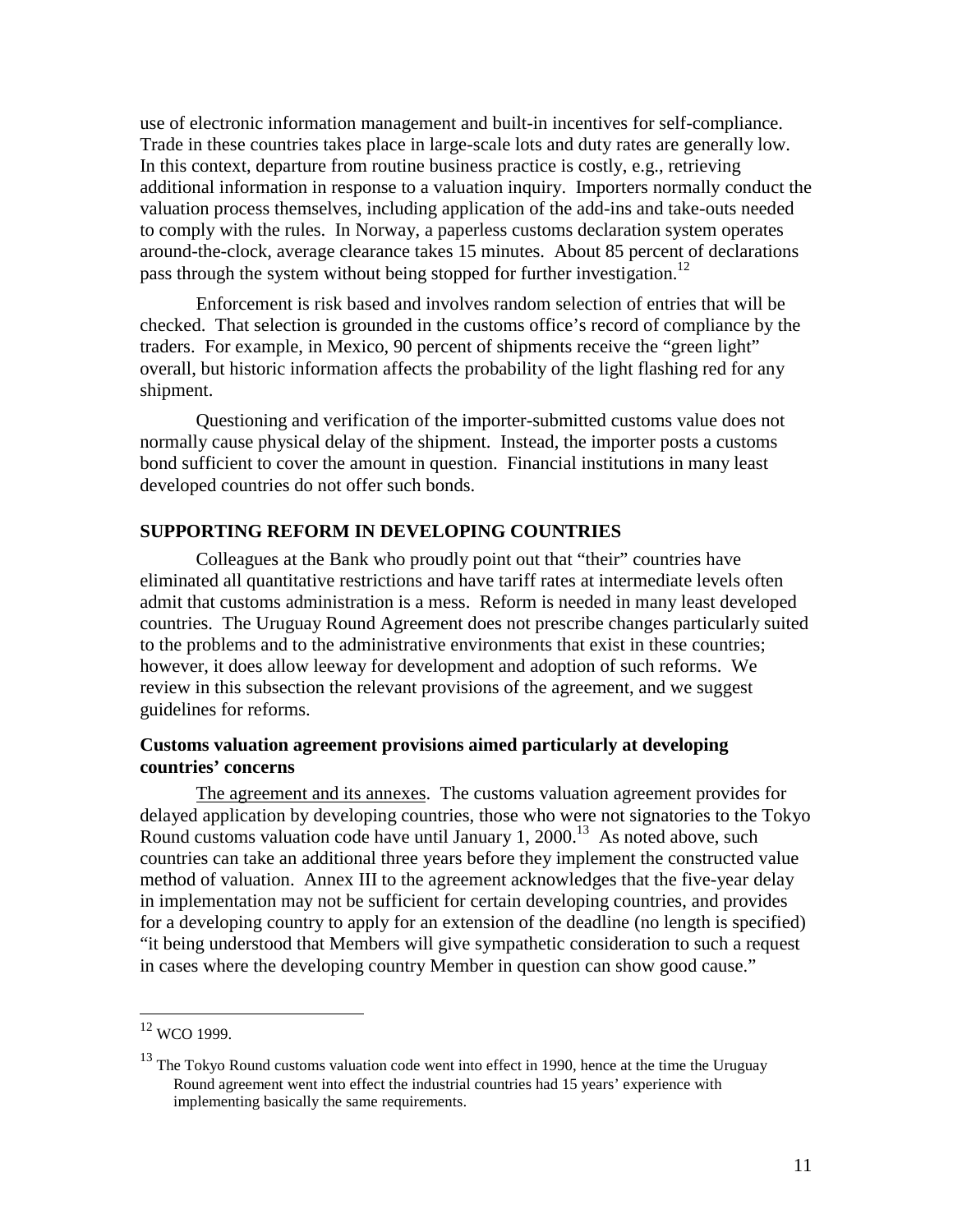Annex III also provides that "Developing countries which currently value goods on the basis of officially established minimum values may wish to make a reservation to enable them to retain such values on a limited and transitional basis under such terms and conditions as may be agreed to by the Members."

Ministerial Decisions. In addition to the article on special and differential treatment and the annex cited just above, two Ministerial Decisions taken at the time of approval of the Uruguay Round Agreements addresses developing country concerns about customs valuation.

One of the addressed concerns was that the agreement would not give developing countries sufficient room to challenge traders whom they believed to be under-invoicing. The chief provisions of the relevant Ministerial Decision are that where customs administrators have reason to doubt the truth or accuracy of declared value:

- The customs administrator may ask the importer to provide further information, documents, etc.
- If with such information or lack of response customs still has reasonable doubt about the truth or accuracy of the declared value, it may conclude that value cannot be determined by the first method.
- Before taking such a decision, customs shall communicate to the importer, in writing if requested, its grounds for doubting, and give the importer reasonable opportunity to respond.
- Customs must communicate its final decision in writing to the importer.

Another Ministerial Decision states that "sympathetic consideration" will be given to developing country requests to extend the period of application of officially established minimum prices. In regard to developing country concerns that they would have trouble valuing imports by sole agents, sole distributors and sole concessionaires, the Ministerial decided that the Customs Cooperation Council would assist them in conducting appropriate studies.

### **Characteristics that reform steps should introduce**

Reform should aim to build into a customs system the following characteristics:

- **the transparency, including codified procedures and codified criteria for determinations;**
- objectivity, decisions based on verifiable facts rather than on the discretion of administrators;
- accountability;
- balance, equal access to the process by all stakeholders.

### **Possible building blocks**

Among international organizations, the World Customs Organization has perhaps the greatest capacity to guide overall customs reform. The WCO's Kyoto Convention (officially, the *International Convention on the Simplification and Harmonization of Customs Procedures*) and various WCO conventions on single topics attempt to codify good practice across the range of activities that make up the entirety of customs administration. The WCO Secretariat has an active program to work with governments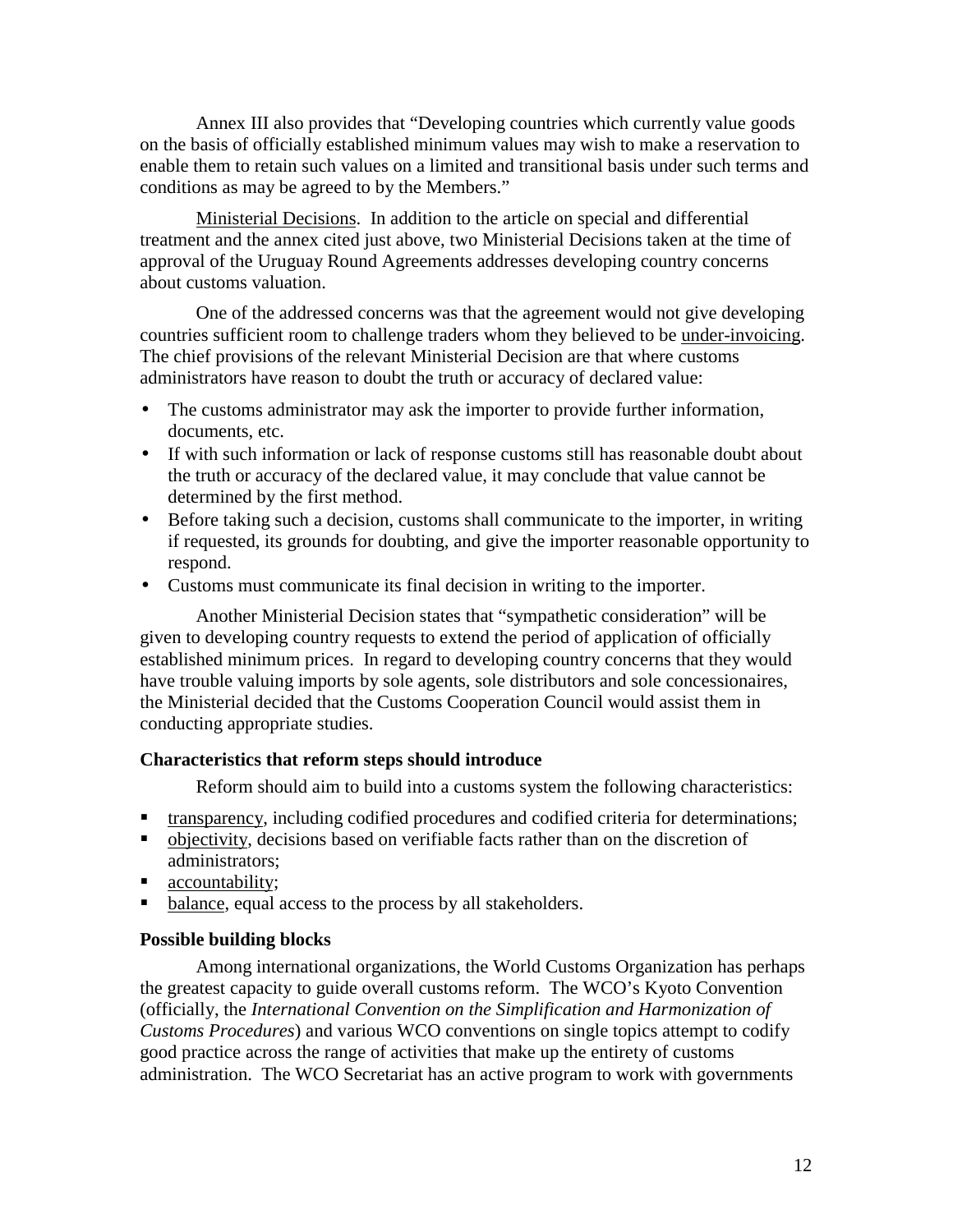to identify weaknesses in their customs procedures and to develop concrete plans for reform.

The authors of this paper have little experience with customs administration. Our objective here is limited to suggesting that the international community pay attention to how customs administration might be built up a step at a time in the least developed countries, and to offer a suggestion or two that might begin such a discussion. Besides the technical questions of what to do and how to do it, there is also the political need to see that the process is demand driven, to generate ownership in such reforms among the stakeholders in the least developed countries.

Where tariffs are high, and where accounting expertise and access to electronic information limited, shifting to a risk-based valuation system that depends on in-depth examination of a sample (15 or 20 percent) of shipments, might increase rather than reduce the number of shipments on which importers attempt to under-invoice. Traders might view the change as giving them a better, not a worse chance to get away with under-invoicing.

At least for basic goods, a valuation system based on observed world prices might offer a better opportunity to introduce transparency, objectivity and accountability into the system. At periodic reviews of these "reference prices," both import users and import-competing interests might be given "standing;" and could be offered the opportunity to submit evidence in support of revisions. It might also be possible to establish a collective system of reference prices, over which no one government had control. Schedules of reference prices might be determined by an intergovernmental group, their preparation and circulation might be contracted to an independent agency.

## **6. SANITARY AND PHYTOSANITARY STANDARDS**

WTO treatment of sanitary and phytosanitary standards illustrates the expansion of WTO coverage from border measures to the trade dimensions of policies often thought of as domestic policies. GATT Article XX recognizes the right of governments to restrict trade when necessary to protect human, animal or plant life or health, provided that the measures:

- are not applied in a manner which unjustifiably discriminates between countries with the same conditions,
- are not applied as a disguised restriction on trade.

Concerns that removal of traditional restrictions on imports of agriculture products would tempt countries to use SPS in a restrictive way prompted the SPS agreement. The aim of the agreement is to keep to a minimum the trade effects of government actions to ensure the safety of food and the protection of human, animal and plant health.

## **KEY COMPONENTS OF THE AGREEMENT**

The WTO SPS agreement covers all measures taken:

• to protect human, animal and plant health from pests and diseases,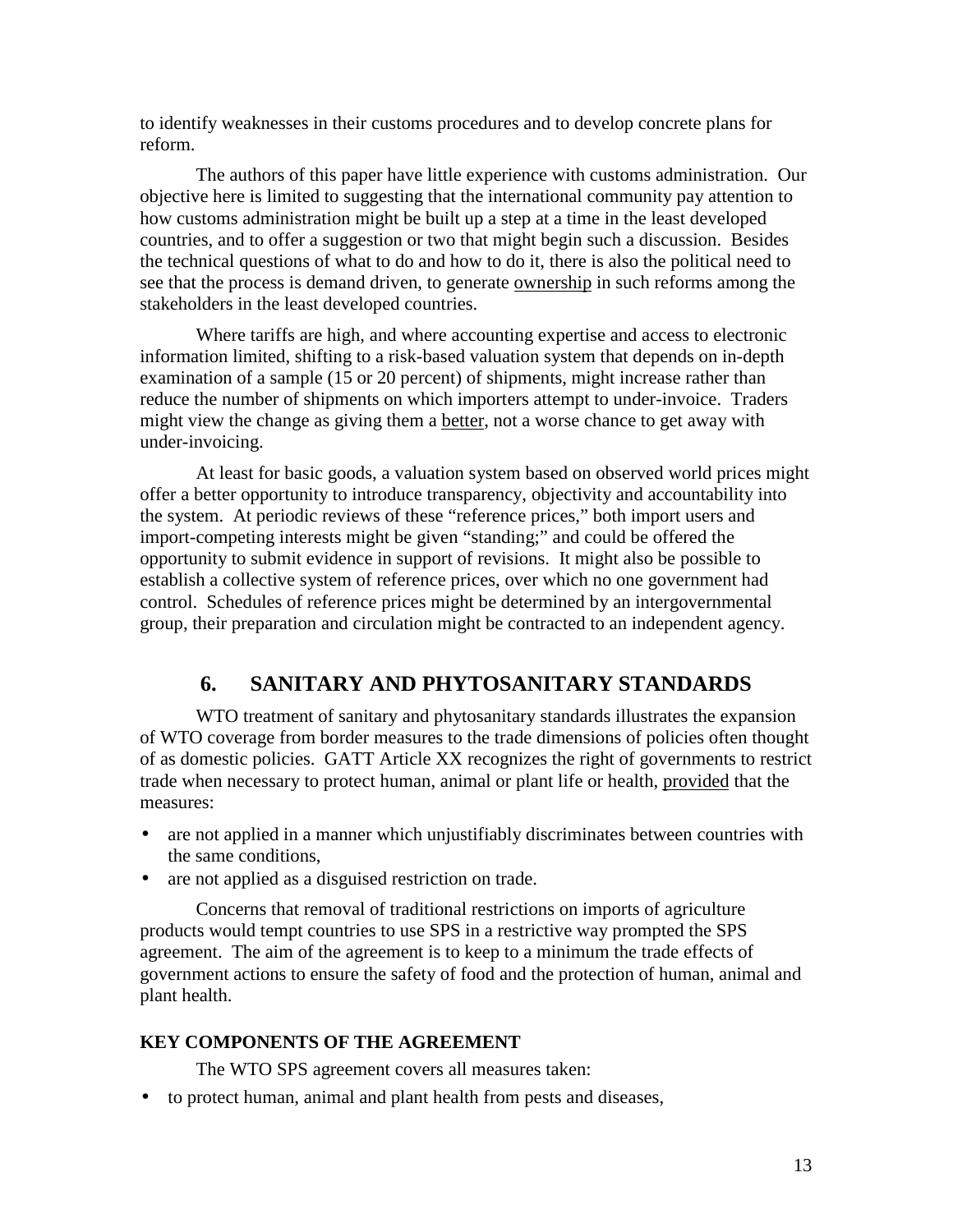- to protect human and animal health from risks in food or foodstuffs (such as toxins or pesticide residues)
- to protect humans from animal-carried diseases such as rabies.

As GATT Article XX, the Agreement recognizes the right of governments to take such measures but provides greater detail on both what to do and what not to do.<sup>14</sup> In concept it constrains a country to use SPS measures:

- only to the extent necessary to protect life or health,
- based on scientific principles,
- not maintained if scientific evidence is lacking.

The latter bullet implies that SPS measures can be put in place only on the basis of careful laboratory testing and analysis and if science-based concerns about food safety or serious threats to animal or plant health have been identified.

### **Clout for exporters**

As the customs valuation agreement is intended to prevent valuation from being used in a protectionist way, the SPS agreement is intended to limit the use of SPS measures to restrict imports. Before the SPS agreement was in force, an exporter had to comply with the importing country's SPS measures. With the agreement in force, the exporter must still comply with the importing country's SPS measures, but the importing country is, by the agreement, required to demonstrate that its SPS measures are in fact based on science and are applied equally to domestic and foreign producers. The Uruguay Round agreement puts the WTO on the side of those exporters who do comply. The exporter now has clearer grounds for challenging an import restriction.

### **On imports, a heavier burden for developing countries**

While the SPS agreement does not require that a country's domestic standards meet the agreement's requirements, it does require that the standards the country applies at the border meet those requirements. In this regard, the agreement likely places a heavier burden on developing than on industrial countries – this resulting from the standards already in place in the industrial countries more-or-less being established as the standard to which the developing countries must comply.

The agreement specifies that SPS measures in conformity with relevant international conventions<sup>15</sup> are to be <u>deemed</u> necessary to protect human, animal or plant health, and presumed consistent with the SPS agreement.<sup>16</sup> Industrial countries have been leaders in establishing these international conventions, the resulting conventions

<u>.</u>

 $14$ <sup>14</sup> The WTO SPS agreement requires that the process of developing and enforcing these laws be transparent. Governments must publish proposed regulations in advance and allow public comment, including from foreign exporters. Governments must notify the relevant international body (see following footnote) of any changes to SPS rules and must establish Enquiry Points so that trading partners can determine a country's present and planned SPS regulations and processes.

<sup>&</sup>lt;sup>15</sup> The SPS agreement specifically recognizes the Codex Alimentarius Commission, the International Office of Epizootics and the International Plant Protection Convention, including subsidiary, regional, etc. parts thereof.

 $16$  Article 3.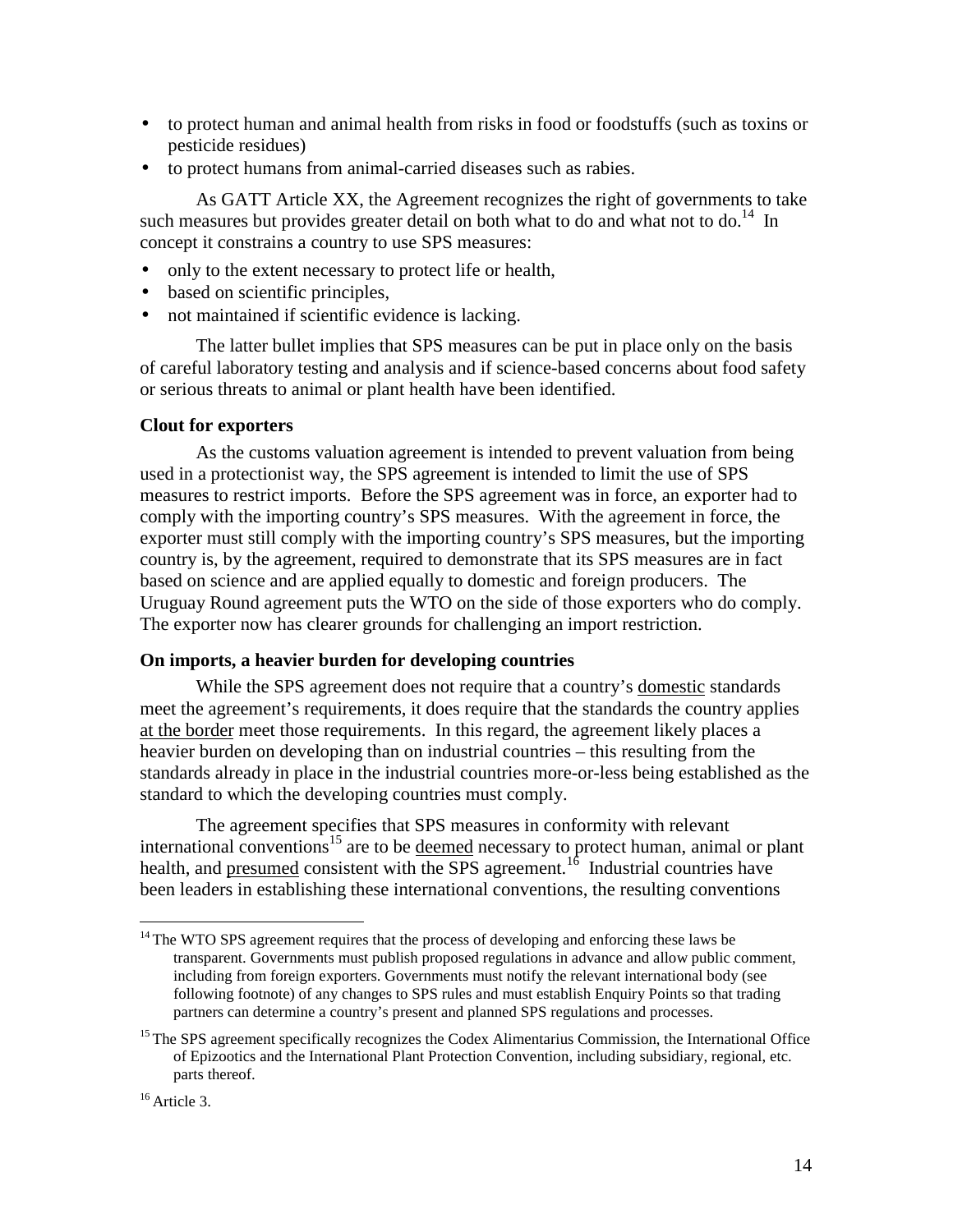being in significant part generalizations of industrial country practices and standards.<sup>17</sup> This does not imply that such standards are bad standards in a scientific sense nor that they are biased standards in an economic sense. It does however imply that the SPS agreement provides for a more effective assault against current developing countries' use of SPS measures against imports than against industrial countries' use. As a least developed country health official remarked, "They want us to adopt the SPS agreement so that we will import more chickens from them."

## **APPLICATION REQUIRES INVESTMENT**

For a developing country to effectively use the WTO agreement to defend its export rights or to justify its import restrictions, it will have to upgrade its SPS system to international standards. This necessity does not question that such upgrading would serve the development objectives of the country. Our point again is that for the developing countries, effective use of the WTO agreement depends on extensive investments – it is not a matter of applying existing systems of standards to international trade, it is a much broader matter of installing world-class systems. The following subsection documents this contention.

## **LESSONS LEARNED FROM WORLD BANK EXPERIENCE**

The World Bank has assisted many countries to implement sanitary and phytosanitary regulations. Bank projects supporting SPS systems have typically placed these measures in a general development context of ensuring food security, increasing agricultural productivity and protecting health, rather than focusing on the narrower objective of meeting stringent requirements in export markets. We draw on these cases to illustrate again our basic points, that the scope of reform needed to make development sense of the WTO agreement's standards is broad, and that implementation will cost money.

## **Broad scope**

One SPS-related project that the Bank has supported, an export reform project in Argentina, did have as its objective to improve trade performance. The project is described in some detail in Annex B, we list here only those components that relate directly to implementation of SPS standards:

- Upgrading veterinary services, central and field;
- Laboratories;

<u>.</u>

- Quarantine stations;
- Disease and pest eradication programs;
- Certification of disease-free and pest-free zones;
- Training, facilities and equipment for seed certification and registration;

 $17$  The basic metric of SPS implementation is risk assessment, e.g., the risk of establishment or spread of a disease or pest. International conventions deal with both the scientific method for measuring risk and the appropriate levels for regulation. A country may adopt other methods or other levels, but to apply such standards at the border the WTO agreement places on the country the burden of demonstrating their scientific merit and appropriateness.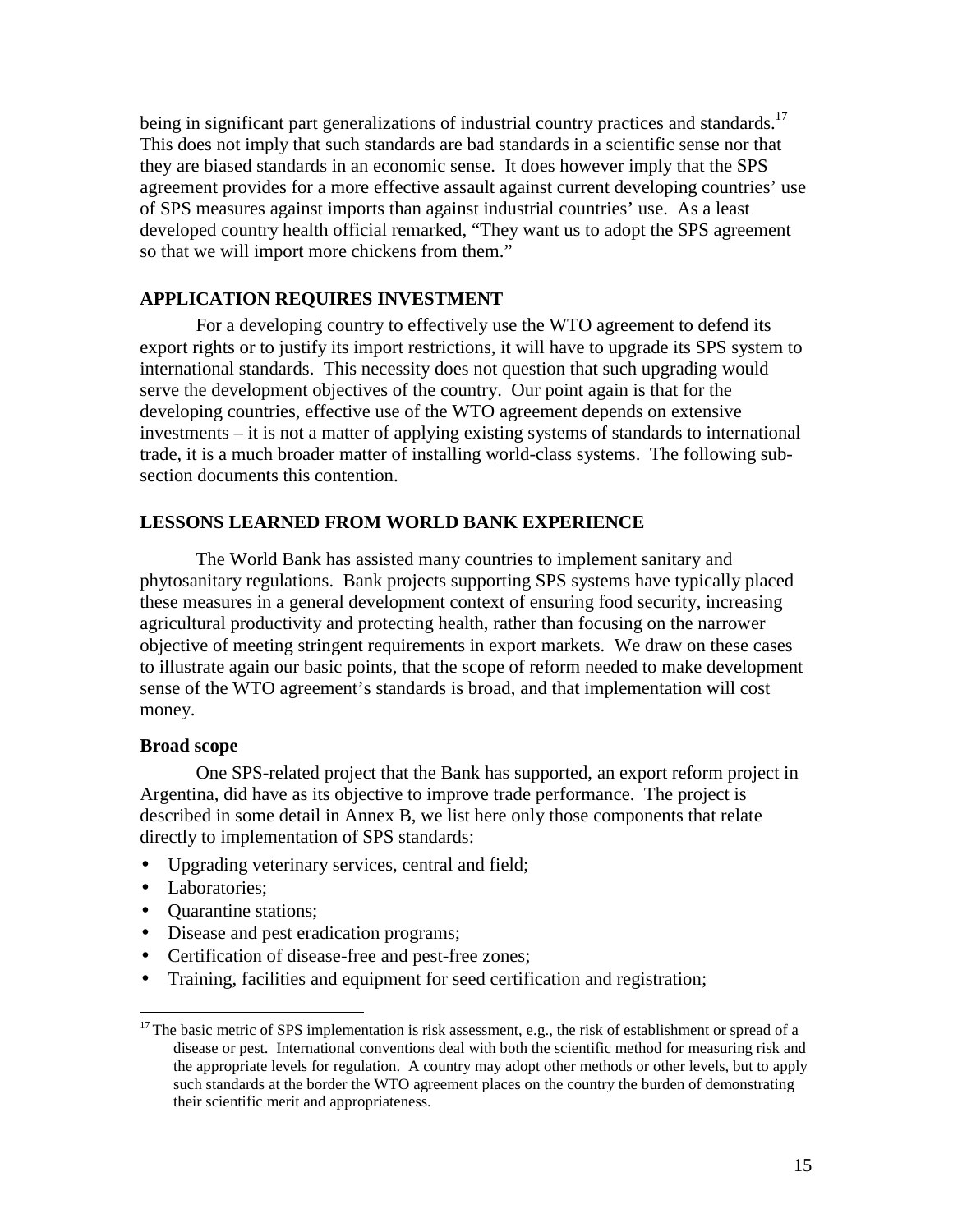- Training, facilities and equipment for quality control, for certification to ensure the absence of chemical residues in exported meat;
- Laboratory to bring wool certification up to international standards;
- Staff, equipment for research aimed at reducing chemical residues.

Perhaps the critical element of the program was to gain international recognition of certain zones as disease free or pest free. Argentina's meat, fruit and vegetable exports have been limited by other countries' concerns over the presence particularly of foot and mouth disease and citrus canker. In addition, the program recognized that diversification into higher value-added exports such as processed meats, seeds, and horticultural products required producers to meet more stringent quality control standards. The project included also several "economic" components, e.g., market research, export promotion, marketing information systems.

## **Cost**

The following table lists the costs of several SPS-related projects that the World Bank has supported. In addition to such costs to the government, producers in the private sector bear other costs of complying with SPS regulations: vaccinating livestock, eliminating pesticide residues, guaranteeing sanitary food processing conditions, and the like.

| <b>Country</b>        | <b>Project description</b>                 | Cost           |
|-----------------------|--------------------------------------------|----------------|
| Argentina, 1991-1996  | General agricultural export reform         | \$82.7 million |
|                       | project                                    |                |
| Brazil, 1987-1994     | Livestock disease control project          | \$108 million  |
| Algeria, 1988-1990    | Locust Control project                     | \$112 million  |
| Vietnam, 1994-1997    | Pest management component of               | \$3.5 million  |
|                       | <b>Agricultural Rehabilitation project</b> |                |
| Madagascar, 1980-1988 | Livestock vaccination component of         | \$11.8 million |
|                       | Rural Development project                  |                |
| Hungary, 1985-1991    | Slaughterhouse modernization               | \$41.2 million |
|                       | component of Integrated Livestock          |                |
|                       | Industry project                           |                |
| Russia, 1992-1995     | Improve food processing facilities,        | \$150 million  |
|                       | disease control – component of             |                |
|                       | <b>Rehabilitation Loan</b>                 |                |
| Poland, 1990-1995     | Food processing facilities modernization   | \$71 million   |
|                       | component of Agro-industries Export        |                |
|                       | Development project                        |                |
| China, 1993-2000      | Animal and plant quarantine component      | \$10.0 million |
|                       | of Agricultural Support Service project    |                |
| Turkey, 1992-1999     | Modernize laboratories for residue         | \$3.3 million  |
|                       | control – component of Agricultural        |                |
|                       | Research project                           |                |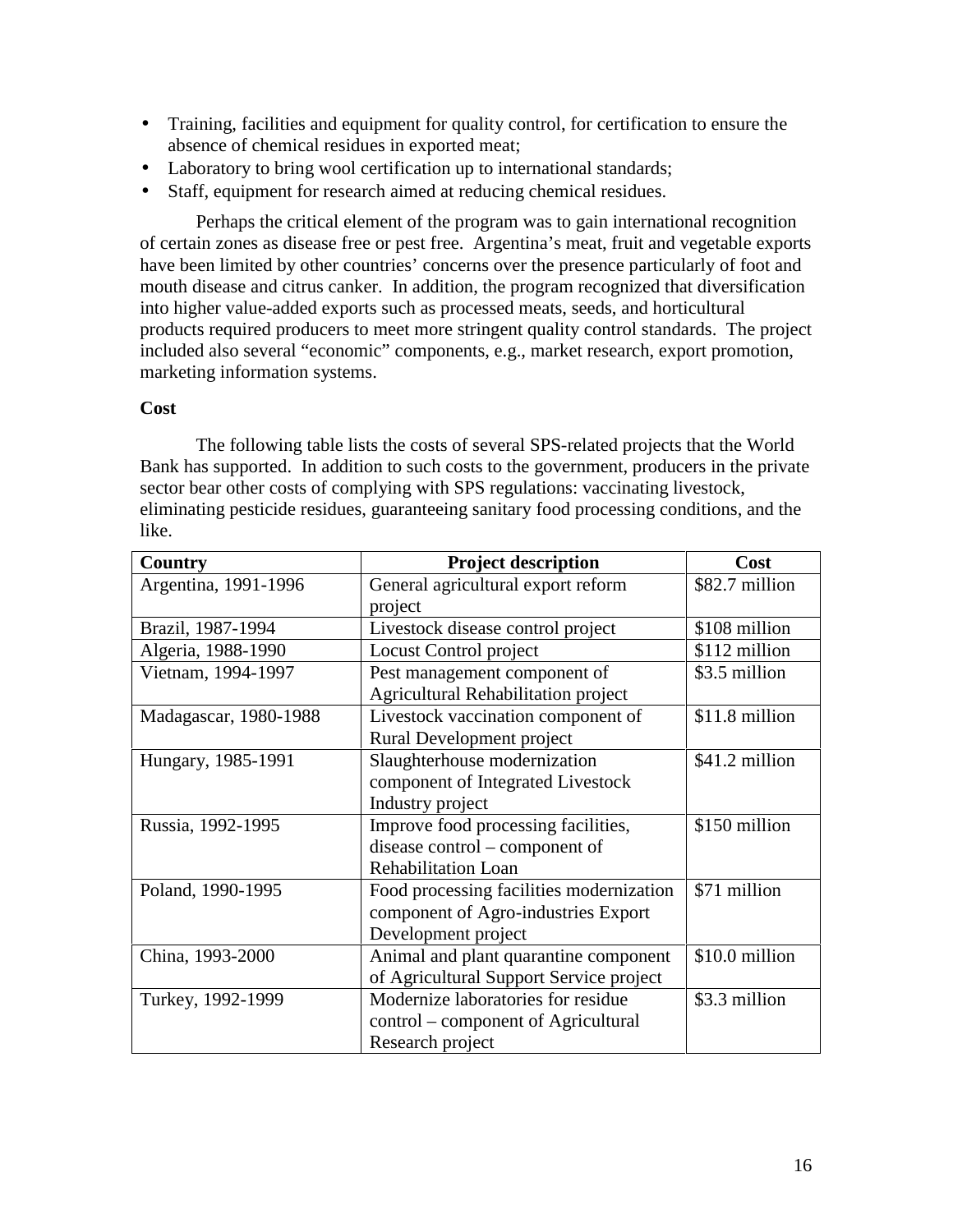## **7. INTELLECTUAL PROPERTY RIGHTS**

The WTO TRIPs agreement covers the seven main areas of intellectual property:

- copyright,
- trademarks,
- geographical indications,
- industrial designs,
- patents,
- layout designs of integrated circuits,
- undisclosed information including trade secrets.

In each area, the agreement:

- specifies minimum standards of protection that governments must provide.<sup>18</sup>
- requires governments to provide procedures to enforce,
- provides means of dispute settlement.

The minimum standards are similar for each of the seven areas; they cover, in the instance of patents:<sup>19</sup>

- What is patentable.
- What rights flow to the owner of a patent government is obligated to prevent unauthorized persons from using, selling or importing the patent, the patented process, the patented product or the product or products directly made from the patented process.
- What exceptions to those rights are permissible  $-e.g.,$  compulsory licensing may be required, but details guard the right of the patent owner and require that compulsory licensing not discriminate on the basis of technology nor between domestic production and imports.
- How long the protection lasts.<sup>20</sup>

- developed countries, until 1 January 1996,
- developing countries and transition economies, up to 1 January 2000,

<sup>&</sup>lt;u>.</u> <sup>18</sup> One critic however argues that "these [are] not 'minimum' standards of intellectual property protection in the classical sense of the term; rather, they collectively expressed most of the standards of protection on which the developed counties could agree among themselves. (Reichman, p. 586)

 $19$  WTO Guide, pp. 214f.

 $20$  The TRIPs agreement provided the following transition periods:

<sup>•</sup> least developed countries, up to 1 January 2006 – and may be extended on "duly motivated" request by a least developed country.

Developing countries that at present provide patent protection to processes and not to products, for example in the food, chemical and pharmaceutical sectors, can delay up to 1 January 2005 the application of the obligation to protect products. Even here, governments must provide that inventions made 1995-2004 will be able to gain patent protection after 1 January 2005.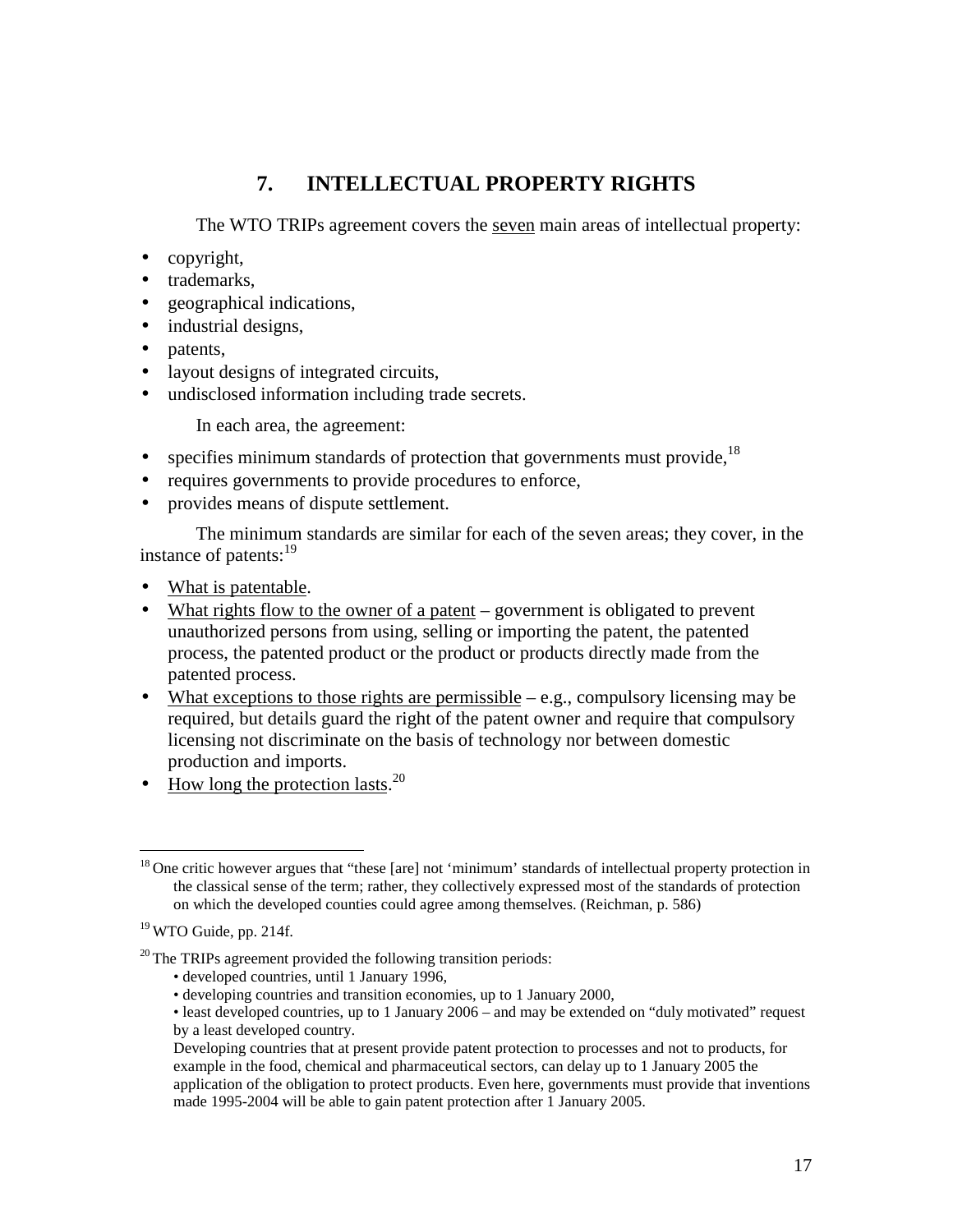### **LINKS TO INTERNATIONAL CONVENTIONS**

The TRIPs agreement, like the SPS agreement, builds on standards expressed in relevant international conventions. The more important of these include:

- Paris Convention for the Protection of Industrial Property (1967)
- Berne Convention for the Protection of Literary and Artistic Works (1971)
- Rome Convention the International Convention for the Protection of Performers, Producers of Phonograms and Broadcasting (1961)
- Washington Treaty the Treaty on Intellectual Property in Respect of Integrated Circuits, sometimes labeled the ICIP Treaty  $(1989)^{21}$

The TRIPS Agreement obligates members to provide for protection of plant varieties, either by patent or by an effective *sui generis* system such as the plant breeder's rights established in the International Union for the Protection of New Varieties of Plants (UPOV) convention.

### **EXTENSION OF IPR OBLIGATIONS**

<u>.</u>

The TRIPS Agreement requires each WTO member to adhere to the provisions (with a few provisions excepted) of such international IPR conventions, whether or not the member is party to those conventions. This, of itself, is a major extension for many countries. For example, the coverage of integrated circuits is an extension for many countries, including industrial countries. Under TRIPs, WTO members must consider unlawful – if not authorized by the right-holder – the import, sale, or other commercial distribution of the integrated circuit design, of integrated circuits containing that design, and of articles that contain such integrated circuits.

Another example, the Rome Convention that establishes rights of performers, producers of sound recordings, and broadcasters has few signatories, particularly among developing countries. The TRIPs agreement  $^{22}$  creates the obligations on governments that allow recording companies from one country to attack unauthorized reproduction and sale of its products within another country.

In addition, the TRIPs agreement in some areas has broader coverage than the relevant international convention. It goes beyond, for example, the Berne Convention to obligate copyright protection for certain computer programs and computerized data bases, and it provides the first multilateral obligations on industrial designs (e.g., textile designs).

 $21$  This treaty is not yet in force; having thus far only nine signatories, of which only one has ratified.

<sup>&</sup>lt;sup>22</sup> "Counterfeit" usually refers to goods to which a trademark has been applied without authorization, "pirated" to goods that infringe copyrights, etc. – such as unauthorized copies of books, CD's or video-cassette recordings. (ITC, p. 319)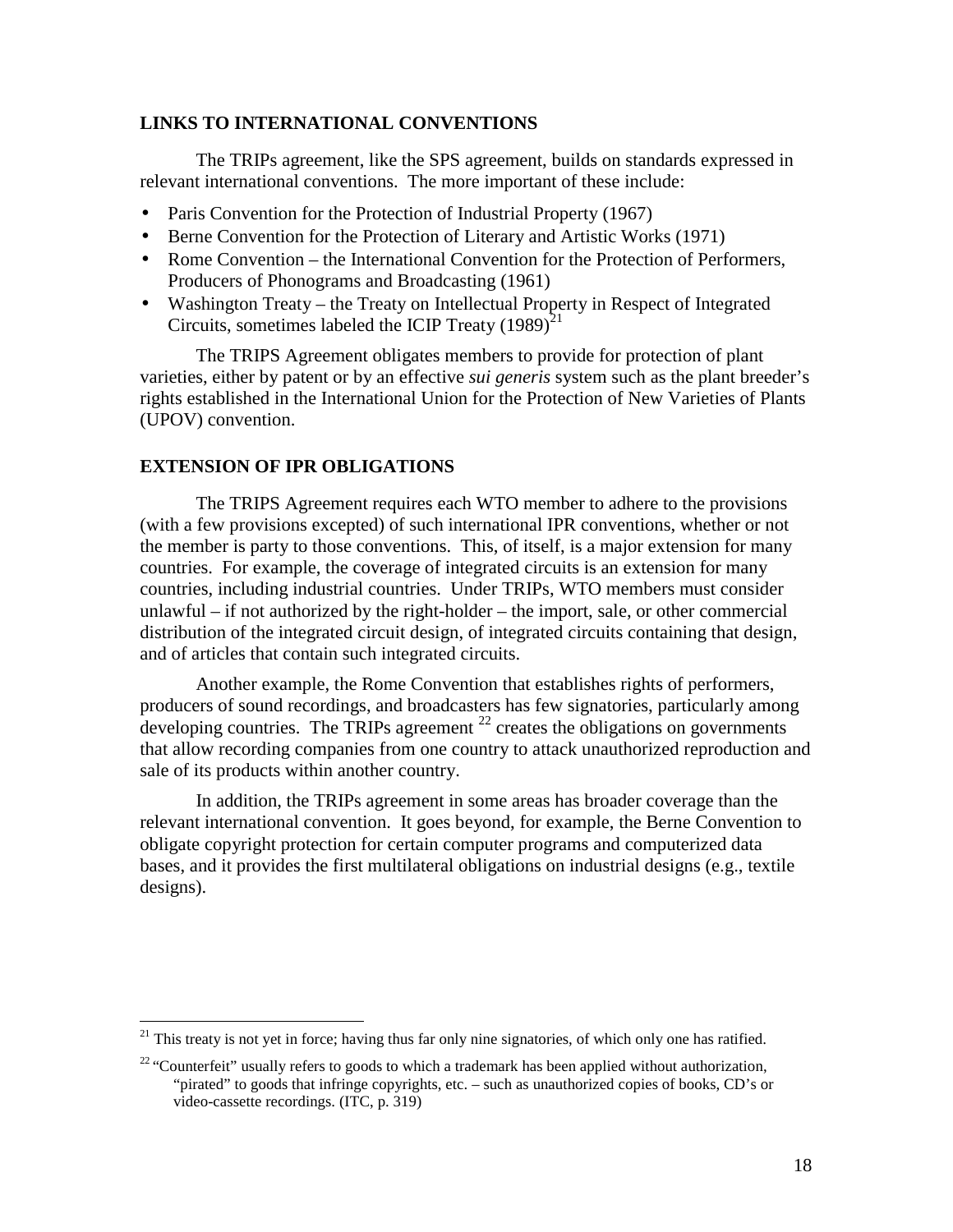### **WIGGLE ROOM**

The enforcement provisions of TRIPs require that a member provide civil as well as criminal remedies for infringement of intellectual property rights. They also obligate members to provide means by which right-holders can obtain the cooperation of customs authorities to prevent imports of infringing goods. At the same time, the enforcement provisions are generic enough to apply to varied legal systems. They attempt to provide a balance between creating barriers to trade and abuse of procedures, likewise to strike a balance between the interests of developers and prospective owners of intellectual property rights and those of users and of society in general, i.e., between legal incentives to create and the rights of second comers to compete.

While it is impossible to predict how the process of application and interpretation through the WTO dispute settlement mechanism will play out, a number of legal experts<sup>23</sup> see sufficient "wiggle room" in the agreement so that developing countries could – within a good faith implementation of their obligations – strike a balance between the interests of second comers and the need to promote innovation and investment in innovation that favors second comers. This would likely require a considerable departure from the balance that has been institutionalized in the industrial countries' intellectual property rights law. That balance, many industrial country experts argue, is tipped toward the interests of commercialized producers of knowledge – tipped past the point of optimality even for the community of interests that make up industrial country societies.<sup>24</sup>

The tendency in these parts of the WTO is however to give the benefit of the doubt to established standards. Finding grounds for moving away from established standards may be particularly difficult in the area of intellectual property rights. They are, after all, an existential matter of legal definition, not a scientific matter of empirical estimation. On intellectual property rights even more than on SPS, the benefit of the doubt will rest with systems presently in place in the industrial countries.

### **HOW TO DO IT**

<u>.</u>

Even for an individual country, it would be nigh on impossible to provide objective guidelines as to how to strike the optimal balance between legal incentives to create, and the costs that are thereby incurred by users and potential second-comers. Systems in place must be defended as the outcome of accepted (e.g., democratic) political processes, not of scientific calibration. It would be even more difficult to scale this balance to different levels of economic development. Analysts have so far built up little

 $23$  Reichman, 1998, and references cited there.

 $^{24}$  In preparing this paper, we have come across a number of authors who argue that the balance currently institutionalized in industrial countries is not the socially optimal one even for these countries. Reichman for example urges that "the logical course of action for the developing countries in implementing their obligations under the TRIPs Agreement is to shoulder the pro-competitive mantle that the developed countries have increasingly abandoned. (p. 589) Templeman argues that there is no public justification for the level of intellectual property rights defined by industrial countries' laws.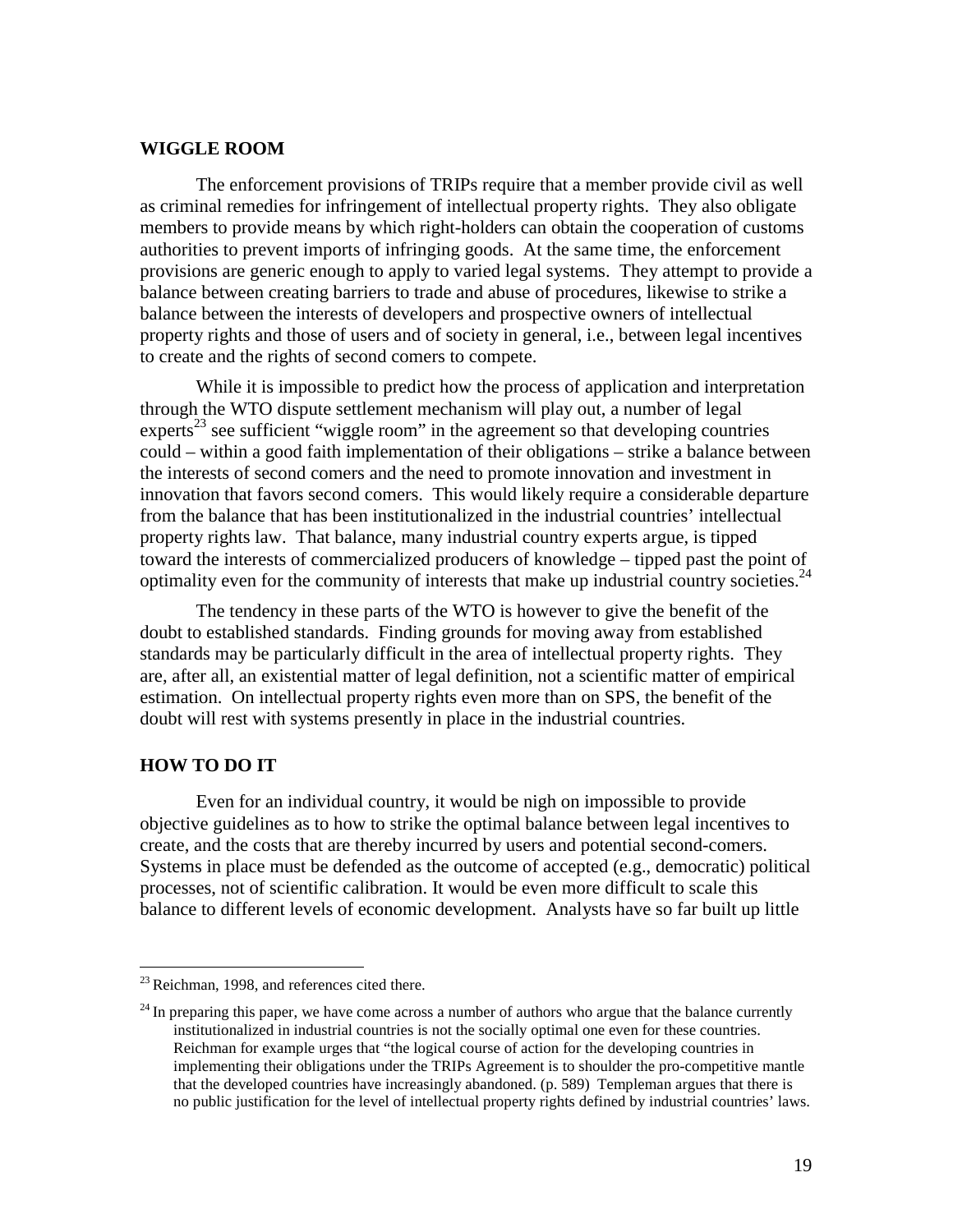knowledge of the impacts of various forms of intellectual property rights on economic development, even less about different degrees of any form.<sup>25</sup>

With regard to bringing developing countries' IPR regulations to the standards of the WTO agreement, the World Bank and UNCTAD case studies that we reviewed found considerable differences from country to country in the degree and the nature of needed reform. Our review of World Bank and UNCTAD case studies in support of IPR reform in developing countries likewise provided us with little insight into how to calibrate the appropriate balance. While the UNCTAD studies are prospective cost estimates, the World Bank examples are actual projects, in each of which the government had decided that the money spent to augment intellectual property rights systems would be money well spent. We might thus conclude that the optimal level of IPR protection in these countries is above the initial level, though perhaps less than what would be delivered by an unquestioning imitation of systems in place in industrial countries.

Our review of case studies in support of IPR again shows a considerable range of needed reforms; drafting new legislation, (e.g., to extend IPR protection to plant varieties), augmenting administrative structures (e.g., capacity to review applications, including computerized information systems and extensive training for staff) and buttressing enforcement. The technical complexity and specificity of many IPR issues means that judges, customs officials and others involved in enforcing IPRs may require additional training.

| Country              | <b>Project description</b>                                                                                                     | Cost           |  |
|----------------------|--------------------------------------------------------------------------------------------------------------------------------|----------------|--|
| Brazil, 1997-2002    | Train staff administering IPR laws –<br>component of Science and Technology<br>Reform project                                  | \$4.0 million  |  |
| Indonesia, 1997-2003 | Improve IPR regulatory framework -<br>component of Information Infrastructure<br>Development project                           | \$14.7 million |  |
| Mexico, 1992-1996    | Established agency to implement<br>industrial property laws – component of<br>Science and Technology Infrastructure<br>project | \$32.1 million |  |

### **World Bank Projects**

<u>.</u>

 $25$  Abbott (p. 501) in his introduction and summing-up to an issue of the Journal of International Economic Law devoted to TRIPs, notes this lack of understanding of the impact of IPR on economic development.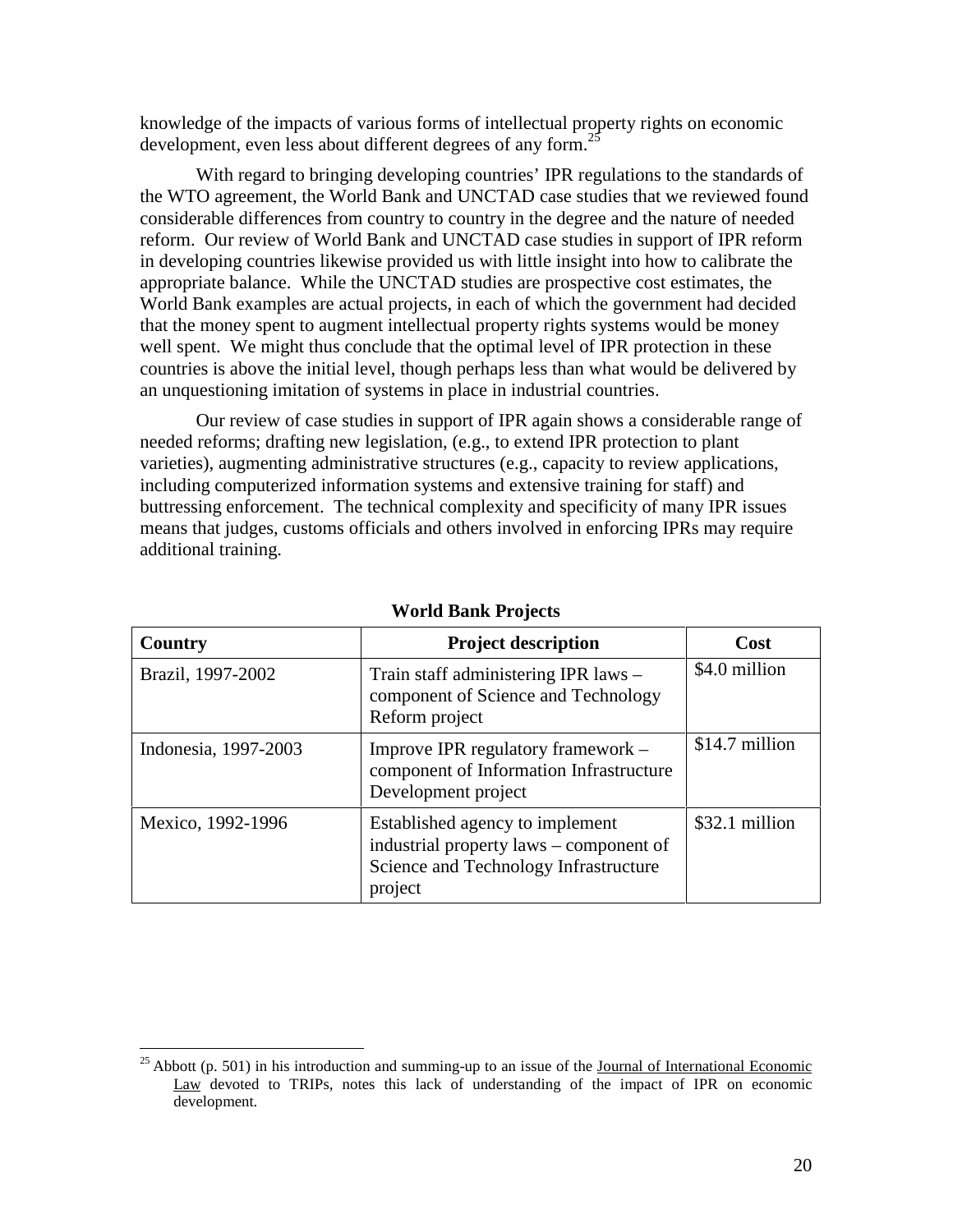| Country    | <b>Reforms needed</b>                                        | Cost                                                      |
|------------|--------------------------------------------------------------|-----------------------------------------------------------|
| Bangladesh | Draft new laws, improve enforcement                          | $$250,000$ one-<br>time plus \$1.1<br>million<br>annually |
| Chile      | Draft new laws, train staff administering<br><b>IPR</b> laws | \$718,000 one-<br>time plus<br>\$837,000<br>annually      |
| Egypt      | Train staff administering IPR laws                           | \$1.8 million                                             |
| India      | Modernize patent office                                      | \$5.9 million                                             |
| Tanzania   | Draft new laws, develop enforcement<br>capability            | $$1.0-1.5$<br>million                                     |

# **UNCTAD Case Studies**<sup>26</sup>

<sup>&</sup>lt;u>.</u>  $^{26}$  UNCTAD, The TRIPS Agreement and Developing Countries, UNCTAD/ITE/1 (1996).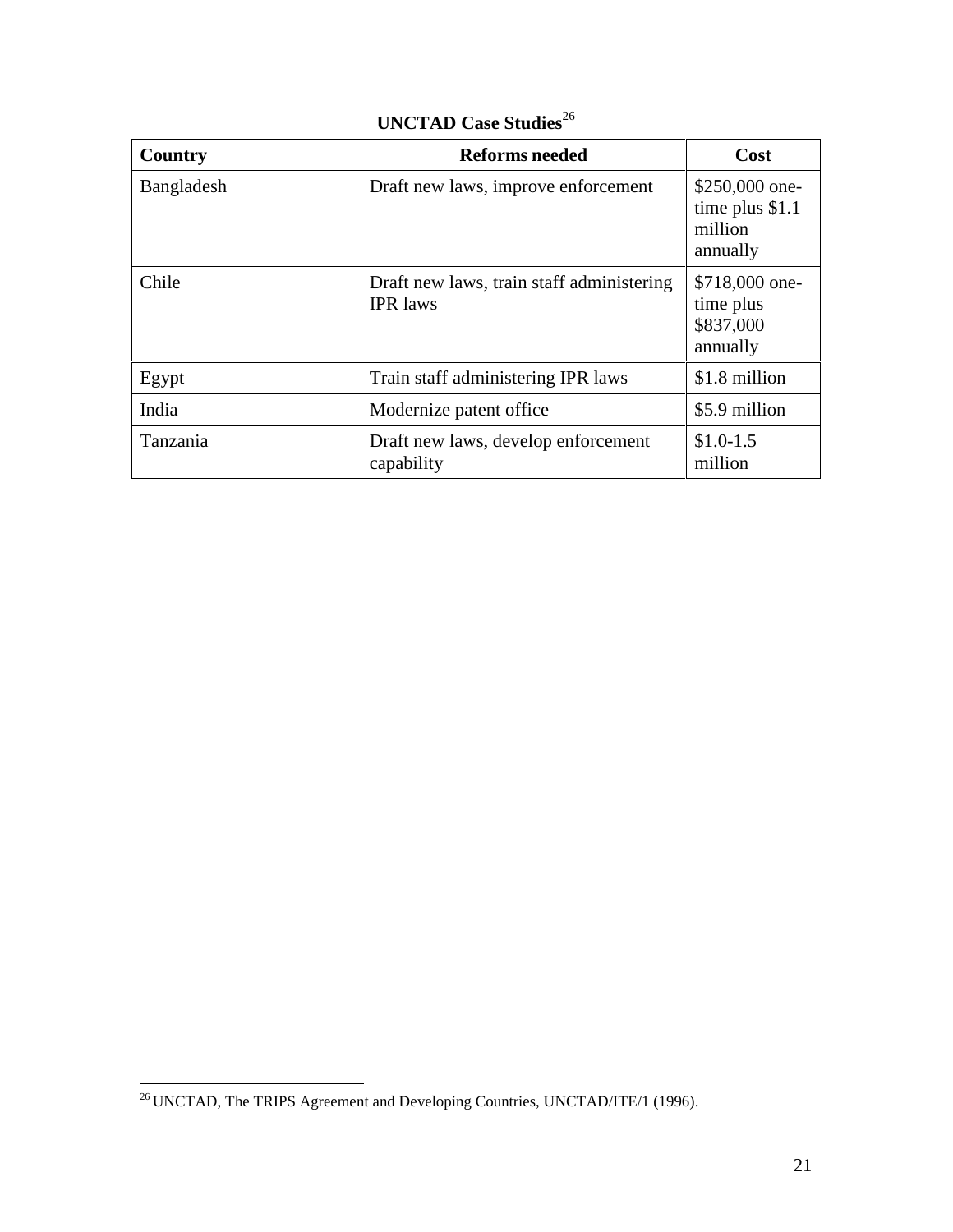## **8. CONCLUSIONS**

The major lessons we draw from our review are listed and explained in this section.

#### **REFORM IS NEEDED**

In the areas we have covered, customs administration, sanitary and phytosanitary standards and intellectual property rights, we found no shortage of projects to review. Developing countries are willing to borrow money to finance improvements in these areas; hence it is evident that they, themselves, see a need for reform. "Not to reform" is an untenable option; questions about implementation are questions of priorities, of method and of ownership-motivation.

### **DELAY IS NOT AN ASSET**

We should be careful not to be lulled into the ethic of a reciprocal negotiation in which delay, of itself, is a victory. As we have already stated several times, the less developed economies need improvements in the areas that are new to the WTO – to delay these improvements is to lengthen the time that the people in these countries remain poor. Time will be needed for implementation, but implementation periods should be based on the engineering requirements to accomplish the required construction, not handed out as second prize in a tough negotiation.

#### **SCOPE OF OBLIGATIONS**

-

For the advanced countries whose systems are compatible with international conventions (or *vice versa*) the WTO brings no more than an obligation to apply their domestic regulations fairly at the border. This includes not discriminating among transactions involving different countries and not unnecessarily impeding international transactions.

Countries that at present apply their own indigenous standards, have the additional – and far larger – obligation to apply the internationally sanctioned standards in their domestic economies. Though new WTO areas, e.g., SPS, intellectual property rights, aim at the trade-related aspects of their subject matter, for the least developed countries they require first the establishment of such systems – or the conversion of indigenous systems – to the system recognized by international conventions.

Staying with an indigenous system is not a real alternative. In defending traderelated actions, the systems recognized by international conventions have the legal benefit of the doubt, an indigenous system must prove itself. The least developed countries do not have the resources needed to do that; hence the only effective option for a country that retains an indigenous system of standards is not to apply standards at the border.<sup>27</sup> The WTO's free rider problem has not gone away, it has been swapped for a

 $27$  We are not arguing here that the iron fist imposes the wrong standards. Our concern is to remove the velvet glove of comforting rhetoric from that fist.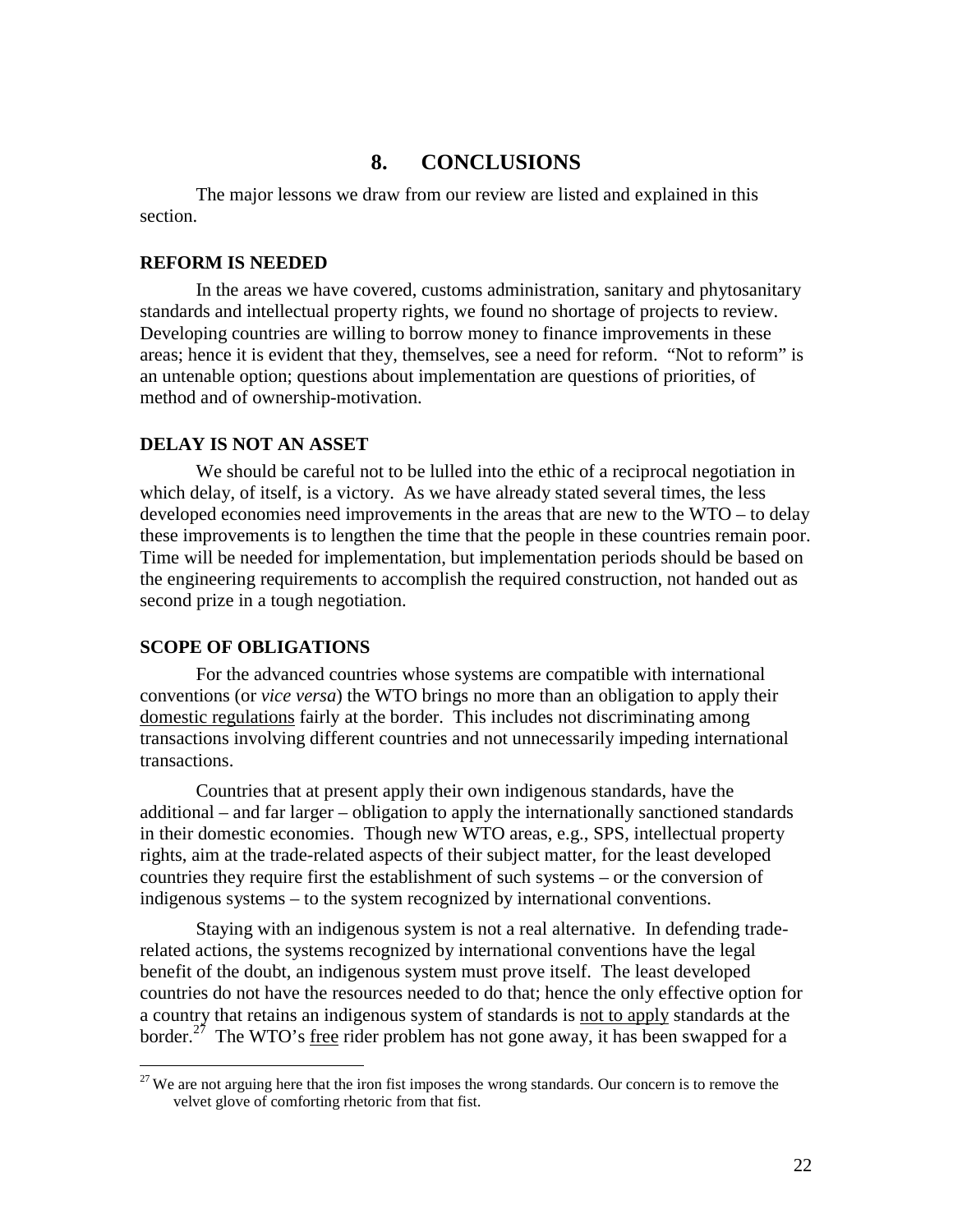forced rider problem, its burden shifted from the industrial countries to the least developed countries.

## **DO IT MY WAY**

<u>.</u>

The content of the obligations imposed by the WTO agreements on customs valuation, intellectual property rights and SPS can be characterized as the advanced countries saying to the others, Do it my way! The customs valuation agreement and TRIPs are explicit on this and while the SPS agreement appears to allow the retention of an indigenous system, doing so is not a real alternative.

## **INAPPROPRIATE DIAGNOSIS AND INAPPROPRIATE REMEDY**

One effect of this "Do it my way!" nature of the agreements is to intensify the ownership problem, discussed below. In addition, this characteristic brings back our initial questions. From a development perspective:

- Do the WTO agreements appropriately identify the problems faced by developing countries?
- Given the least developed countries' needs and their resource bases, do the agreements provide the most effective remedy?

The customs valuation agreement, we have argued above, provides neither appropriate diagnosis nor appropriate remedy. It addresses only a small part of least developed countries' problems with customs administration and of course provides no remedy over other parts. Over the small part of the problem it covers, it provides an inappropriate remedy, one incompatible with the resources they have at their disposal.

Our conclusions on the intellectual property rights agreement are similar. As to diagnosis, its focus is not on encouraging innovation or protecting endogenous technology in developing countries, it is on industrial country enterprises' collecting for intellectual property on which least developed countries now recognize no obligation to pay. The default remedy is to copy industrial country intellectual property law. While legal scholars point out that the intellectual property agreement allows for the possibility of adopting intellectual property law that is friendly to users and to second comers, they point out that the benefit of the doubt is on the side of copying present industrial country approaches. A major cost of standardizing on the current industrial country example is to cut off experimentation – the process of developing more appropriate legal approaches in developing countries.<sup>28</sup>

Our review found less significant problems with the SPS agreement. Developing and industrial countries' interests in food safety are closer together than their interests on intellectual property rights protection; hence a one-size-fits-all approach is more appropriate.

 $^{28}$  Matthew Stillwell of the Center for International Environmental Law pointed this out to me.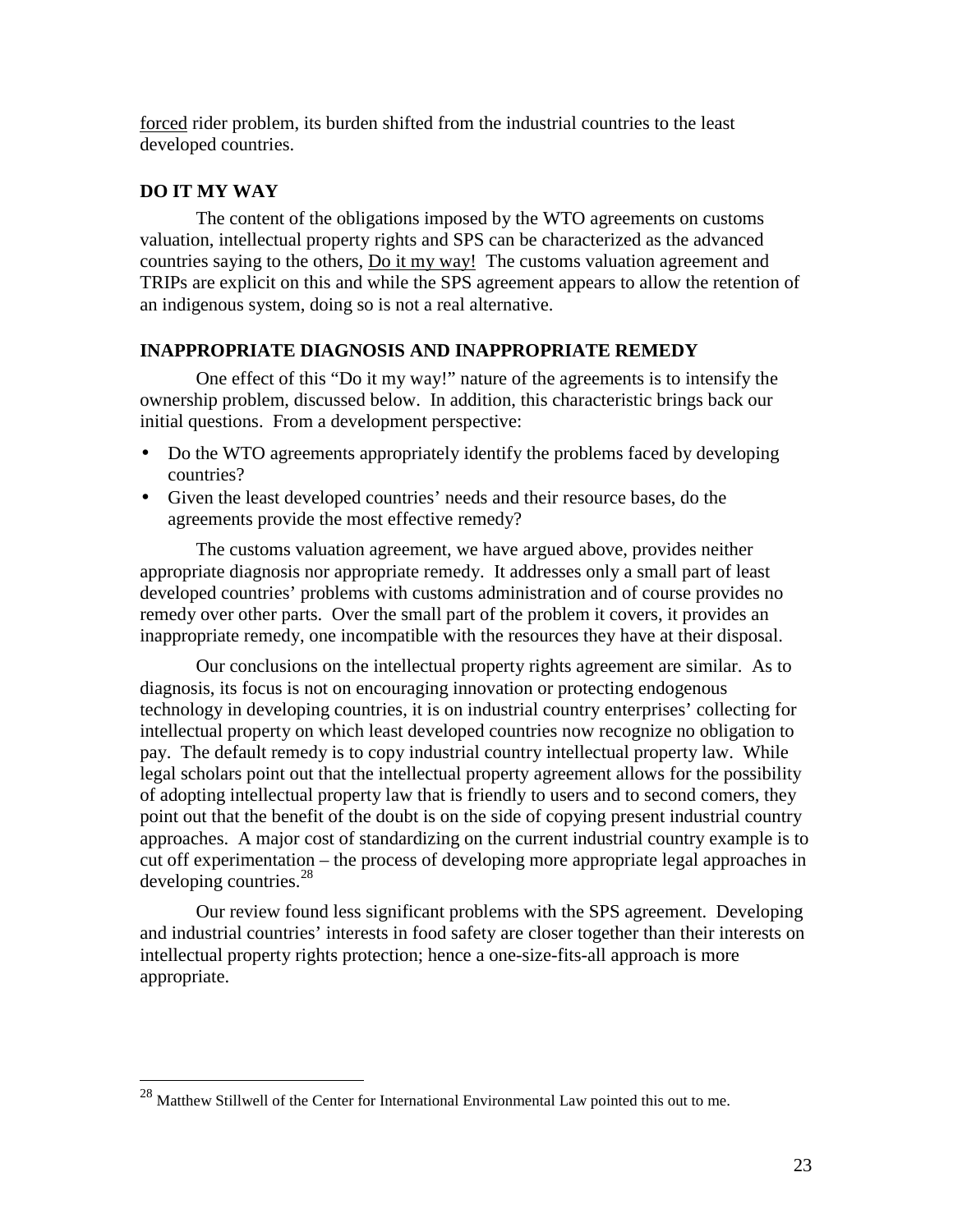### **NO OWNERSHIP OF THE REFORMS IN LEAST DEVELOPED COUNTRIES**

The lack of instinctive ownership of the reforms needed to comply with WTO obligations will make implementation very difficult, and will likely push governments to superficial adjustments aimed at avoiding clashes with trading partners. Private and social sector shareholders were not involved in the creation of these obligations – nor even the government agencies that will ultimately be responsible for implementation. How the least developed countries organize their participation in WTO affairs needs modification; perhaps the WTO process also.

Effective implementation and compliance involves investment-development projects, but WTO negotiations have not supported examination from this perspective. The dynamic behind the WTO process has been the export interests of major enterprises in the advanced trading countries. Development ministries in the advanced countries frequently complain how hard it is to get their trade ministries to pay attention to development issues. In the advanced countries, development ministries are junior partners in making trade policy; at the WTO, the least developed countries have little capacity to organize and to advance their own interests.

### **ALLOWING FOR ALTERNATIVES VS. PROVIDING ALTERNATIVES**

Each of the three Uruguay Round agreements we have reviewed includes a promise of assistance to implement. In addition, each provides for delayed implementation, and provides also a way for a least developed country to request an extension beyond the agreement's deadlines. The latter provision might be interpreted as recognition that the prescribed or default technology included in the agreements might not be the most suitable for the least developed countries.

Though the agreements allow for the possibility that alternative approaches might be developed and recognized, they provide no such alternative. As to developing alternatives, the WTO negotiations are a self-interest propelled process. Narrowly interpreted, that places the burden of developing alternatives that are appropriate to least developed countries' needs and their resources on the least developed countries themselves.

The international community however is clearly not in a mood to accept that narrow interpretation. The Integrated Framework for the least developed countries' trade development is one initiative that has already been launched to improve the capacity of the least developed countries to respond to opportunities provided by the international trading system. We are aware of several ongoing discussions among World Bank member governments (who are also WTO members) about additional World Bank involvement. The Bank already has under way substantial programs to support developing country participation in upcoming negotiations. The programs have a large capacity-building component to build up developing country institutions, from which developing country governments can draw support on issues that might be included in future negotiations – without the intermediate ion of the Bank, if they want it that way. We have also initiated a smaller program to build implementation of WTO standards into "regular" development projects, e.g., SPS as part of a pest control project, TRIPs as part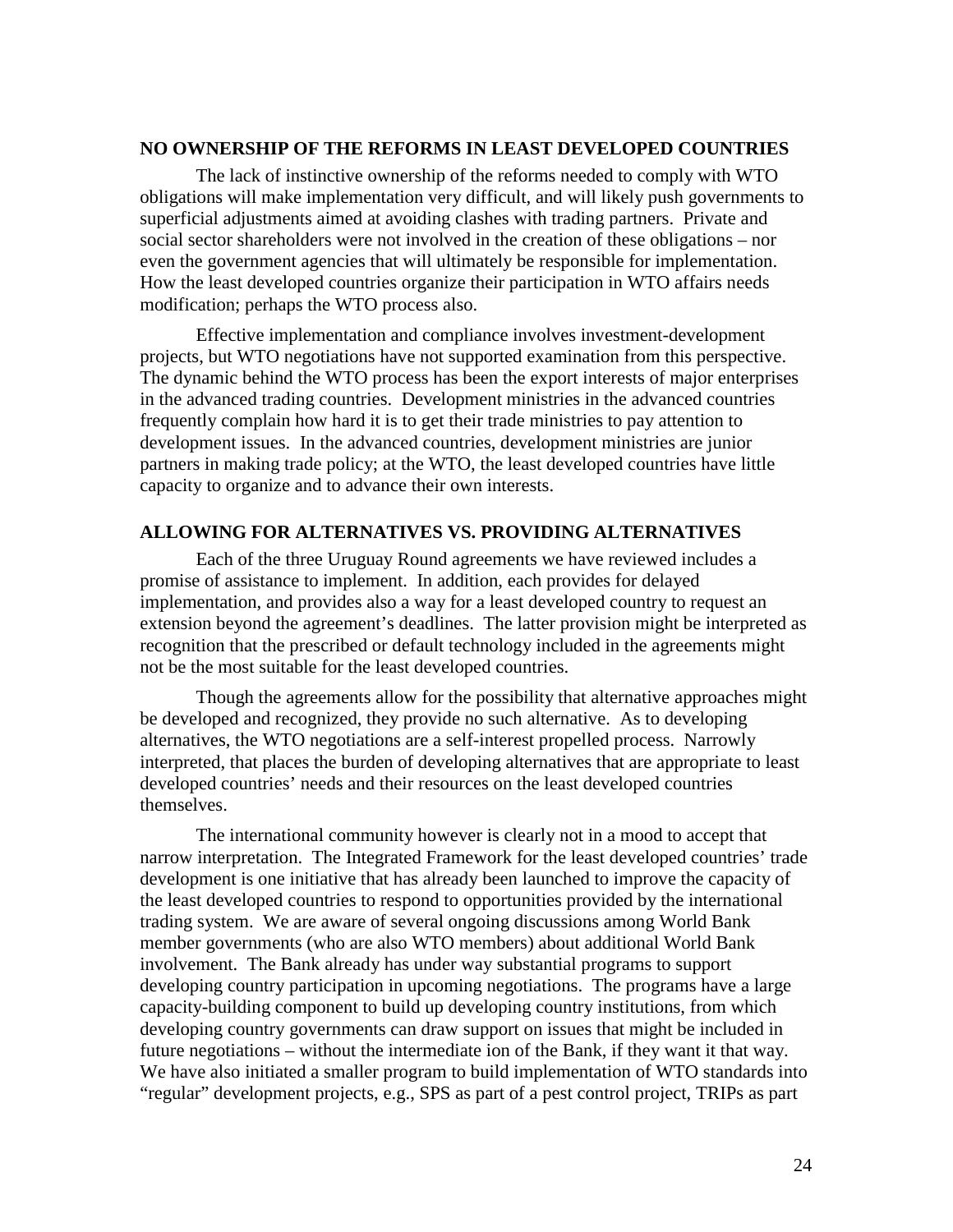of a project to increase the availability of seed varieties. This program is aimed particularly at the least developed countries. Its objectives and those of the larger program to support developing countries in the negotiations include building a sense of developing country ownership in the required reforms, and to begin to learn something about how these things look in a development environment – to build the intellectual capital from which development-enhancing alternative approaches to WTO implementation can be built and to add to developing countries' capacities to advance their interests within the WTO mode.

## **IT COSTS MONEY**

-

The project costs we have presented here provide a first approximation to the investments needed to implement WTO obligations on SPS, IPR and customs reform. To gain acceptance for its meat, vegetables and fruits in industrial country markets, Argentina spent over \$80 million to achieve higher levels of plant and animal sanitation. Hungary spent over \$40 million to upgrade the level of sanitation of its slaughterhouses alone. Mexico spent over \$30 million to upgrade intellectual property laws and enforcement that began at a higher level than are in place in most least developed countries, customs reform projects can easily cost \$20 million. Those figures, for just three of the six Uruguay Round Agreements that involve restructuring of domestic regulations, come to \$130 million.<sup>29</sup> One hundred thirty million dollars is more than the annual development budget for seven of the twelve least developed countries for which we could find a figure for that part of the budget.

#### **FORMULATING DEVELOPMENT POLICY IN TRADE NEGOTIATIONS**

In two of the three areas we reviewed, the resulting agreement provides an inappropriate diagnosis of development problems; inappropriate remedies even for the problems diagnosed. In no case did the negotiations deal with the costs of the investments the agreements mandated – not even with how much the costs would be, much less with the return in that application versus in some alternative use. Our review suggests then that international trade negotiations are a poor way to take on development problems.

 $29$  The experiences we have reviewed were in the more advanced developing countries, the costs could be higher in the least developed countries who will begin further from the required standards.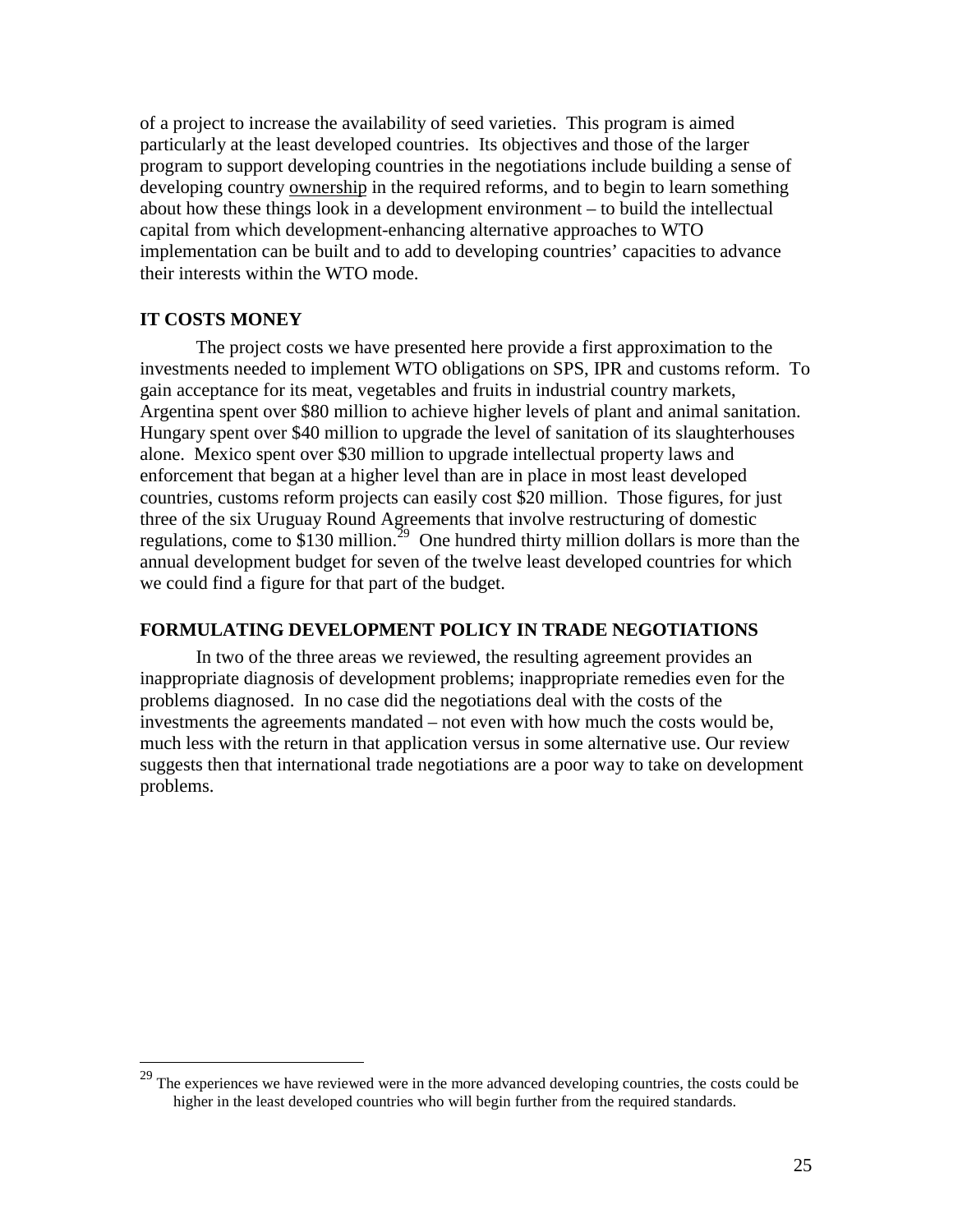## **9. REFERENCES**

- Abbott, Frederick M. (1998) "The Enduring Enigma of TRIPS: A Challenge for the World Economic System" Journal of International Economic Law, Oxford: Oxford University Press, Volume 1(4), December, 497-521.
- Aritake, Toshio (1998) "Japan Decides Rice Tariffication of \$3.05 Per Kilo Beginning in April," International Trade Reporter, Vol. 15 No. 50, December 23, 1998, 2121.
- Cunningham, Bert (1996) Tanzania: Strategy and Action Plan to Reform Customs Administration, Tanzania Revenue Authority, June.
- Finger, J. Michael and Ludger Schuknecht (1999) Market Advances and Retreats Since the Uruguay Round Agreement, Paper presented at the Annual World Bank Conference on Development Economics, Washington DC, April 29-30, 1999.
- Finger, J. Michael, Merlinda Ingco and Ulrich Reincke (1996) The Uruguay Round: Statistics on Tariff Concessions Given and Received, Washington DC: The World Bank.
- GATT Secretariat (1994) The Results of the Uruguay Round of Multilateral Trade Negotiations: The Legal Texts, Geneva: the GATT Secretariat, June.
- Hathaway, Dale E. and Merlinda D. Ingco (1996) "Agricultural Liberalization and the Uruguay Round" in L. Alan Winters and Will Martin (eds.) The Uruguay Round and the Developing Countries, Cambridge: University Press, 30-58.
- Hufbauer, Gary and Kimberly Ann Elliott (1993) Measuring the Costs of Protection in the United States, Institute for International Economics, Washington DC.
- International Trade Centre UNCTAD/WTO and Commonwealth Secretariat (1995) Business Guide to the Uruguay Round, Geneva: ITC/CS.
- Michalopoulos, Constantine (1998) Developing Countries' Participation in the World Trade Organization, Policy Research Working Paper No. 1906, Washington DC: The World Bank, March.
- Ogunkola, E. Olawale (1999) African Capacity for Compliance and Defense of WTO Rights, Conference Paper for AERC Sponsored Africa and the World Trading System, Yaounde, Cameroon, April 17-18, 1999.
- Otten, Adrian (1998) "Implementation of the TRIPS Agreement and Prospects for Its Further Development" Journal of International Economic Law, Oxford: Oxford University Press, Volume 1(4), December, 523-536.
- Pricewaterhouse Coopers, Evaluation of the DG 1A Programmes: Phare Customs Programmes, December 1998. URL http://europa.eu.int/comm/dgla/evaluation/phare\_customs/index.htm .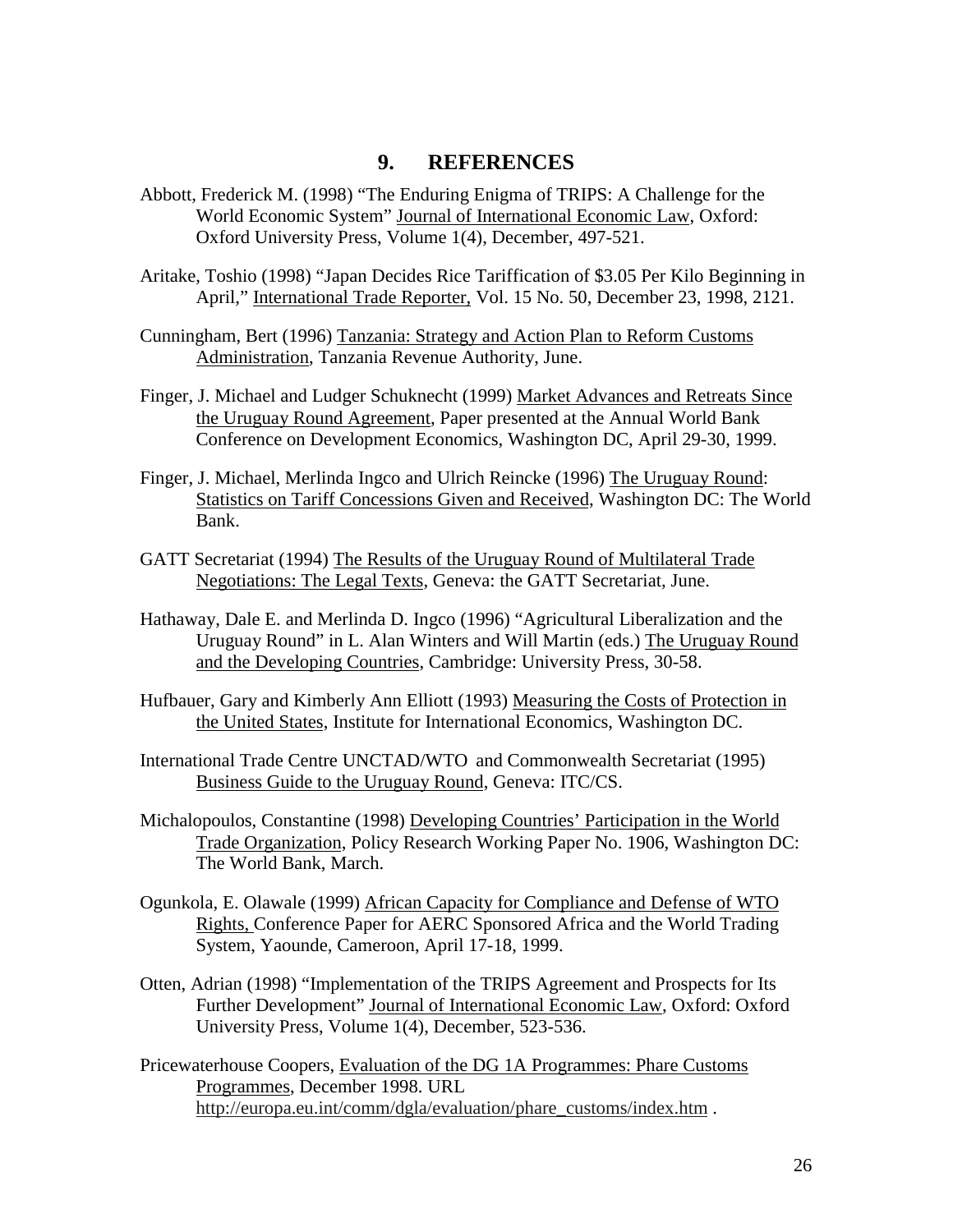- Primo Braga, Carlos A. and Carsten Fink (1998) "Reforming Intellectual Property Rights Regimes: Challenges for Developing Countries" Journal of International Economic Law, Oxford: Oxford University Press, Volume 1(4), December, 537- 554.
- Reichman, Jerome H. (1998) "Securing Compliance with the TRIPS Agreement After US v India" Journal of International Economic Law, Oxford: Oxford University Press, Volume 1(4), December, 603-606.
- UNCTAD Secretariat (1996) The TRIPS Agreement and Developing Countries, UNCTAD/ITE/1. Geneva.
- Wichelen, Marial van (1994) Customs Evaluation Report: Republic of Armenia, UNCTAD/World Bank Institution Building Loan, Washington DC, October 1994.
- World Bank (1987) Memorandum and Recommendation of the President of the IBRD to the Executive Directors on a Proposed Loan in an Amount Equivalent to US\$51.0 Million to the Federative Republic of Brazil for a Livestock Disease Control Project, Report No. P-4598-BR, Washington DC, June 11, 1987.
- World Bank (1987) Staff Appraisal Report, Brazil, Livestock Disease Control Project, Report No. 6724-BR, Washington DC, Latin America and the Caribbean Regional Office, June 11, 1987.
- World Bank (1990) Memorandum and Recommendation of the President of the IBRD to the Executive Directors on a Proposed Loan in an Amount Equivalent to US\$100 Million to the National Bank of Poland with the Guarantee of the Republic of Poland for an Agroindustries Export Development Project, Report No. P-5150- POL, Washington DC, January 5, 1990.
- World Bank (1990) Staff Appraisal Report, Poland, Agroindustries Export Development Project, Report No. 7112-POL, Washington DC, Agriculture Operations, January 5, 1990.
- World Bank (1991) Memorandum and Recommendation of the President of the IBRD to the Executive Directors on a Proposed Loan on an Amount Equivalent to US\$ 33.5 Million to the Argentine Republic for the Agricultural Services and Institutional Development Project, Report No. P-5428-AR, Washington DC, January 1991.
- World Bank (1991) Project Completion Report, Madagascar, Second Village Livestock and Rural Development Project, Report No. 10128, Washington DC, Africa Regional Office, December 5, 1991.
- World Bank (1991) Staff Appraisal Report, Argentina, Agricultural Services and Institutional Development Project, Report No. 9138-AR, Washington DC, Latin America and the Caribbean Region, January 29, 1991.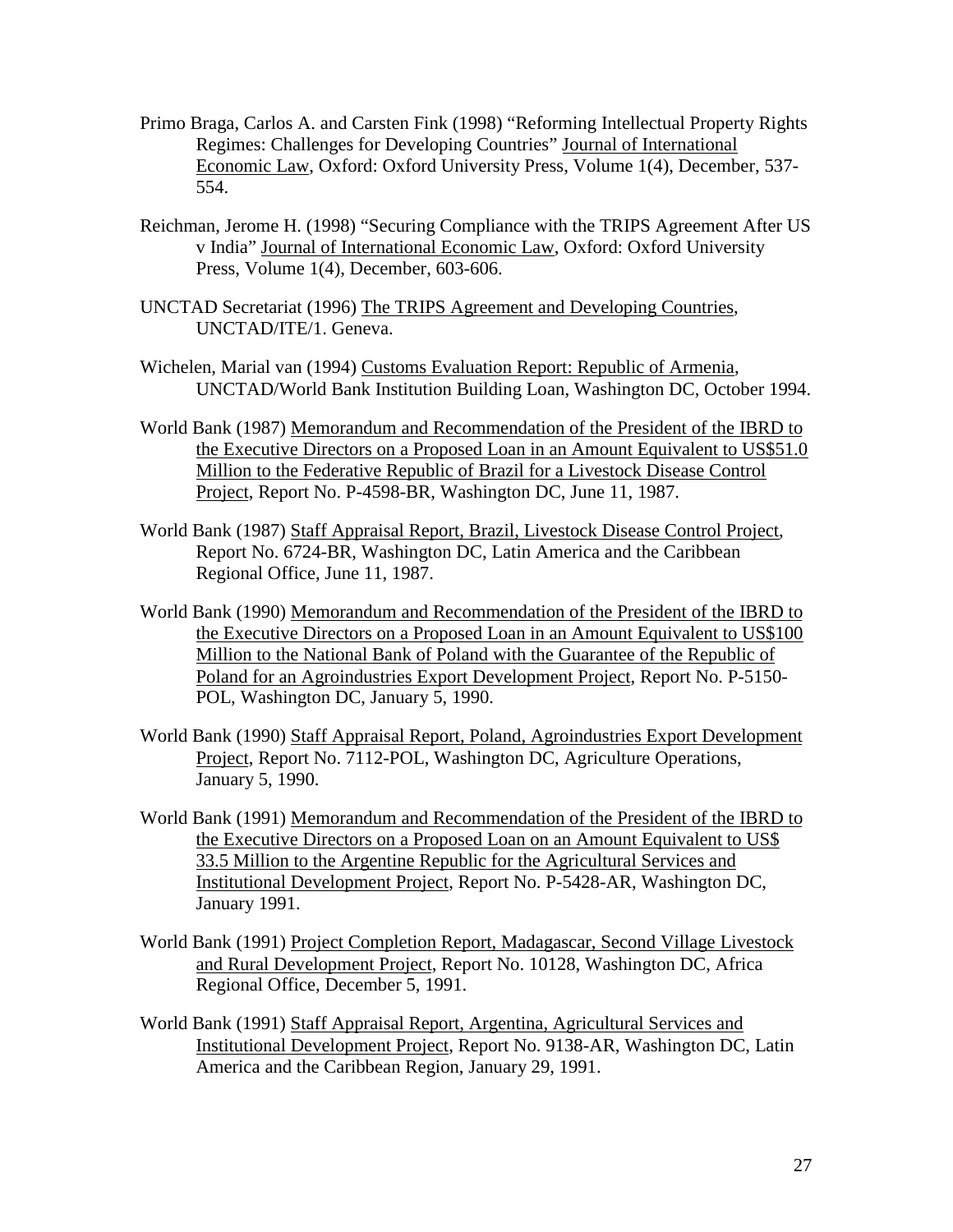- World Bank (1992) Memorandum and Recommendation of the President of the IBRD to the Executive Directors on a Proposed Loan in an Amount Equivalent to US\$189 Million to Nacional Financiera, S.N.C. with the Guarantee of the United Mexican States for a Science and Technology Infrastructure Project, Report No. P-5757- ME, Washington DC, April 30, 1992.
- World Bank (1992) Report and Recommendation of the President of the IBRD to the Executive Directors on a Proposed Rehabilitation Loan in an Amount Equivalent to US\$600 Million to the Russian Federation, Report No. P-5834-RU, Washington DC, July 22, 1992.
- World Bank (1992) Staff Appraisal Report, Mexico, Science and Technology Infrastructure Project, Report No. 10468-ME, Washington DC, Latin America and the Caribbean Regional Office, April 30, 1992.
- World Bank (1992) Staff Appraisal Report, Turkey, Agricultural Research Project, Report No. 9890-TU, Washington DC, Europe and Central Asia, April 9, 1992.
- World Bank (1993) Memorandum and Recommendation of the President of the IDA to the Executive Directors on a Proposed Credit of SDR 83.7 Million to the People's Republic of China for the Agricultural Support Services Project, Report No. P-5877-CHA, Washington DC, January 29, 1993.
- World Bank (1993) Memorandum and Recommendation of the President of the IBRD to the Executive Directors on a Proposed Loan in an Amount Equivalent to US\$12.0 Million to the Republic of Armenia for an Institution Building Project, Report No. P-6014-AM, Washington DC, March 8, 1993.
- World Bank (1993) Performance Audit Report, Madagascar, Second Village Livestock and Rural Development Project, Report No. 11732, Washington DC, Operations Evaluation Department, May 22, 1993.
- World Bank (1993) Project Completion Report, Algeria, Dissert Locust Control Project, Report No. 11849, Washington DC, Middle East and North Africa Region, May 5, 1993.
- World Bank (1993) Project Completion Report, Hungary, Integrated Livestock Industry Project, Report No. 12621, Europe and Central Asia Region, December 23, 1993.
- World Bank (1993) Staff Appraisal Report, China, Agricultural Support Services Project, Report No. 11147-CHA, Washington DC, East Asia and Pacific Regional Office, January 22, 1993.
- World Bank (1993) Staff Appraisal Report, Vietnam, Agricultural Rehabilitation Project Report No. 12065-VN, Washington DC, East Asia and Pacific Regional Office, December 22, 1993.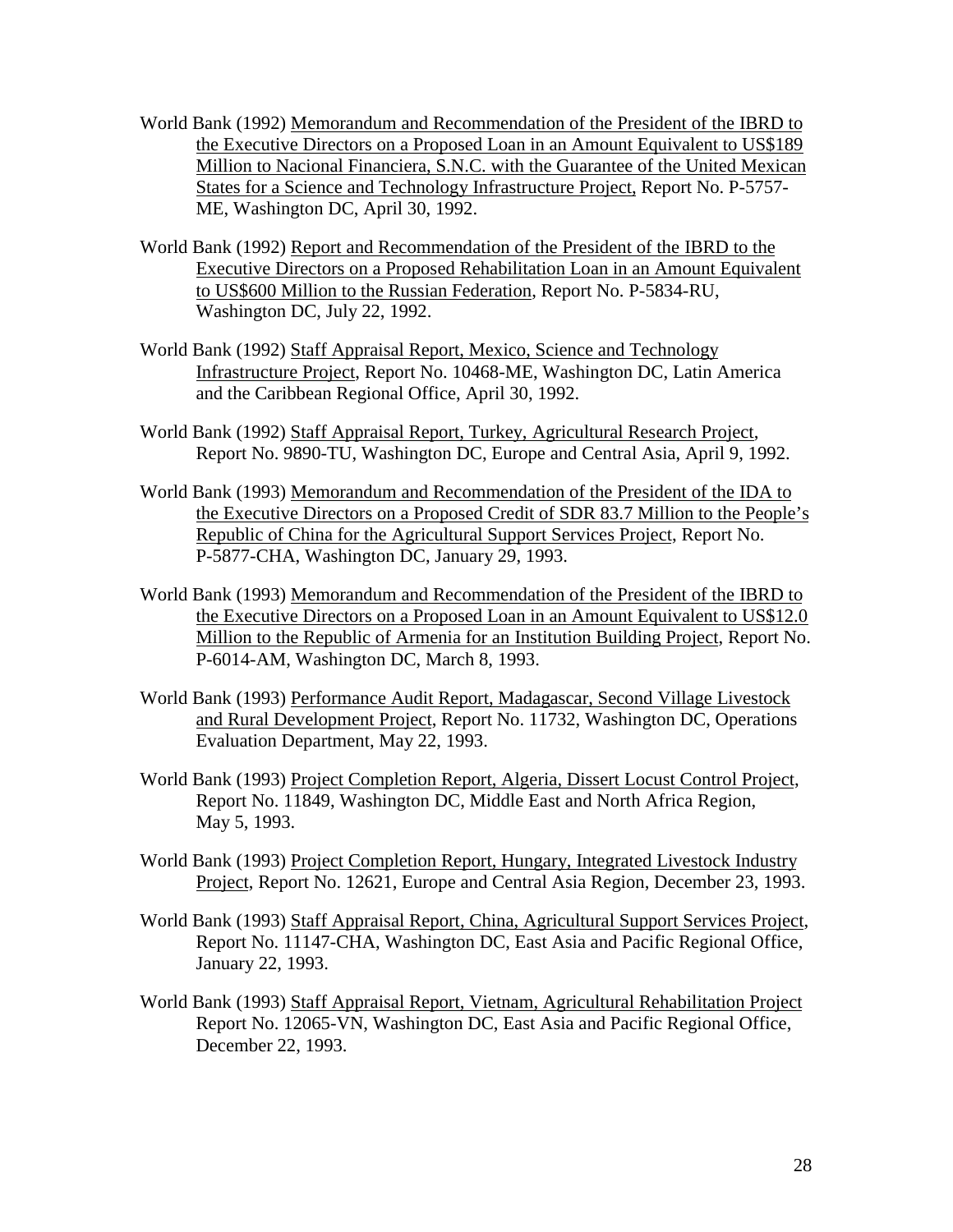- World Bank (1994) Memorandum and Recommendation of the President of the IBRD to the Executive Directors on a Proposed Loan in an Amount Equivalent to US\$19.94 Million to the Lebanese Republic for a Revenue Enhancement and Fiscal Management Technical Assistance Project, Report No. P-6374-LEB, Washington DC, June 10, 1994.
- World Bank (1997) Implementation Completion Report, Russian Federation Rehabilitation Loan, Report No. 16300, Washington DC, Europe and Central Asia Region, February 12, 1997.
- World Bank (1997) Project Appraisal Document for a Proposed Loan in the Amount of US\$155.0 Million to the Federative Republic of Brazil for a Science and Technology Reform Support Project, Report No. 17178-BR, Washington DC, Latin America and the Caribbean Region, November 26, 1997.
- World Bank (1997) Project Appraisal Document on a Proposed Loan in the Amount of US\$34.5 Million to the Republic of Indonesia for an Information Infrastructure Development Project (IIDP), Report No. 17106-IND, Washington DC, East Asia and Pacific Regional Office, October 16, 1997.
- World Bank (1998) Implementation Completion Report, Brazil, Livestock Control Project, Report No. 17868, Washington DC, Latin America and the Caribbean Region, May 12, 1998.
- World Bank (1998) Implementation Completion Report, Mexico, Science and Technology Infrastructure Project, Report No. 18763, Washington DC, Latin America and the Caribbean Regional Office, December 30, 1998.
- World Bank (1999) Draft Project Appraisal Document on a Proposed Loan in the Amount of US\$31.6 Million Equivalent to the Republic of Tunisia for an Export Development Project, Report No. 18778 TUN, Washington DC, Middle East and North Africa Region, March 29, 1999.
- World Customs Organization (1999) "Survey of Customs Reform and Modernization: Trends and Best Practices" on WCO Website at http://www.wcoomd.org/frmpublic.htm .
- WTO (1997) Comprehensive Report of the Textiles Monitoring Body to the Council for Trade in Goods on the Implementation of the Agreement on Textiles and Clothing During the First Stage of the Integration Process, G/L/179, 31 July, 1997, 29.
- WTO (1997) Council for Trade in Goods-Minutes of the Meeting-Held in Centre William Rappard on 6 October 1997, G/C/M/23, 7 October 1997, 23.
- WTO Secretariat (1999) Guide to the Uruguay Round Agreements, The Hague, Kluwer Law International.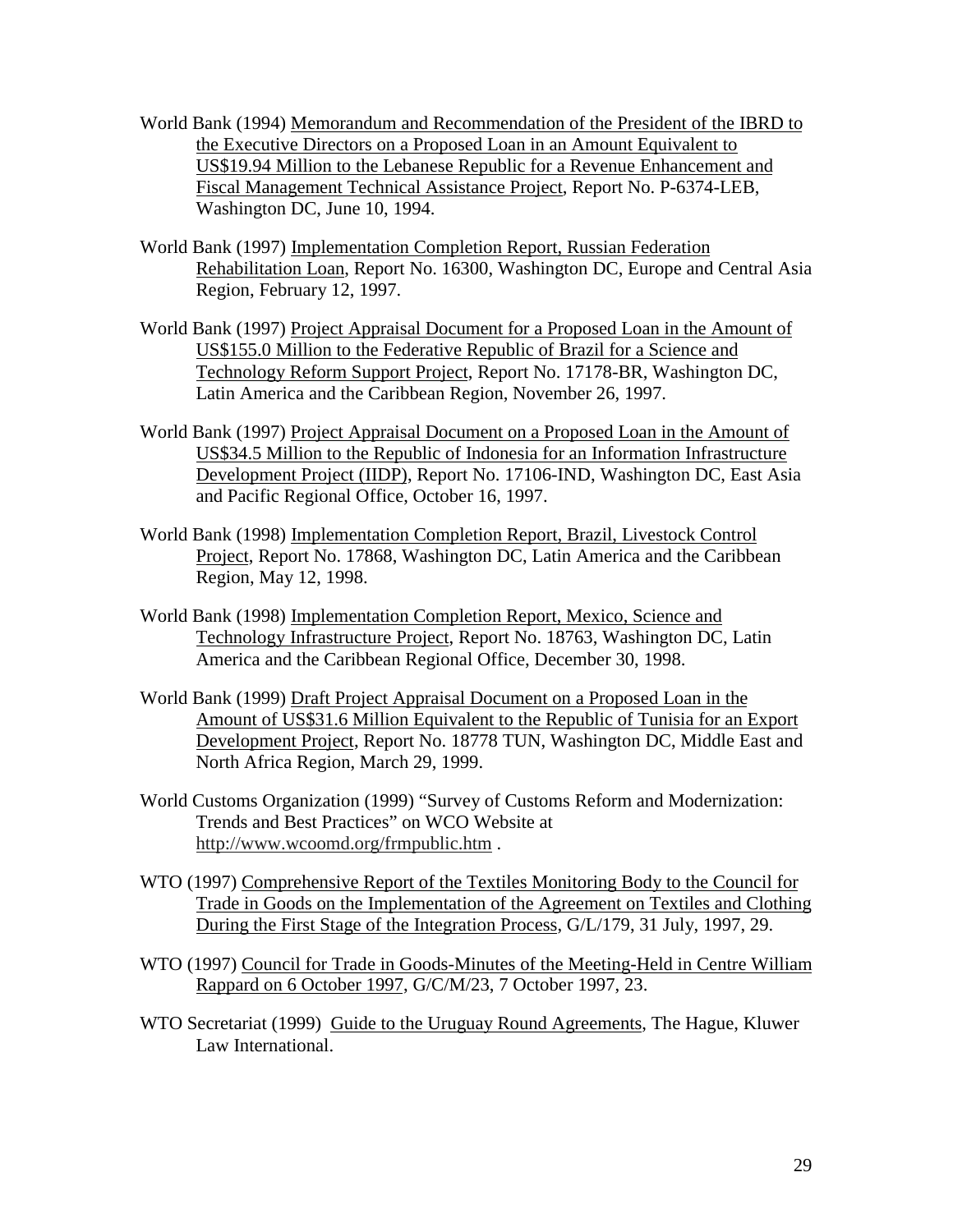## **10. ANNEX A: MARKET ACCESS LIBERALIZATION AT THE URUGUAY ROUND**

According to conventional wisdom, the developing countries accepted at the Uruguay Round obligations on intellectual property rights, standards, etc., in exchange for market access – liberalization by industrial countries on products of particular export interest to them. In this section we present a brief review of the outcome of the Uruguay Round market access negotiations, with particular focus on what the developing countries gave versus what they got in those negotiations.  $30$ 

### **TARIFF NEGOTIATIONS**

<u>.</u>

At the Uruguay Round, some 130 countries or customs areas agreed to tariff bindings or reductions.<sup>31</sup> We summarize these concessions in Table 1. Figures given there reflect only reductions that resulted from commitments made at the Uruguay Round negotiations – they do not include so-called ceiling bindings (bindings at rates above applied rates) nor do they include bindings of unilateral concessions.<sup>32</sup> Table 2 provides a profile of post Uruguay Round rates.

The principal results of the tabulations are that:

- developing economies' tariff cuts cover approximately the same percentage of imports,
- developing economies' tariff cuts are actually deeper.

In addition to the tariff reductions reflected in these tables, a number of developing countries – e.g., several Latin American countries and India – introduced unilateral reforms during the 1980 and early 1990s. Finger and Schuknecht calculated that these

#### $dT/(1+T)$

where T is the ad valorem tariff rate, or ad valorem equivalent. From the perspective of an exporter,  $dT/(1+T)$  measures the percentage by which she can reduce her delivered price in the importing country while keeping the net price she collects (after the tariff) the same. This comes to less than 1 percent if a 2% rate is cut in half, to more than 14 percent if a 40% rate is cut in half. We consider, thus, the formula  $dT/(1+T)$  to provide the more appropriate measure of market access improvement.

 $30$  The topic is treated in greater length by Finger and Schuknecht.

<sup>&</sup>lt;sup>31</sup> All WTO Members have submitted their schedules of post-UR bound rates, but tabulations of tariff cuts have been made only for some 40 major participants (counting the 14 member states of the EU as one) that have contributed "before" and "after" trade and tariff data to the WTO's electronic Integrated Data Base. Of the 40, 26 are transition or developing countries, but none of the least developed countries are included.

 $32$  These calculations of depth of tariff cut depart in two ways from the way that the GATT tariff cuts are traditionally measured. First, GATT tariff cuts are usually measured only over the import categories on which cuts are made; e.g., "a 30% cut on 40% of imports" does not mean that the tariff, on average, is now 30 percent lower. It means that the tariff is, on average, .4 x 30%, or 12 percent lower. We include "zero cuts" in our average. Second, it is obvious that a 50 percent reduction of a 2% tariff rate does not improve market access the same as cutting a 40% rate in half. Taking this into account, we have calculated tariff changes from the formula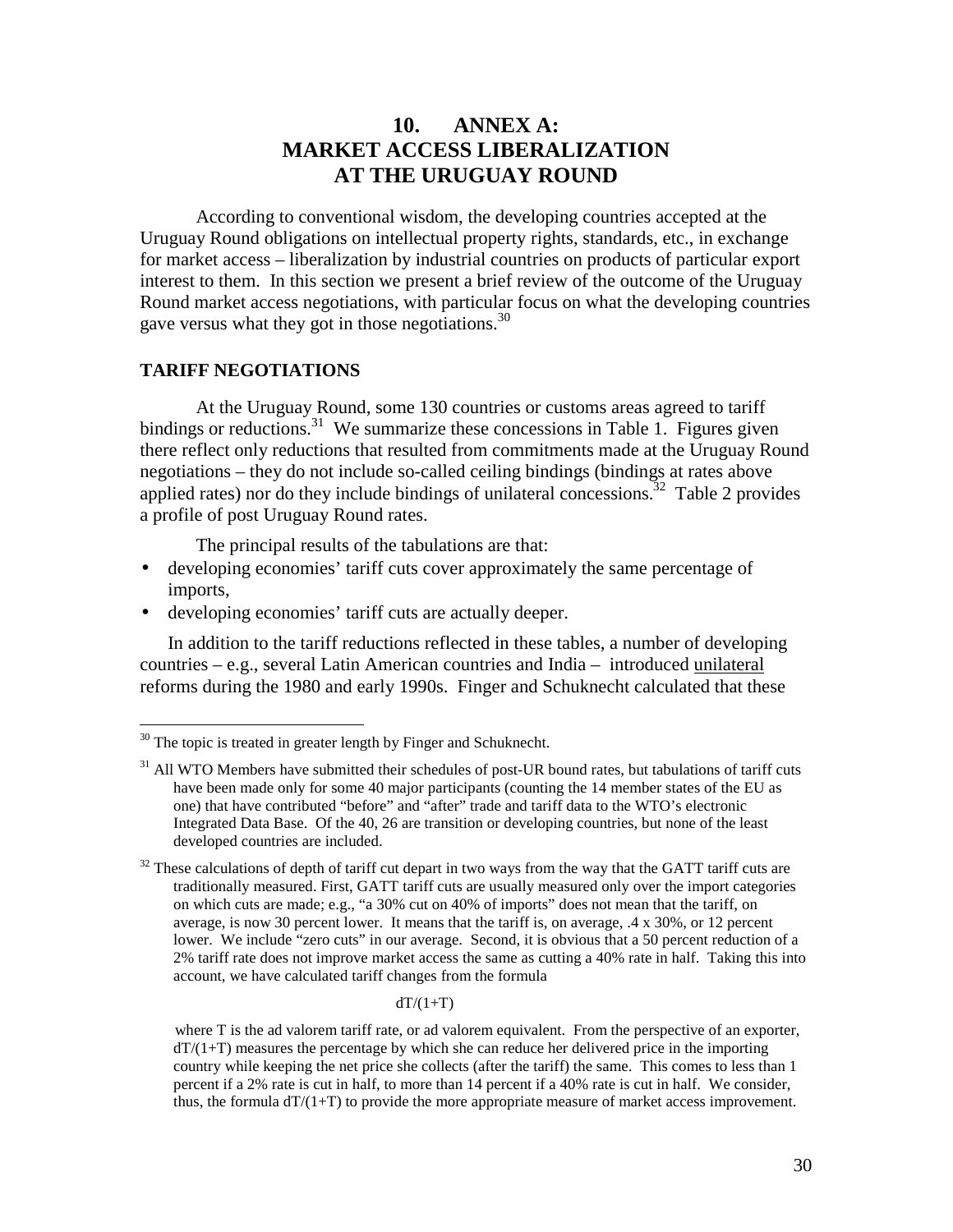countries have so far bound under the WTO about 2/5 of the total reductions they introduced.

|                                                       | <b>Bindings</b>              |                              | Tariff reductions        |              |
|-------------------------------------------------------|------------------------------|------------------------------|--------------------------|--------------|
|                                                       | (percentage of 1989 imports) |                              |                          | Depth of cut |
|                                                       | pre-UR                       | post-UR                      | % of imports             | $(dT/(1+T))$ |
| <b>Tariff Concessions Given - All merchandise</b>     |                              |                              |                          |              |
| <b>Developed Economies</b>                            | 80                           | 89                           | 30                       | 1.0          |
| Developing Economies                                  | 30                           | 81                           | 29                       | 2.3          |
| All                                                   | 73                           | 87                           | 30                       | 1.2          |
| <b>Tariff Concessions Received - All merchandise</b>  |                              |                              |                          |              |
| <b>Developed Economies</b>                            | 77                           | 91                           | 36                       | 1.4          |
| Developing Economies                                  | 64                           | 78                           | 28                       | 1.0          |
| All                                                   | 73                           | 87                           | 33                       | 1.3          |
|                                                       | <b>Bindings</b>              |                              | <b>Tariff reductions</b> |              |
|                                                       |                              | (percentage of 1989 imports) |                          | Depth of cut |
| <b>Tariff Concessions Given - Industrial goods</b>    | pre-UR                       | post-UR                      | % of imports             | $(dT/(1+T))$ |
| Developed Economies                                   | 85                           | 92                           | 32                       | 1            |
| Developing Economies                                  | 32                           | 84                           | 33                       | 2.7          |
| All                                                   | 77                           | 91                           | 32                       | 1.3          |
|                                                       |                              | <b>Bindings</b>              | Tariff reductions        |              |
|                                                       |                              | (percentage of 1989 imports) |                          | Depth of cut |
| <b>Tariff Concessions Received - Industrial goods</b> | pre-UR                       | post-UR                      | % of imports             | $(dT/(1+T))$ |
| <b>Developed Economies</b>                            | 79                           | 93                           | 37                       | 1.5          |
| Developing Economies                                  | 72                           | 86                           | 36                       | 1.2          |
| All                                                   | 77                           | 91                           | 37                       | 1.4          |

**Table 1: Uruguay Round Tariff Concessions Given and Received**

Source: Finger and Schuknecht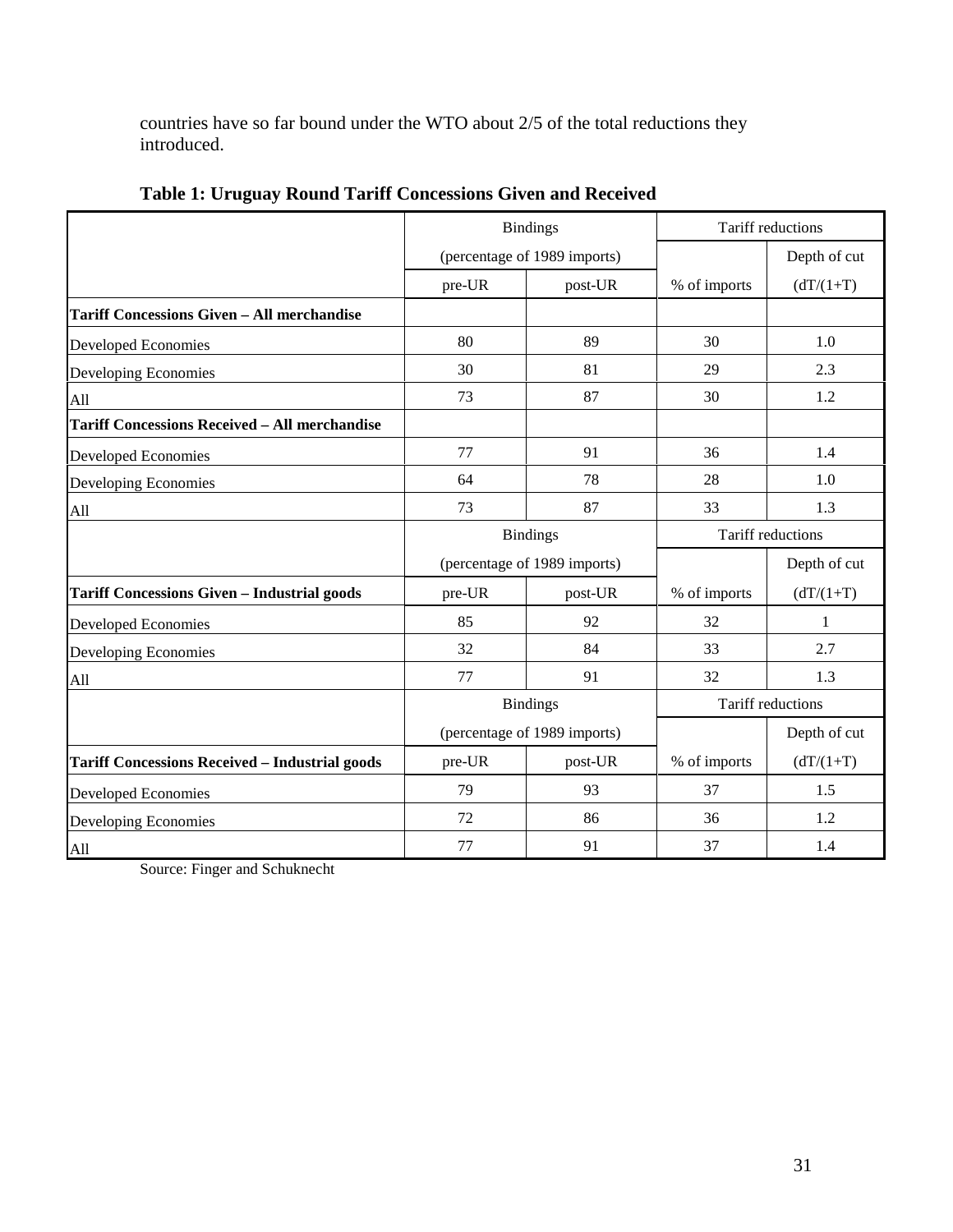|                            | bound rate,<br>average ad<br>valorem | post-UR bound<br>rate above<br>applied rate <sup>a</sup> | applied rate,<br>average ad<br>valorem |
|----------------------------|--------------------------------------|----------------------------------------------------------|----------------------------------------|
| <b>Developed Economies</b> | 3.5                                  | 19                                                       | 2.6                                    |
| Developing Economies       | 25.2                                 | 37                                                       | 13.3                                   |
| All                        | 6.5                                  |                                                          |                                        |

#### **Table 2: Post-Uruguay Round Tariff Rates, all merchandise**

<sup>a</sup>Percentage of 1989 imports.

Source: Finger and Schuknecht

## **TEXTILES AND CLOTHING**

Since the 1930s, developed economies have used negotiated or "voluntary" export restraints to limit their imports of textiles and clothing. At the Uruguay Round the international community decided to put an end to this practice. The major provision for eliminating quotas and VERs on textiles and clothing obligates all Members now applying restrictions sanctioned by the MFA to "integrate into GATT 1994," all textiles and clothing products – this to be done in four stages, due on January 1, 1995, January 1/1998, January 1, 2002, January 1, 2005; encompassing 16 percent, 17 percent, 18 percent and 49 percent (by 1990 volume) of imports of all specified textiles and clothing products.<sup>33</sup>

These percentages do not apply to the volume of imports under restraint They refer to all textiles and clothing import categories. As a matter of semantics then, the operative phrase in the agreement, to integrate into GATT 1994, is better described as "certifying that a product is clean of restrictions"34 than as "removing MFA restrictions."

The developed economies' policies toward these imports are among their most restrictive. Hufbauer and Elliott estimate, for example, that almost 9/10 of the cost to the US economy of US import restrictions are accounted for by restrictions on imports of textiles and clothing. At the same time, textiles and clothing account for more than 20 percent of developing economies' industrial exports; hence there is much to gain all around from liberalization.

Implementation has proceeded through the first two stages; thus, each importing country has integrated into GATT 1994 products accounting for at least 33 percent of its imports. There have been, however, loud complaints that minimal liberalization has resulted from this implementation. The most often voiced complaints are that each importing Member has weighted its liberalization toward products:

• that were not under restraint in that country,

<u>.</u>

<sup>&</sup>lt;sup>33</sup> There are also obligations on the product coverage of each stage and on the growth rates of quotas that remain.

 $34$  Those that would be illegal under GATT 1994.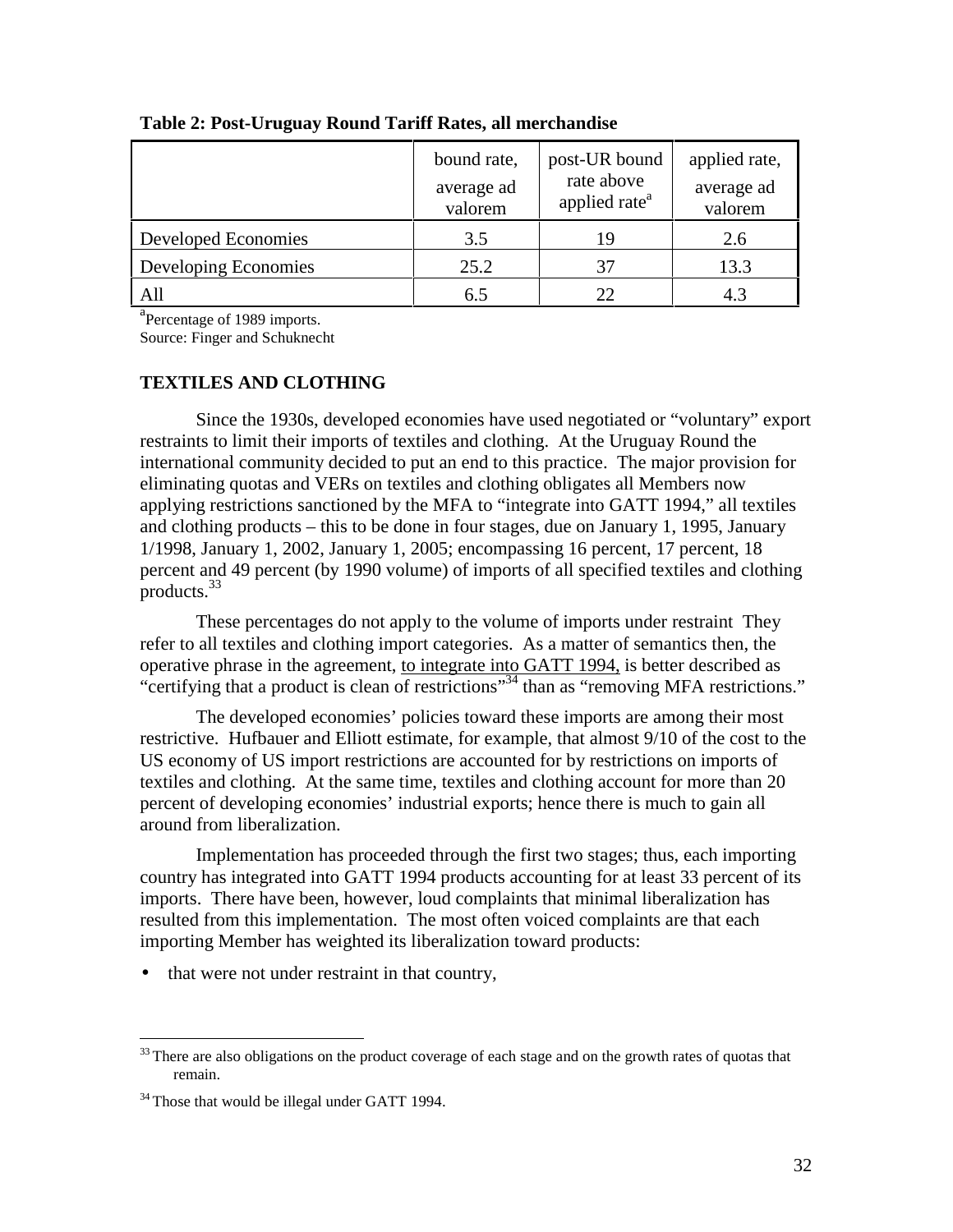- with little value added or on which developed economies do not have comparative advantage, e.g., yarns and fabrics rather than clothing,
- with high tariffs,
- and that they have overused transitional safeguards or have applied antidumping and other WTO-legal restrictions disproportionally against textiles and clothing.

As to evidence on each of these, the tabulations in Table 3 – taken from information notified to the Textiles Monitoring Board – does indicate that importers have selected items that were not under restriction. The United States, in the initial two stages, has met its obligation to integrate 33 percent of its textiles and clothing categories into GATT 1994 in a way that has eliminated only 1 percent of its MFA restrictions. The EU has eliminated 7 percent, Canada, 14 percent. Norway, of the countries in the table, is the exception. Norway has decided to liberalize more rapidly than the agreement requires.<sup>35</sup> Similarly, this "integration" has been skewed away from products on which the developing countries have comparative advantage, e.g., few clothing categories, many categories of sophisticated textiles.<sup>36</sup>

If the industrial countries apply similar art to the stage due in 2002, almost all obligations to remove MFA restrictions will be delayed until 2005– without violating the letter of the agreement.

Finger and Schuknecht found minimal use of the textiles and clothing agreement that allows for "transitional safeguards" on products not yet liberalized. Perhaps because of the limited liberalization so far, there has been minimal use of other WTO-legal measures such as safeguards and antidumping on liberalized textiles and clothing products.

Tariffs on textiles and clothing remain high relative to those on industrial products generally. However, Uruguay Round tariff cuts on textiles and clothing were relatively large. Not only were the cuts (measured by  $dT/(1+T)$  deeper on textiles and clothing, they were applied to a larger fraction of imports.

-

 $35$  WTO document G/C/M/23, p. 23.

<sup>&</sup>lt;sup>36</sup> Finger and Schuknecht, Table TC2.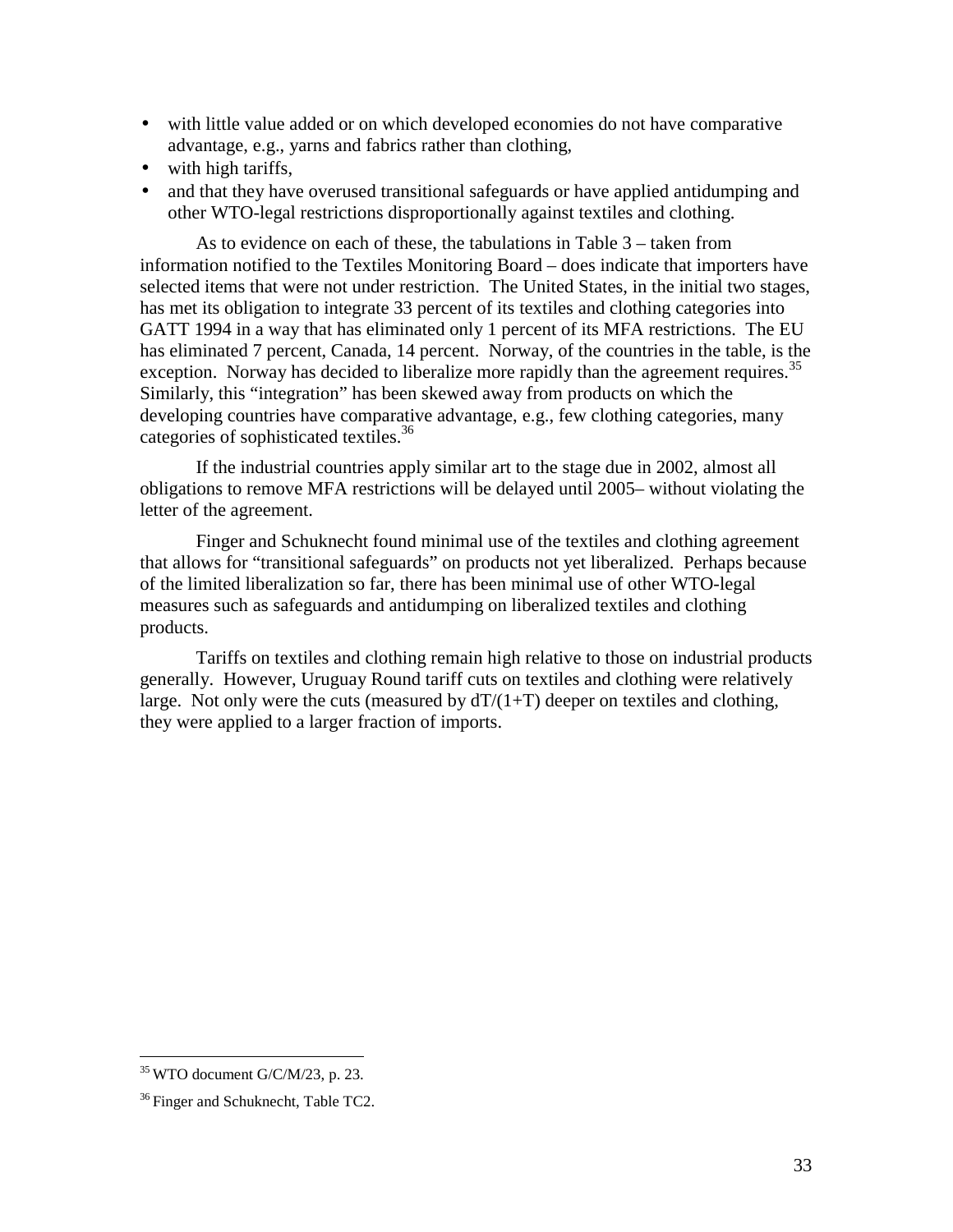## **Table 3: Numbers of Specific Quota Limits on Textiles and Clothing Imports Notified and Eliminated in Stages 1 and 2**

|                      | Notified, | Eliminated in Stages 1<br>and 2 |            |
|----------------------|-----------|---------------------------------|------------|
| Member               | Number    | Number                          | Percentage |
| <b>United States</b> | 650       | 8                               |            |
| European Union       | 199       | 14                              |            |
| Canada               | 205       | 28                              | 14         |
| orway                | 54        | 46                              | 85         |

(Stage 1 plus stage 2 requires integration of 33%, by import volume.)

Source: WTO Doc. G/L/179, page 29. Norway G/C/M/23, p.23.

### **AGRICULTURE**

The agriculture negotiations focused on three categories of policy; import restrictions, domestic support programs, and export subsidy programs. On import restrictions, the major objective of the agreement is to establish a "tariffs only" regime – to eliminate all forms of import restriction other than bound tariff rates. To do so, all members were required to "tariffy" – convert to tariffs – their non-tariff import restrictions. Developing countries likewise were obligated to remove all agriculture-nontariff measures, but had the option to submit ceiling rates on previously unbound tariff items. Agreed negotiating modalities called for a certain percentage reduction of the tariffied items, but these modalities provided sufficient wiggle room for converting NTBs to tariffs so that a country could, within the modalities, end up with higher protection.<sup>37</sup> In part because of this possibility, the agreement also includes "market access commitments." These commit each importer to minimum import volumes, based on levels of base period imports.

According to the WTO Secretariat, forty countries participated in the tariffication process which covered (in aggregate) about 22 percent of their tariff lines.<sup>38</sup> Finger-Ingco-Reincke calculations over the IDB show that tariffication covered, by value, just over one-third of tariffying countries' agriculture imports.

Finger-Ingco-Reincke tabulations reported in Table 4 indicate that the package of commitments the industrial countries have undertaken on agriculture will reduce

-

 $37$  The reader should be careful to recognize the difference between the negotiating process through which legal commitments are agreed and the legal commitments themselves. The conversion guidelines were part of the negotiating process. They likely influenced what tariff rates one Member was willing to accept from another, but once a Member's schedule of rates was accepted and annexed to GATT 1994, the conversions guidelines became irrelevant. No Member can be taken to the dispute settlement mechanism on its bound rates being higher than those calculated with the conversion guidelines.

<sup>38</sup> WTO Secretariat (1999), p. 136.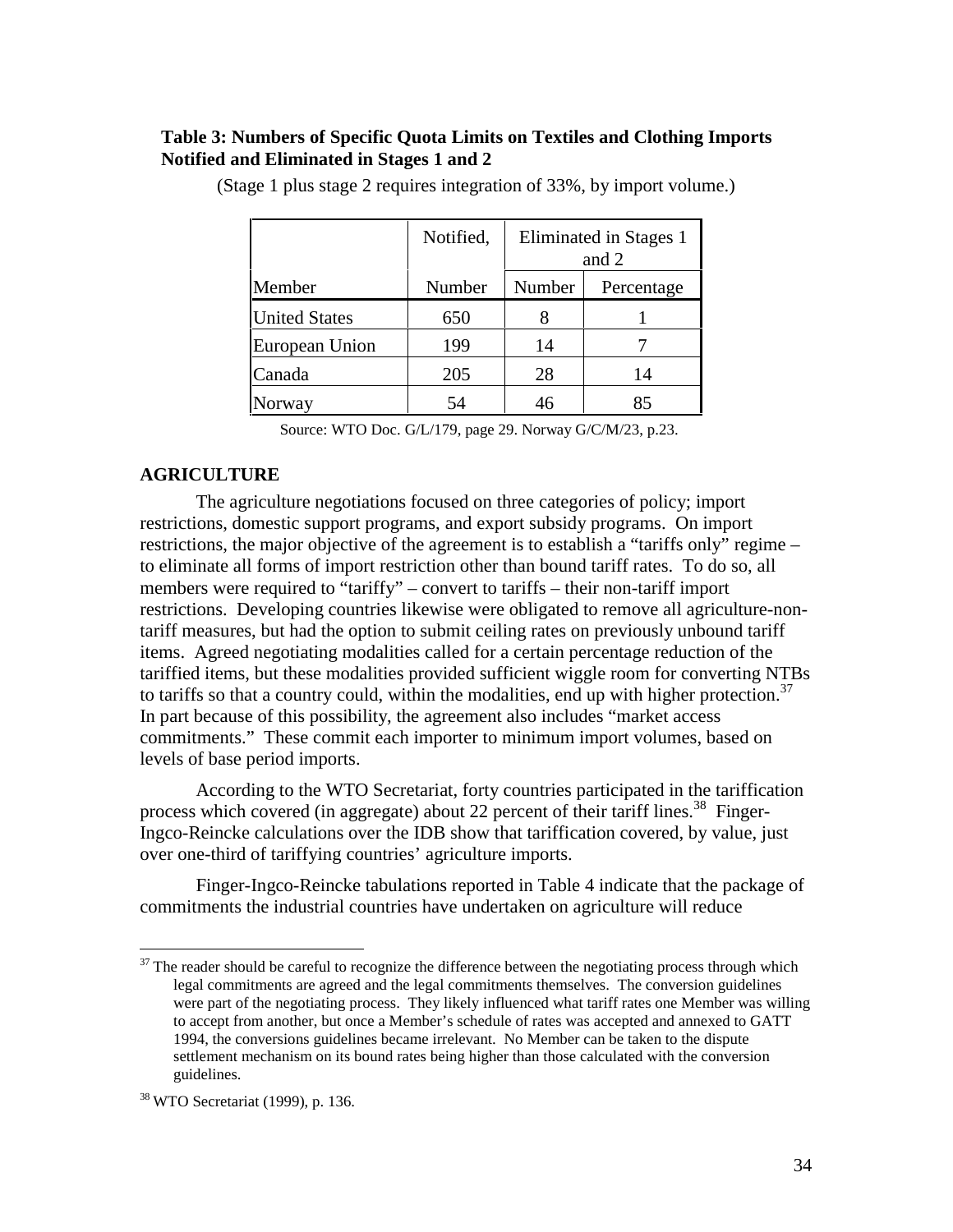protection on only about one-fourth of their agriculture imports, and on an even smaller fraction of the imports on which they previously imposed NTBs. Countries that converted NTBs to tariffs have, in some cases, posted rates higher than the base year tariff equivalent of those NTBs. Japan, for example, has announced that beginning in April 1999 its tariff on rice will be \$3.05 per kilo. International Trade Reporter (1998) estimates that this rate is equivalent to 1,000 percent, ad valorem. (This rate applies only to imports in excess of Japan's minimum access commitment.) Hathaway and Ingco calculate that Japan's actual base period protection on rice had a tariff equivalent of about 650 percent.

Judging from the sample of countries in the IDB, both developed and developing economies have now bound virtually 100 percent of their agricultural tariff lines – overall an expansion of coverage of about two-thirds for the developing economies, one-fourth for the developed economies.

As to how market access commitments have affected the scope of liberalization. Hathaway and Ingco (1996, p. 49) estimate that Japan and Korea's minimum access commitments on rice will result in nearly a million tons per year of new imports, an expansion of world trade in rice of 7.5 percent over its 1992 level. Otherwise, they conclude that "the minimum access commitments will provide relatively little additional access and even less additional trade," – no more that 0.5 percent for wheat and sugar. (p. 48, 49)

|                                    | Percent of imports<br>GATT-bound |         | Post-UR bindings<br>that reduce |
|------------------------------------|----------------------------------|---------|---------------------------------|
|                                    | Pre-UR                           | Post-UR | protection <sup>a</sup>         |
| <b>Tariffied products</b>          |                                  |         |                                 |
| All economies that tariffied       | 66                               | 100     | 14                              |
| Untariffied products               |                                  |         |                                 |
| Developed Economies                | 71                               | 100     | 35                              |
| Developing Economies               | 37                               | 100     | 17                              |
| Tariffied and untariffied products |                                  |         |                                 |
| <b>Developed Economies</b>         | 72                               | 100     | 26                              |
| Developing Economies               | 37                               | 100     | 17                              |

**Table 4: Agricultural Products: Uruguay Round Tariff Bindings**

Source: Finger-Ingco-Reincke.

Notes:

<sup>&</sup>lt;sup>a</sup> Tariffied products: percentage (by value) of imports with final-UR bound rates (rates that include reductions) below the tariff equivalent of base period protection. Untariffied products: percentage of imports with final-UR bound rates below base period applied rates. Source: Finger-Ingco-Reincke, Tables G2.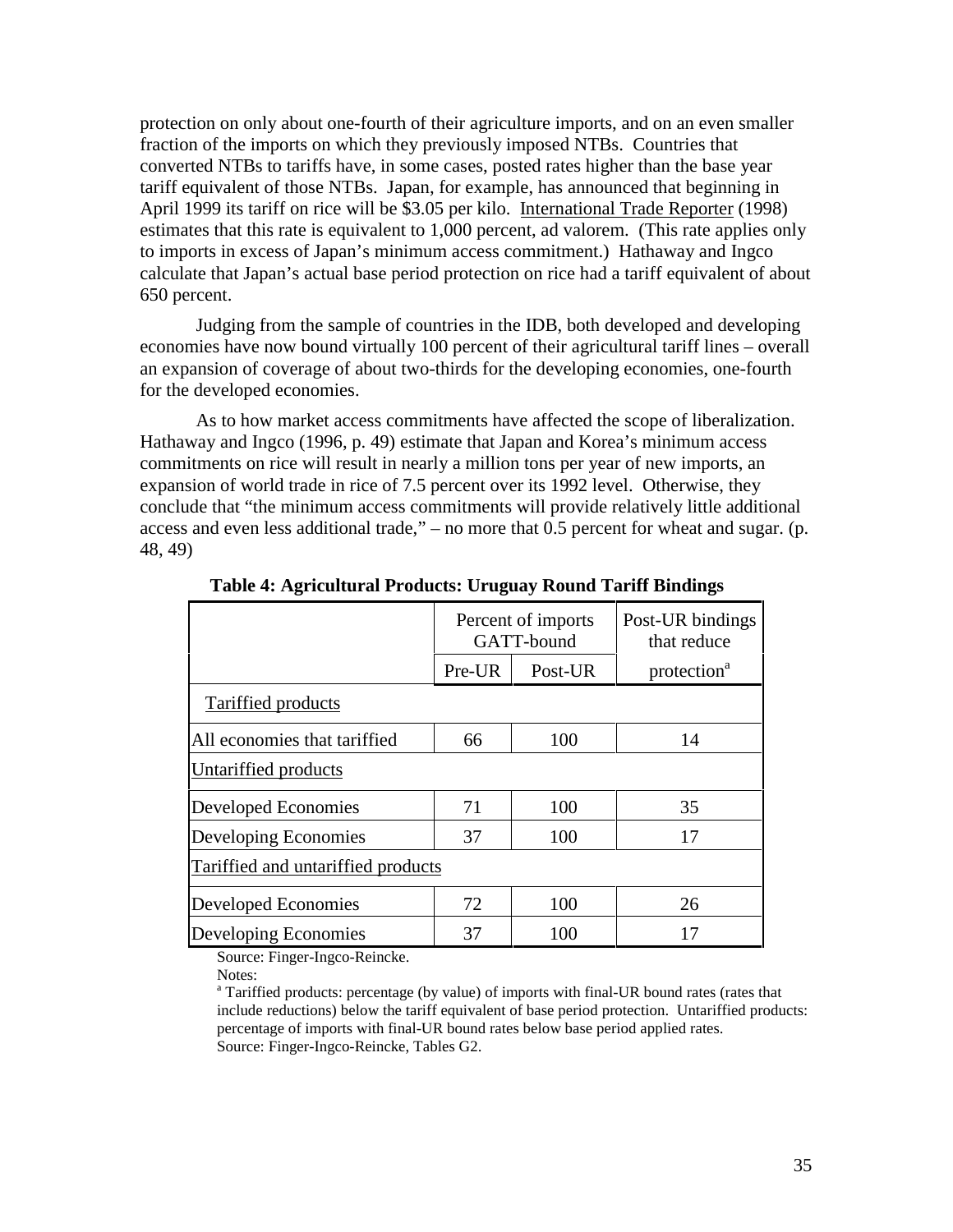## **11. ANNEX B: CUSTOMS REFORM EXPERIENCE IN DEVELOPING AND TRANSITION ECONOMIES**

We present in this section a review of customs reform projects in several countries. This review reinforces one of the arguments we made in the previous section, that needed reform is much broader than valuation reform. The section in addition provides information on how much customs reform costs.

#### **ARMENIA**

Armenia had to create a customs administration from scratch after the collapse of the USSR. Armenia did not initially (after the breakup of the USSR) impose tariffs on imports – a practice observed in many countries in the early stages of transition from central planning. The customs administration's initial responsibility was to collect VAT and excise taxes on non-FSU imports. In time, the World Bank and IMF recommended that Armenia begin collecting a low and uniform tariff for revenue purposes. As a newly independent state, Armenia needed also to develop institutional capacity for collecting trade statistics. The World Bank and UNCTAD<sup>39</sup> provided some assistance early on, the EU currently provides assistance under the TACIS program to aid WTO accession.

## $Cost<sup>40</sup>$

World Bank lending for customs reform was part of a larger project to support institutional reform. The cost of the Customs Administration & Trade Facilitation component of the project was for \$1.604 million.

Scope. The customs reform project in Armenia covers development of a new customs law, staff training and computerization.

### **LEBANON**

Lebanon is currently an observer but not a member of the WTO.

## $Cost<sup>41</sup>$

<u>.</u>

The World Bank is supporting customs reform in Lebanon as part of a project for revenue enhancement and fiscal management. The loan program is scheduled to close in March 2000. The customs reform component was projected to cost \$3.82 million, allocated as follows:

<sup>&</sup>lt;sup>39</sup> Wichelen, Martial van, Customs Evaluation Report: Republic of Armenia

 $^{40}$  Memorandum and Recommendation of the President report number P-6014-AM, March 8, 1993.

<sup>&</sup>lt;sup>41</sup> Memorandum and Report to the President report number P-6374-LEB, June 10, 1994.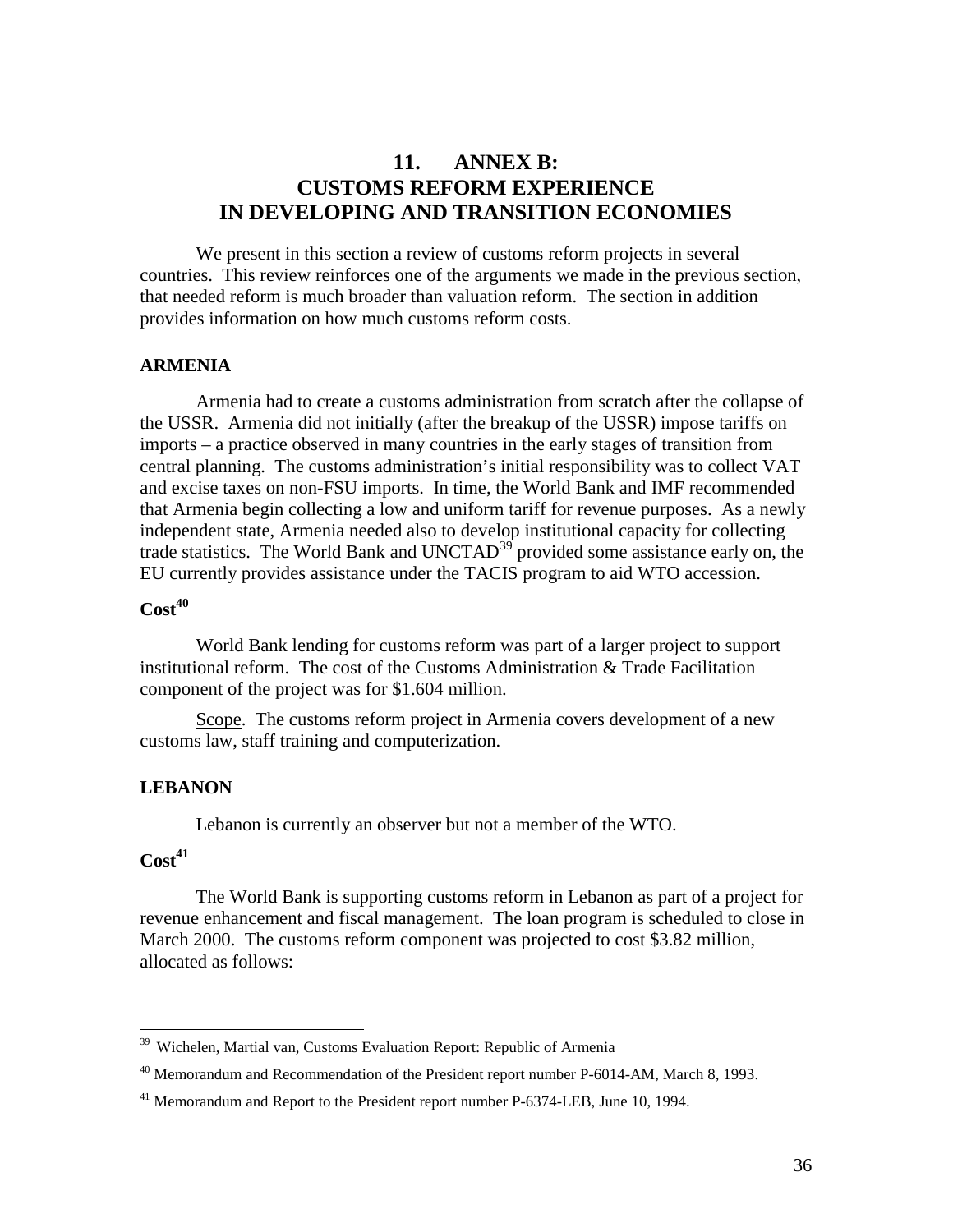| <b>Technical Assistance and Advisory</b> | 1.36 |
|------------------------------------------|------|
| Services                                 |      |
| Training and Workshops                   | 0.25 |
| <b>Equipment Supplies and Materials</b>  | 1.25 |
| <b>Incremental Operating Costs</b>       | 0.52 |
| <b>Subtotal Base Cost</b>                | 3.38 |
| Price and Physical Contingency           | 0.44 |
| (13%)                                    |      |
| <b>Total Cost (million)</b>              |      |

Technical support would consist of 79 work-months of international consultant services and 30 months of local consultant services.

## **Scope**

The reform program includes

- *Computerization* including a radio-based communications system for customs offices and general improvements to office equipment and computers.
- *Valuation procedures*
- *Clearance Procedures* aimed at simplification
- *Tariff Classification* including introduction of the Harmonized System of classification.
- *Staff Training* general upgrading of skills, particular training in fraud investigation, valuation, assessment and collection. 120 staff would be trained.

## **TANZANIA**

Tanzania is a member of the WTO. Customs consultant Bert Cunningham prepared a report to the Tanzanian Revenue Authority proposing a comprehensive reform of Tanzanian customs procedures.<sup>42</sup>

## **Cost**

The proposal calls for spending \$8-10 million over three years. This would cover technical assistance, training, refurbishment of buildings, new equipment, and computerization.

## **Scope**

The reform proposal includes

 *Computerization* – including ASYCUDA (the UNCTAD customs valuation computer system), a bonded warehouse inventory control system, the WCO narcotics interdiction database, a statistical reporting package, and the PSI firm's valuation database.

<sup>&</sup>lt;u>.</u>  $42$  Bert Cunningham, "Tanzania: Strategy and Action Plan to Reform Customs Administration," June 1996.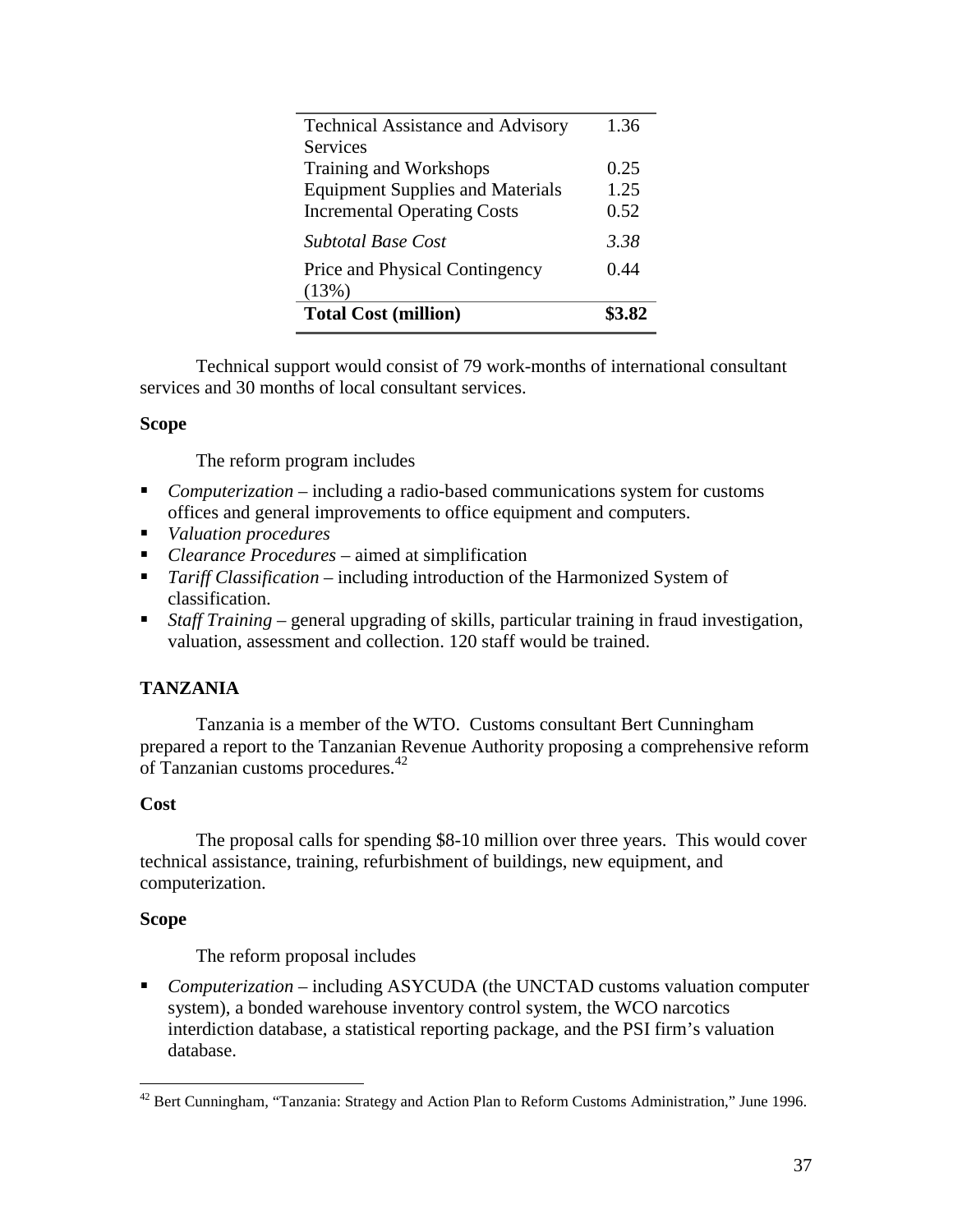- *Valuation procedures* gradually phase out the Brussels Definition of Value (which uses reference prices) and adopt the WTO system (based on transaction prices).
- *Cargo controls* speed up processing and eliminate fraudulent or incorrect valuation.
- *Building refurbishment* refurbish customs buildings necessary to house ASYCUDA.
- *Administrative reforms* establish a new division responsible for customs valuation and tariff classification, increase size of auditing and inspection staff, establish appeals tribunal, develop comprehensive staff training program, reduce discretion exercised by customs officers.
- *Legislative reforms* rewrite laws to make them consistent with procedures used in ASYCUDA (including electronic filing), formally accede to the Harmonized System Convention, increase transparency.

## **TUNISIA**

Tunisia is a member of the WTO.

## Cost and Scope<sup>43</sup>

The World Bank has just approved an export development loan to Tunisia that includes a customs modernization component.

| New information system                    | 4.3     |
|-------------------------------------------|---------|
| <b>Customs container scanners</b>         | 1.6     |
| <b>Customs Training Center</b>            | 7.08    |
| <b>Equipment for Documentation Center</b> | 1.0     |
| Pilot version for electronic manifest     | 0.06    |
| Equipment and systems integration         | 2.17    |
| for electronic document                   |         |
| interchange                               |         |
| <b>Total Cost (million)</b>               | \$16.21 |

## **CENTRAL AND EASTERN EUROPE**

The European Union has been assisting ten of the formerly socialist countries in Central and Eastern Europe with institutional reforms through its Phare Program. One component of this is reform of customs laws and procedures, bringing them into conformity with EU rules.

<sup>&</sup>lt;u>.</u> <sup>43</sup> Draft Project Appraisal Document report number 18778-TUN, March 29, 1999.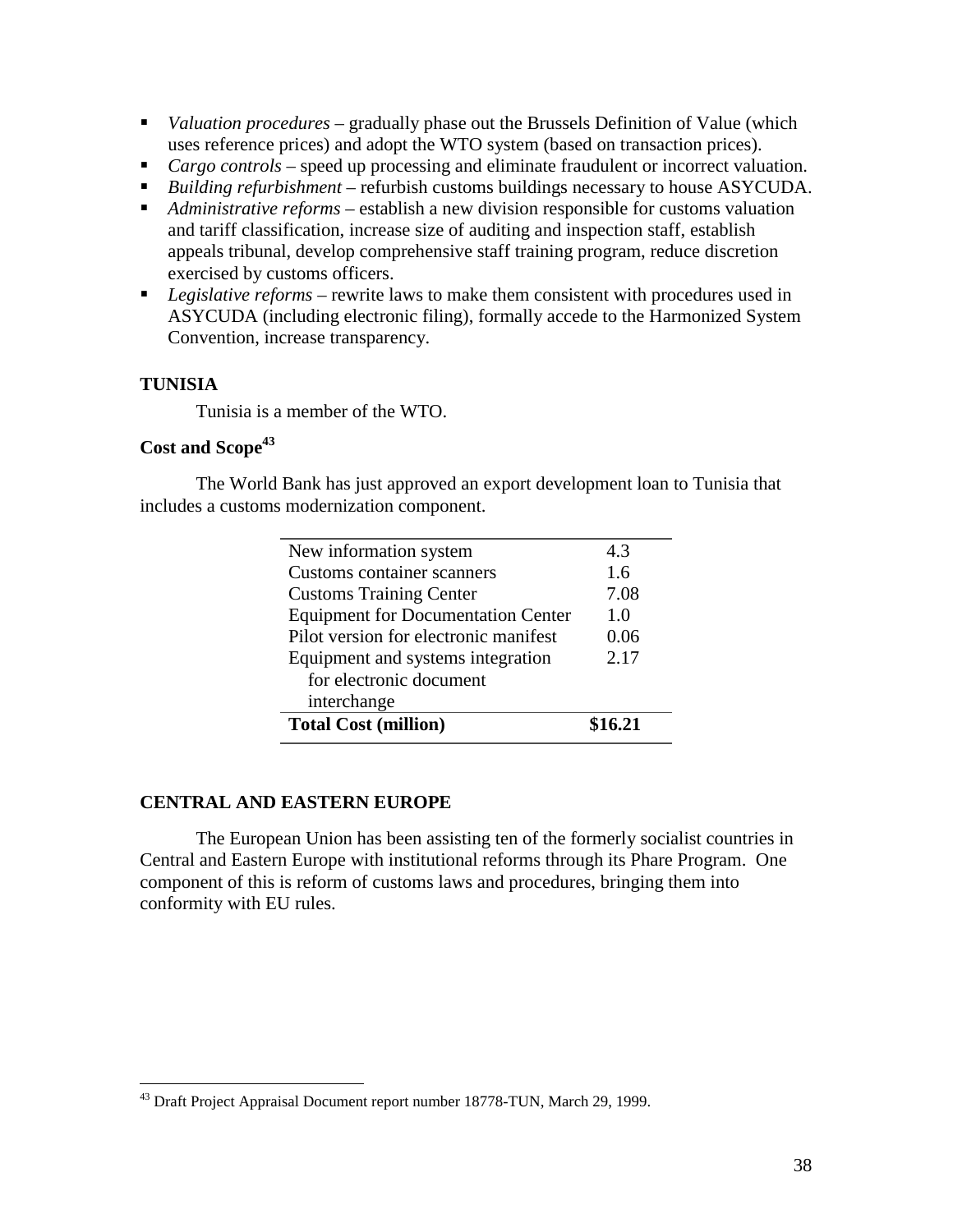## $Cost<sup>44</sup>$

The total budget allocated for Phare customs modernization in the ten candidate countries is 90 million ecus for 1990-97, of which 70 million has been contracted. (At a \$/ecu rate of 1.2, this is approximately \$108 million and \$84 million.)

| Computerization                        | 42.74 |
|----------------------------------------|-------|
| Equipment                              | 6.85  |
| Training                               | 13.77 |
| Management                             | 2.35  |
| Other                                  | 4.54  |
| <b>Total Contracted (million ecus)</b> | 70.25 |
|                                        |       |

### **Scope**

Countries differ widely in level of development as well as in experience with managing customs agencies. Some countries, such as the Slovenia and the Baltic states, are newly created states that created customs administrations from scratch. Hungary, on the other hand, has operated an institute for training customs agents for over a century. Accordingly, the type of Phare assistance varies widely. Grants to Poland paid for expensive anti-smuggling equipment while Romania purchased VCRs (for training videos) with its Phare equipment grants. Bulgarian programs were exclusively training and management.

- *Computerization* Establish computerized customs declarations systems in all countries.
- *Anti-Smuggling Equipment* Provide laboratory and detection equipment for drug interdiction and other anti-smuggling efforts. Equipment ranges from x-ray equipment and gas chromatographs to communications equipment.
- *Management and Staff Training* Train staff in basic management, customs procedures and computer operations; establish staff training schools.
- *Legal Reforms*  EU candidates must adopt the EU customs code. Phare assistance funded translation of laws, training to (re-)write laws that conform with EU codes, and conduct public information campaigns.

<sup>&</sup>lt;u>.</u> <sup>44</sup> Pricewaterhouse Coopers, "Evaluation of the DG 1A Programmes: Phare Customs Programmes," December 1998. URL: http://europa.eu.int/comm/dg1a/evaluation/phare\_customs/index.htm [Accessed June 16, 1999].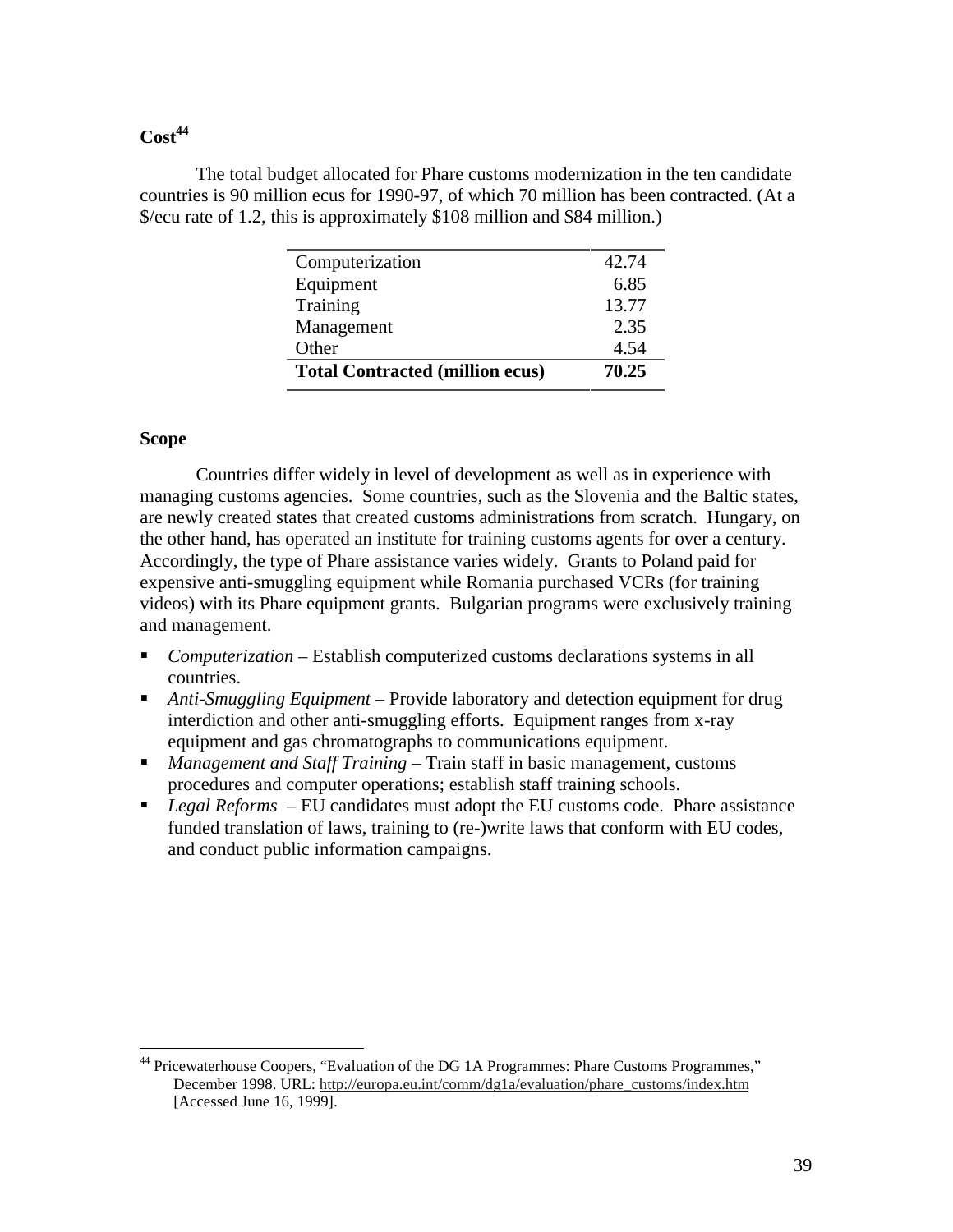## **12. ANNEX C: WORLD BANK EXPERIENCE IN SUPPORT OF IMPLEMENTATION OF SPS STANDARDS**

The World Bank has assisted many countries in implementing sanitary and phytosanitary regulations. Bank projects supporting SPS systems have typically placed these measures in a general development context of ensuring food security, increasing agricultural productivity and protecting health, rather than focusing on the narrower objective of meeting stringent requirements in export markets. The projects presented in this section each have components dealing with various parts of the WTO SPS agreement. The export reform project in Argentina, which we present first, is the only project reviewed here that focused particularly on improving SPS standards for trade purposes. The other cases are divided into three groups, by the major emphasis of the project: (a) disease control measures, (b) sanitary conditions in food processing, and (c)upgrading laboratories and quarantine facilities.

## **AGRICULTURAL EXPORT REFORM IN ARGENTINA<sup>45</sup>**

A project in Argentina supported by the World Bank and other donors dealt directly with SPS implementation, although the project predates the WTO SPS agreement. The primary objective of the project was to promote exports, its scope was a general upgrading of agricultural and animal husbandry services. Components aimed to improve sanitary and phytosanitary conditions so that Argentine exports could meet the standards imposed by importing countries. Argentina's meat, fruit and vegetable exports are limited in part by the presence of diseases (e.g., foot and mouth disease and citrus canker). Diversification into non-traditional (and often higher value-added) exports such as processed meats, seeds, and horticultural products—requires producers to meet more stringent quality control standards.

The program of technical assistance lasted from 1991 to 1996, and included a total expenditure of \$82.7 million, broken down as follows.

<u>.</u>

<sup>&</sup>lt;sup>45</sup> Report P-5428-AR, Memorandum of the President for Loan 3297-AR, Agricultural Services and Institutional Development Project. January 29, 1991. Report 9138-AR, Staff Appraisal Report for Loan 3297-AR, Agricultural Services and Institutional Development Project. January 29, 1991.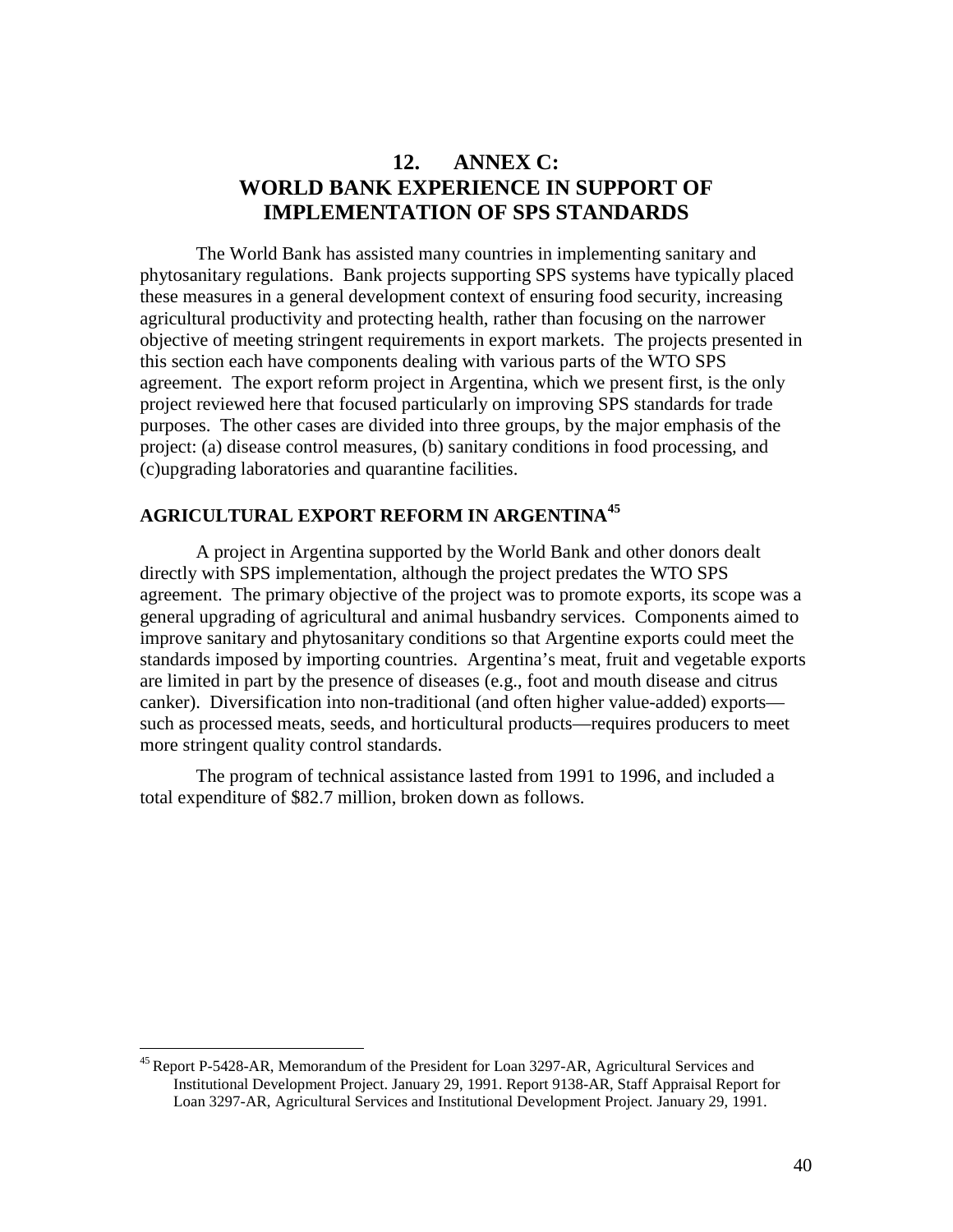| Component                            | $\text{Cost}^{\overline{46}}$ |
|--------------------------------------|-------------------------------|
| Animal Health                        | 20.0                          |
| <b>Phytosanitary Services</b>        | 13.2                          |
| <b>Fisheries</b>                     | 12.7                          |
| Meat                                 | 11.1                          |
| Research                             | 10.3                          |
| <b>Export Promotion</b>              | 8.3                           |
| <b>Information System</b>            | 1.2.                          |
| <b>Project Coordination</b>          | 5.9                           |
| <b>Total Project Cost (millions)</b> | \$ 82.7                       |

## **Animal Health**

The objective of this component was to strengthen animal disease control, both to facilitate exports and to increase domestic production. The specific elements were:

- Strengthening the National Animal Health Service's (SENASA) central services (\$1.5) million);
- Strengthening SENASA's field services and disease control campaigns (\$7.5) million);
- Constructing a central veterinary laboratory (\$10.2 million)
- Constructing a medium-security animal quarantine station at the Buenos Aires airport (\$800,000).

Note that the above do not include disease control costs paid directly by farmers and ranchers to protect animal health. At the time the project was prepared (1990), producers were spending an average of \$70-80 million annually to vaccinate against foot and mouth disease.<sup>47</sup>

## **Phytosanitary Services**

The goals were (a) to eradicate pests, allowing fruit exports to be certified as originating from disease-free zones, and (b) to improve general quality control necessary to market fruit in export markets. This component contained financing for:

- Construction of quarantine stations (\$2.0 million);
- Staff support and construction of office facilities (\$5.5 million);
- Refurbishment of a lab for pesticide residue analysis (\$3.0 million);
- Development of disease-free zones, by setting up quarantine barriers, upgrading disease monitoring, and conducting campaigns to eradicate citrus canker and fruit flies (\$2.7 million);

-

<sup>&</sup>lt;sup>46</sup> Figures include physical and price contingency mark-ups.

<sup>47</sup> Staff Appraisal Report, p. 5.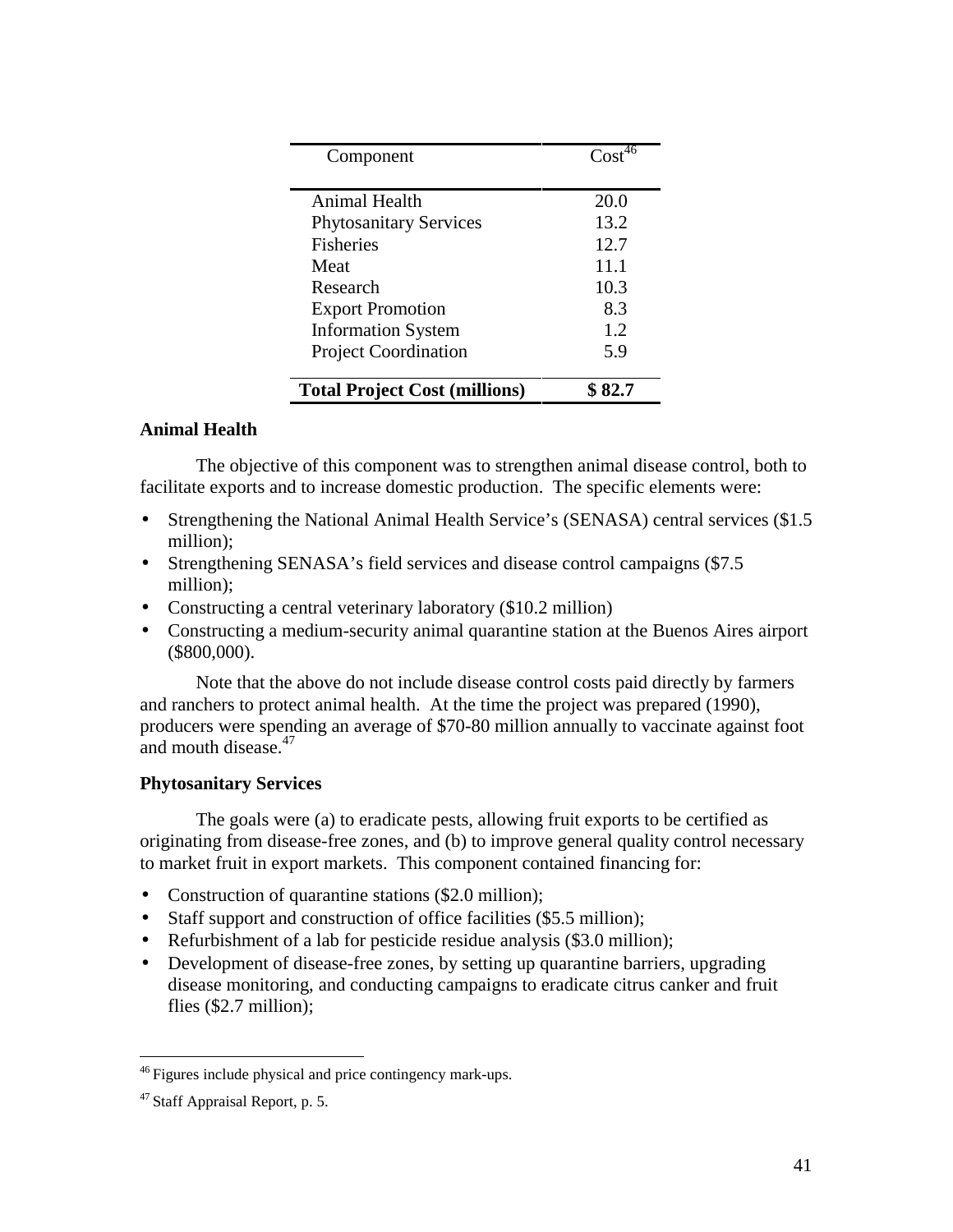• Technical assistance and equipment for seed certification and registration. The project documents specifically mention the need to meet OECD certification requirements (\$1.0 million).

## **Fisheries**

This component was designed to expand Argentina's fish catch in a rational manner. Most of the funds (\$10.2 million) were allocated to upgrading research ships. There does not appear to be any element of this related to meeting sanitary standards in importing countries.

## **Meat Marketing**

This component was designed to upgrade Argentina's capacity to promote meat exports, primarily by facilitating the marketing of meat in vacuum-packs rather than as sides. A secondary goal was to improve domestic meat marketing systems. This component included financing to:

- Perform research into quality control and certification to ensure the absence of chemical residues in exported meat (\$1.0 million);
- Conduct a broad-based study into developing a modern meat classification system based on cuts of meat (\$4.2 million);
- A domestic meat substitution campaign promoting poultry, lamb and pork rather than beef consumption (\$2.7 million)
- Develop information systems to support the government's export marketing promotion (\$200,000);
- A standard export promotion campaign (\$3.0 million).

## **Agricultural Research**

This component financed research into new technologies to facilitate agricultural exports. Specifically this component:

- Established a laboratory to bring wool certification up to international standards (\$2.3) million);
- Remodeled biotechnology laboratories where research into animal and plant diseases would be conducted (\$2.7 million);
- Recruited staff and purchased equipment for research into post-harvest physiology in fruits and vegetables, specifically aimed at reducing chemical residues and developing fungicides to reduce disease during refrigeration (\$3.4 million);
- Constructed forestry research facilities (\$1.9 million).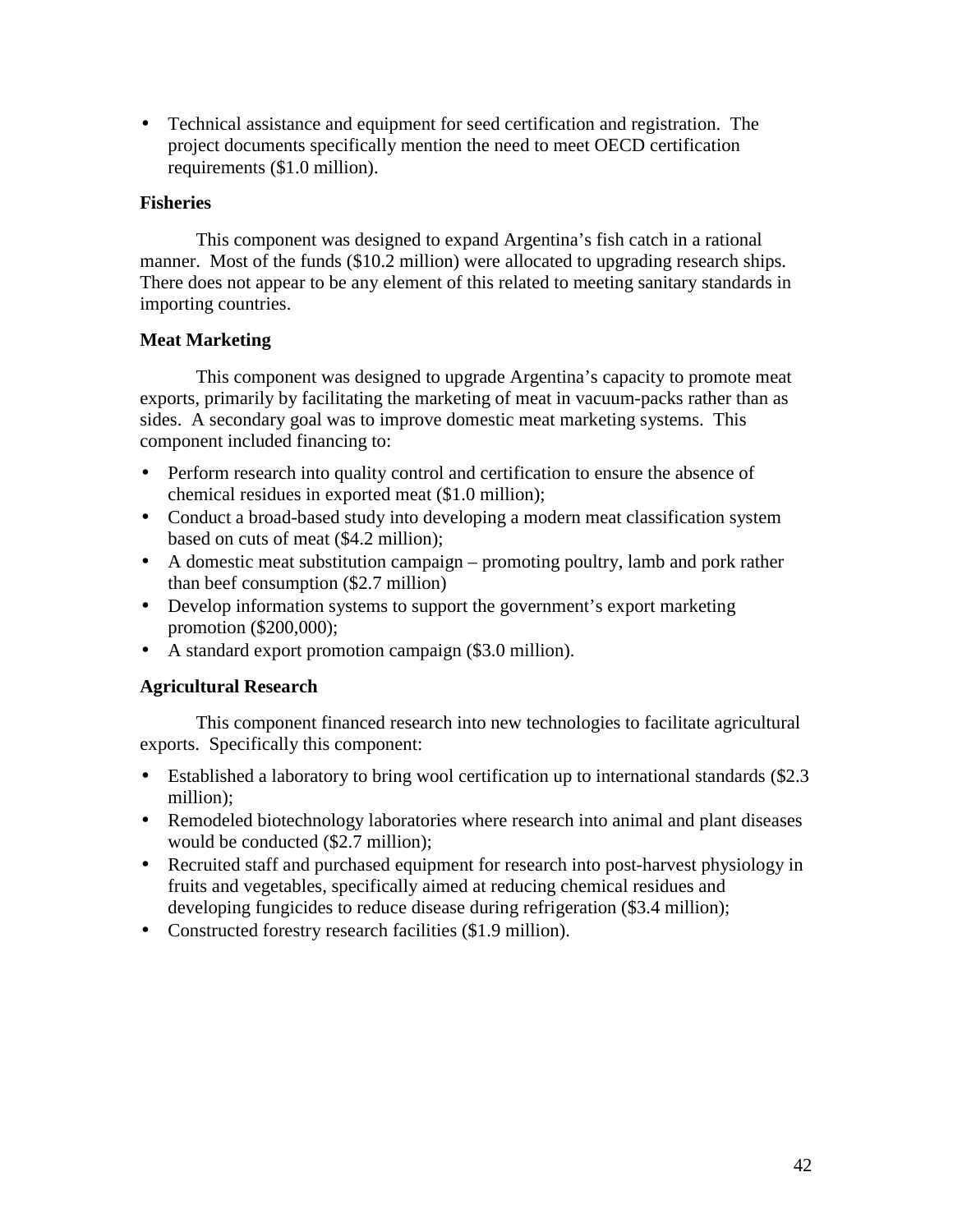### **Non-Traditional Export Promotion**

Argentina wants to follow Chile's success with exporting fruits and vegetables during Northern Hemisphere winter. This component finances generic export promotion activities, including an export promotion fund that traders could tap into.

Information System. This component financed staff training and upgrading of some general government computer systems.

Project Coordination. This component financed the establishment of a coordinating agency, staff training, buying computers, "ensuring smooth functioning of established inter-institutional relationships networks," and the like.

### **IMPROVE DISEASE CONTROL IN THE AGRICULTURAL SECTOR**

Importing countries with stringent sanitary and phytosanitary standards often require exporters to certify that animal and agricultural products are free of diseases or were raised in disease-free zones. The most obvious area of government activity to meet these standards is upgrading domestic programs for eradicating and controlling diseases, pests, vectors, etc. This requires, first of all, a nation-wide infrastructure for plant and animal testing to detect the presence of pests. Governments then need to conduct or coordinate campaigns to control the pests that are found, and educate farmers and ranchers in proper usage of pesticides and veterinary products to prevent the emergence of pesticide-resistant strains. Finally, governments need to establish internal quarantine barriers to maintain pest-free regions within the country.

The International Plant Protection Convention (IPPC) requires countries to establish "national plant protection organizations" (NPPO). The functions of an NPPO are to:

- issue certificates relating to phytosanitary regulations;
- report outbreaks or spread of pests;
- inspect and disinfect imported plants;
- distribute pest control information;
- conduct plant protection research.

A number of Bank projects have included components for plant and animal health, particularly in the area of livestock disease control. The primary objective of many of these programs is not to meet requirements in export markets, but simply to improve agricultural productivity and meet domestic food needs.

### **Brazil Livestock Disease Control Program**

Period: 1987-94, Cost: \$108 million.

Although a primary objective of the project was to increase production for domestic consumption, the project documents note that the project would also help Brazilian meat exporters meet increasingly strict restrictions imposed by importing countries. The program contained a number of components: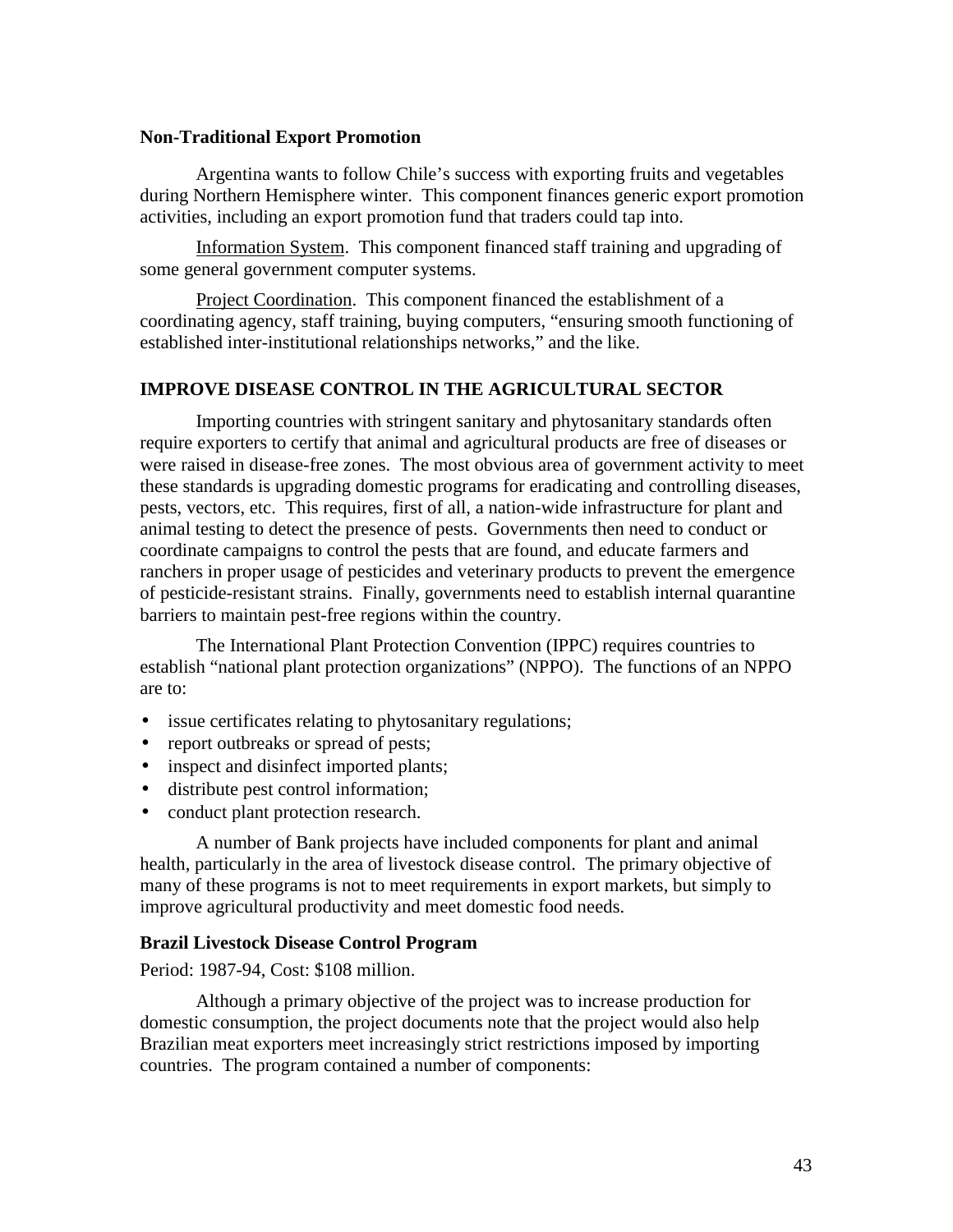- recruitment and training of staff Department for Animal Health Protection (\$22.8) million);
- training of veterinarians and purchase of equipment for the State Veterinary Services (\$31.7 million);
- recruitment and training of staff for the Department for Animal Health laboratories (\$40 million);
- modernization of equipment and facilities at nine of the seventeen federal laboratories and at four quarantine stations,
- development of procedures to monitor chemical residues and prevent accidental virus escape (\$13.9 million).

Staff recruitment and training comprised 86 percent of the projected base cost; facilities construction and equipment purchases comprised the remaining  $14$  percent.<sup>48</sup>

## **Algeria Locust Control Program**

Period: 1988-90, Cost \$112 million.

Most of the expenditure covered by this project (\$79.6 million) was to combat a current locust plague. Additional components funded equipment to upgrade ongoing locust control capabilities (\$15.9 million) and information gathering and dissemination systems for a locust surveillance and detection program  $$8.2$  million).<sup>49</sup>

### **Vietnam Agricultural Rehabilitation Credit**

Period: 1994-97, Cost \$106.7 million.

The project included a \$3.5 million plant protection component, which promoted the use of integrated pest management and financed the purchase of laboratory equipment and vehicles for field work. One objective of this component was to develop a system for monitoring of pest and disease incidence, provide early warning of outbreaks, and advise farmers on corrective measures.<sup>50</sup>

## **Madagascar Village Livestock And Rural Development Credit**

Period: 1980-88, Cost: \$11.8 million.

<u>.</u>

This project was intended to increase meat production and exports through improvements in animal health. The main component was technical assistance and the purchase of equipment and veterinary supplies to support nationwide vaccination campaigns (of cattle, pigs and poultry). Although the project accomplished the shortterm objective of vaccinating livestock, it failed to promote exports. FAIFAMA, the agency established to conduct the campaigns, was dissolved upon completion of the project, leaving no institutional infrastructure in place to maintain a disease-free environment. In addition, the EC withdrew the export license granted to the

<sup>&</sup>lt;sup>48</sup> Implementation Completion Report number 17868, May 5, 1998; Staff Appraisal Report number 6724, June 11, 1987; MOP number P-4598, June 11, 1998.

<sup>&</sup>lt;sup>49</sup> Project Completion Report number 11849, May 5, 1993.

<sup>50</sup> Staff Appraisal Report number 12065-VN, December 22, 1993.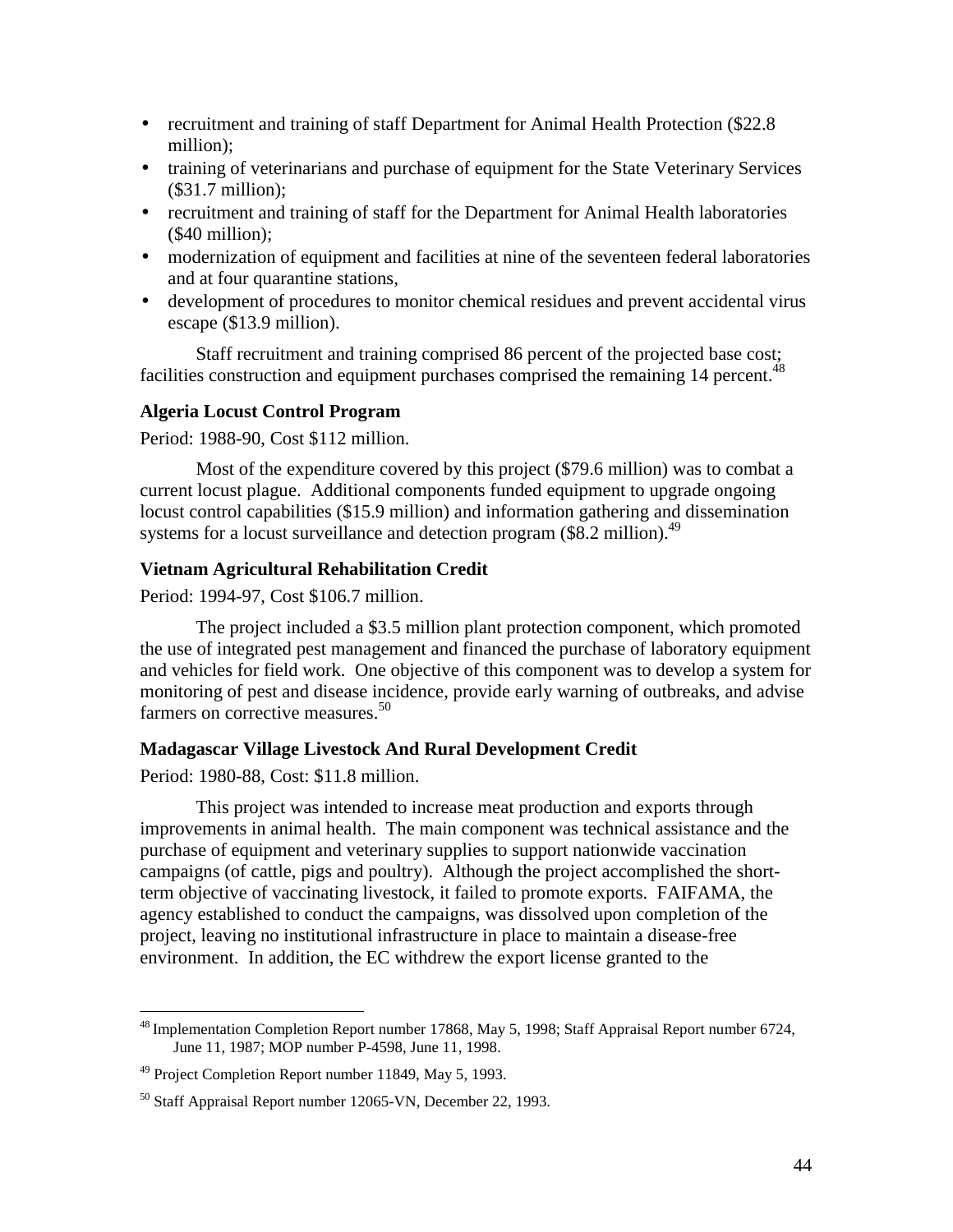slaughterhouse that FAIFAMA operated, due to unsanitary conditions and inefficient management.<sup>51</sup>

## **IMPROVE SANITARY CONDITIONS IN FOOD PROCESSING**

Animals and crops may be raised in disease free zones but subsequently processed under unsanitary conditions. Exporting countries need to certify that meat, fruit, plants, etc., are processed under sanitary conditions to meet requirements set by importing countries.

Most Bank programs that contain food processing components focus on increasing food output (more motivated by a concern to increase domestic consumption rather than to export) and developing rural enterprises rather than improving sanitation per se. These objectives overlap to some extent—unsanitary food processing is wasteful as well as unhealthful.

## **Hungary Integrated Livestock Industry Project**

Period: 1985-1991, Cost: \$41.2 million

The project was designed to increase Hungary's export earnings. One component was slaughterhouse modernization: improving the hygienic conditions of meat processing in line with USDA and EU standards. Equipment for slaughterhouse modernization cost \$41.2 million. $52$ 

### **Russia Rehabilitation Loan**

Period: 1992-95, Cost: \$150 million

This loan (the World Bank's first to Russia) contained a component financing central government purchases of imports to improve food processing and agricultural production. The Russian government requested \$150 million to purchase imported spare parts, equipment and materials for food processing and storage of agricultural products, pesticides, seed-cleaning equipment, and veterinary products. The primary objective was to reduce dependence on food imports by improving quality of food processing and reducing post-harvest waste. Another objective was to facilitate the emergence of the private sector (food processing enterprises tended to be smaller and less capital intensive than most Soviet state-owned enterprises). Purchases made using the loan started in December 1992 and were completed by February 1995.<sup>53</sup>

## **Poland Agroindustries Export Development Project**

Period: 1990-95, Cost: \$71 million

<u>.</u>

The project was intended to increase Poland's export earnings. One component of this program was \$71.0 million allocated to modernizing technology and increasing

<sup>&</sup>lt;sup>51</sup> Project Completion Report number 10128, December 5, 1991; Project Performance Audit Report number 11732, March 3, 1993.

<sup>52</sup> Project Completion Report 12621, February 23, 1993, p. 19.

<sup>53</sup> MOP Report Number P-5834-RU, July 22, 1992; Project Completion Report 16300 February 12, 1997.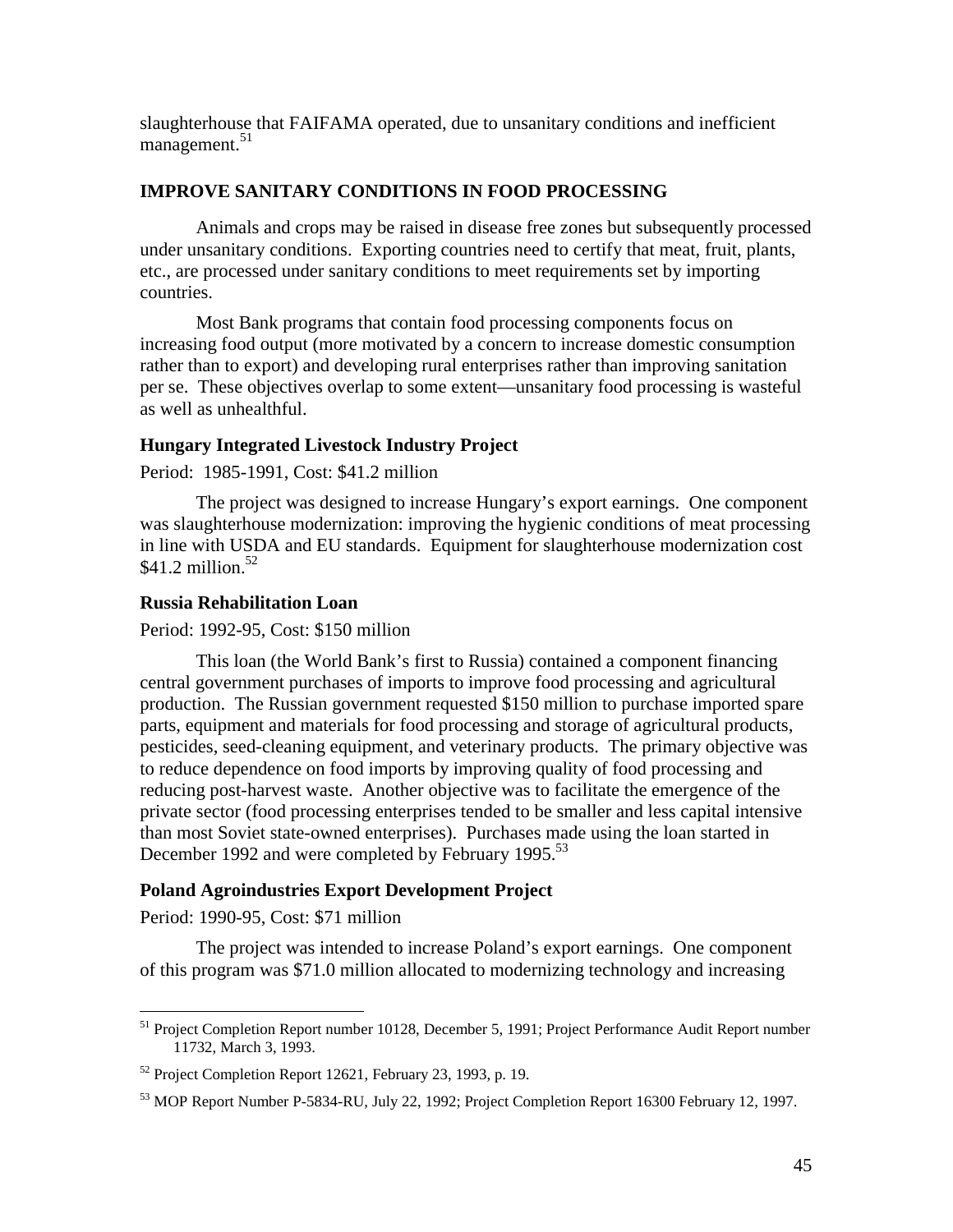capacity in the food processing industry, specifically buildings, equipment and spare parts for: freezing and processing lines for fruits and vegetables; cold storage facilities; equipment for processing of ham and meat products. Many Polish slaughterhouses did meet USDA approval at the time of the project; the goal of the loan was primarily to improve productivity and to shift exports into more highly processed agricultural products.<sup>54</sup>

### **UPGRADE LABORATORIES AND QUARANTINE FACILITIES**

One component of programs to comply with the SPS Agreement is to develop or upgrade laboratory and quarantine facilities within the country. This is necessary for countries that import from countries with weaker standards as well as those that export to countries with stronger standards. Below are some examples of Bank programs with components related to laboratories and quarantine facilities.

### **China Agricultural Support Service Credit**

## Period: 1993-2000, Cost \$10.0 million

This project was implemented in the 1990s and contained a number of components related to laboratory and quarantine services. The Animal and Plant Quarantine Services component aimed to modernize China's plant and animal quarantine control procedures by rewriting quarantine regulations to conform with international best practices, establishing a computerized quarantine information system, upgrading eighteen provincial quarantine laboratories, computerizing the Shenzen quarantine entry points, and developing a new plant quarantine isolation station. The base cost of this component was \$10 million (out of a total program cost of \$238.3 million). The Livestock Field Services component funded the modernization of a network of veterinary diagnostic laboratories and purchase of refrigerators and iceboxes for a vaccine distribution system, and provided technical assistance in the area of animal health and production. The base cost of this component was \$66 million.<sup>55</sup>

### **Turkey Agricultural Research Loan**

Period: 1992-99, Cost \$77.6 million.

<u>.</u>

This program was designed to strengthen the overall research and extension capacity of Turkey. It included \$2.3 million for a residue control program. This funded a laboratory program to test and monitor the presence of a variety of chemical residues: pesticides, fertilizers and growth regulators in horticultural crops; veterinary and agricultural drugs in animal products; and residues of packaging materials in food. A somewhat related component of the loan program was \$4.5 million for research into integrated pest management. The objective of this program was to develop and introduce

<sup>&</sup>lt;sup>54</sup> MOP Report Number P-5150-POL, January 5, 1990. Staff Appraisal Report number 7112-POL, January 3, 1990.

<sup>55</sup> MOP/PR number P-5877, January 29, 1993; Staff Appraisal Report number 11147-CHA, January 22, 1993.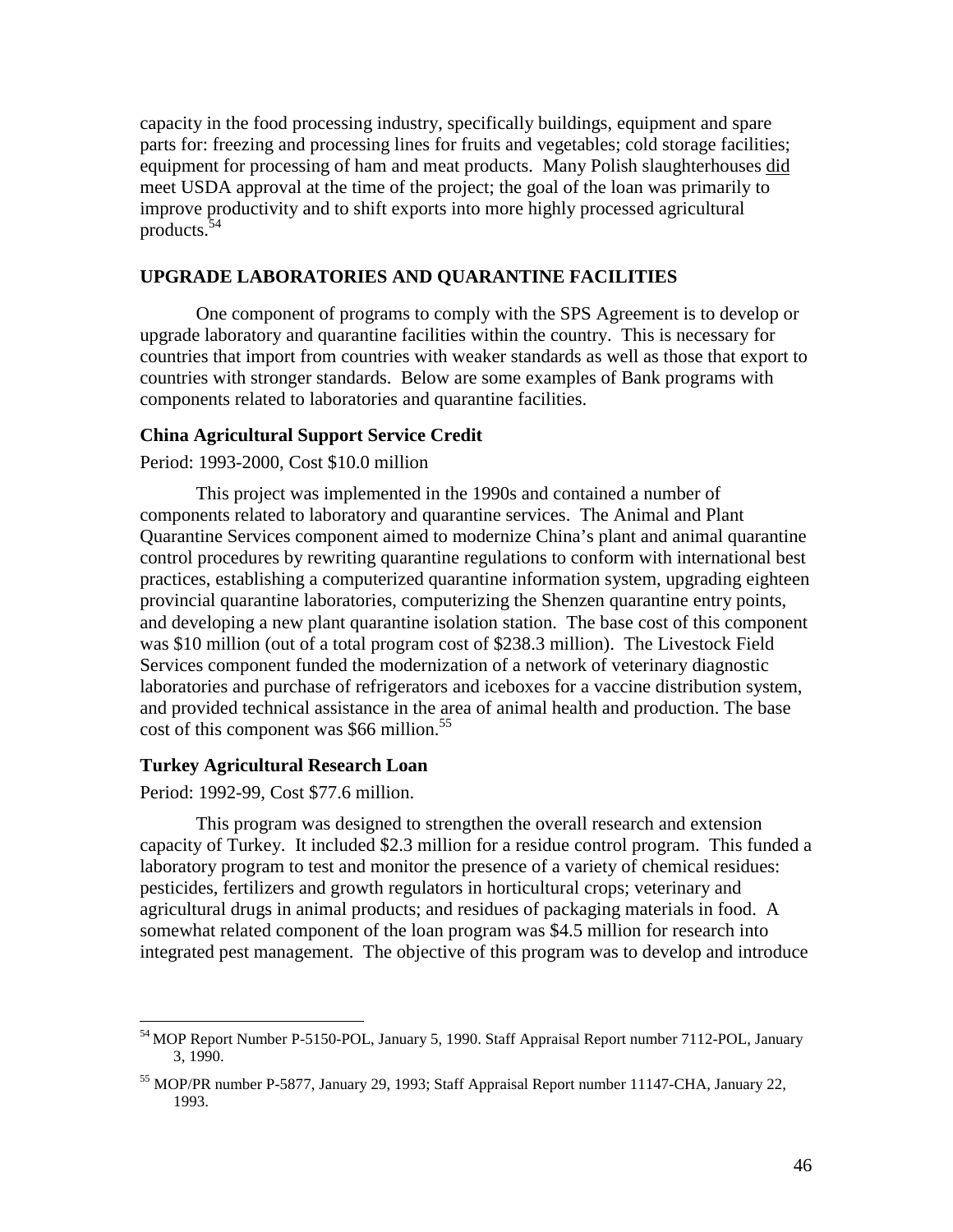biotechnical methods of controlling pests (in citrus, apples, vegetables and potatoes) in order to reduce the use of chemical pesticides.<sup>56</sup>

The Brazilian livestock disease control project mentioned above included a \$13.9 million component to upgrade nine laboratories and four quarantine facilities.

<u>.</u>

<sup>&</sup>lt;sup>56</sup> Staff Appraisal Report number 9890-TU, April 9, 1992.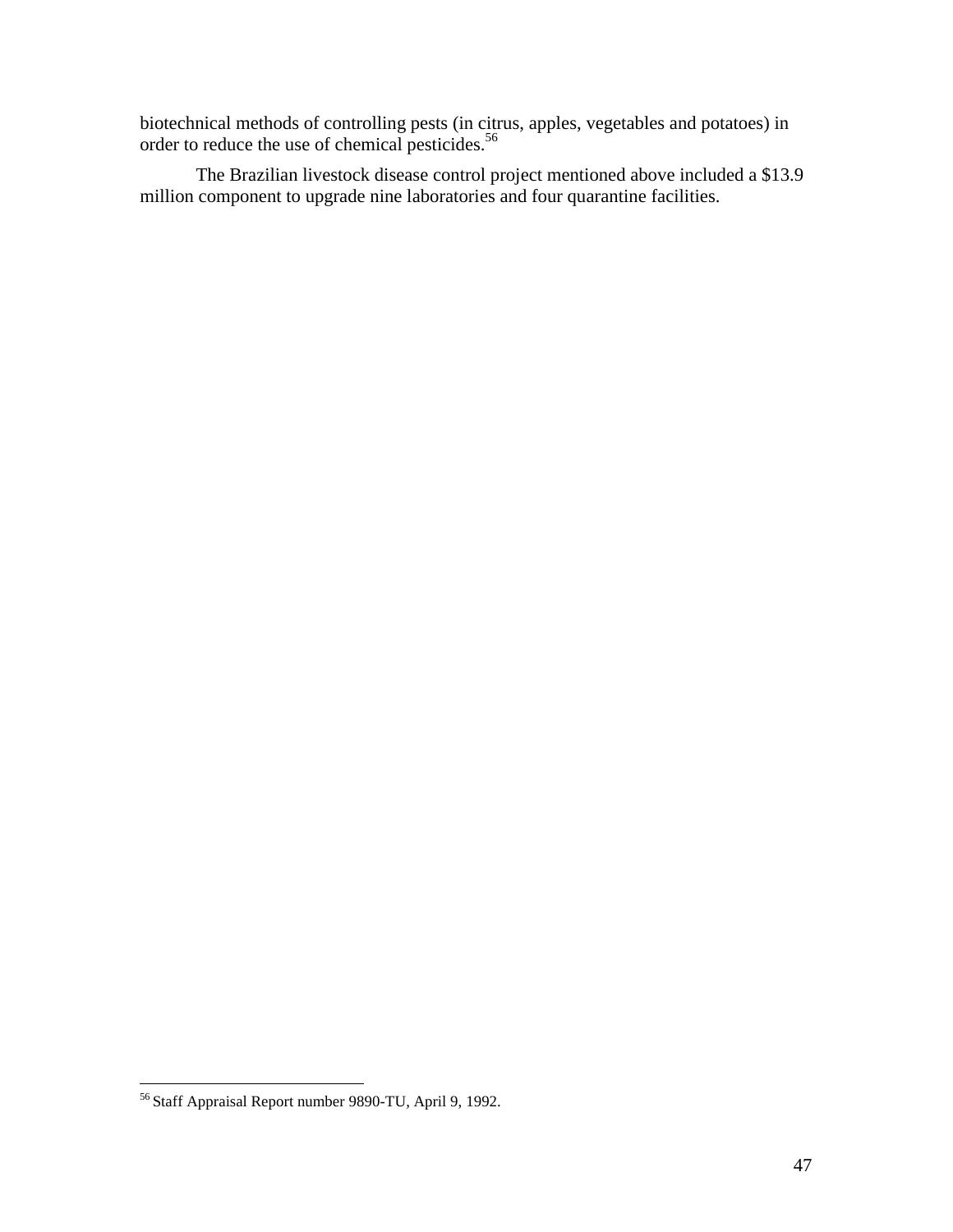## **13. ANNEX D: REFORM EXPERIENCE WITH INTELLECTUAL PROPERTY RIGHTS IN DEVELOPING ECONOMIES**

We present in this annex a review of several intellectual property rights reform programs that have been supported by the World Bank, along with a summary of several studies supported by UNCTAD to estimate the cost of certain IPR-related in other developing countries.

## **WORLD BANK PROJECTS**

### **Brazil<sup>57</sup>**

The World Bank is supporting reform of the administration and protection of intellectual property rights in Brazil as one component of a broader science and technology development project. The project as a whole is intended to stimulate privatesector R&D spending, which is low compared to that in other emerging markets. The ultimate objective of the IPR component is to improve industrial productivity and competitiveness, especially in export-oriented firms. It consists primarily of administrative improvements to support implementation of the new (1996) industrial property law.

Brazil has signed the Paris, Berne, UPOV (in May 1999) and Rome conventions, but not the integrated circuits treaty.

Cost. The cost of the IPR component is \$4.0 million.

Scope.

- *Staff Training* train staff involved in IPR administration.
- *Administrative reform* develop local agencies that specialize in providing industrial property technical assistance.
- *Information exchange* disseminate information about the new IPR law and develop national indicators for trademarks and patents.

## **Indonesia58**

-

The World Bank is supporting institutional reforms for the protection of intellectual property rights in Indonesia as one component of a larger information infrastructure development project. In 1997 Indonesia passed new laws to protect intellectual property rights in support of commitments made under the TRIPS Agreement and to make Indonesia more attractive to investment by foreign information technology firms. The IPR component of the Bank project helps develop the legal and regulatory

<sup>&</sup>lt;sup>57</sup> Project Appraisal Document report number 17178-BR, November 26, 1997.

<sup>58</sup> Project Appraisal Document report number 17106-IND, October 16, 1997.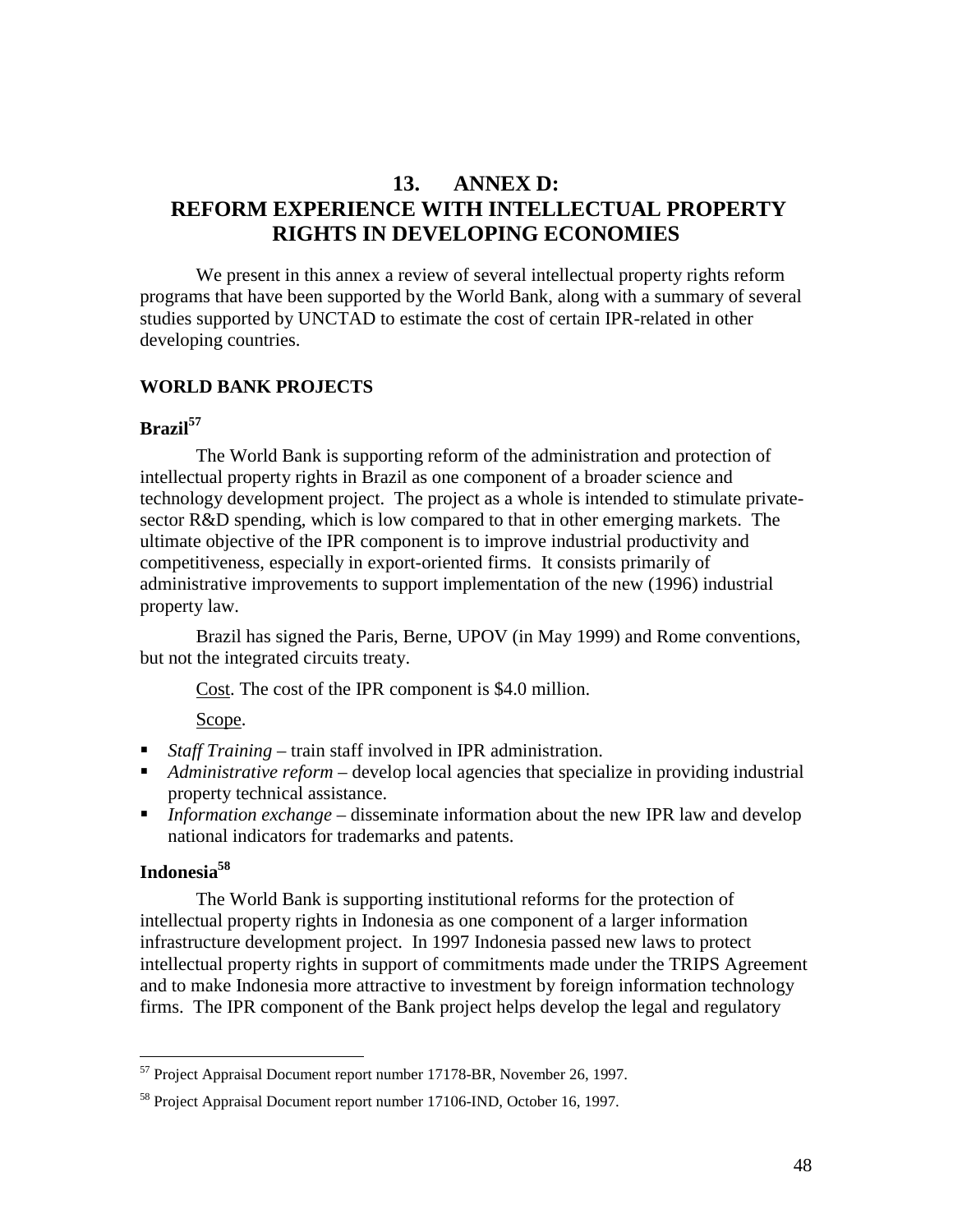framework necessary to implement these laws. The ultimate objective of the project is to enhance private sector supply of information technology services.

Indonesia is a member of the Berne and Paris conventions, but not the UPOV or Rome conventions, nor has it signed the integrated circuits treaty.

Cost. The cost of the IPR protection component is \$14.7 million.

Scope.

- *Administrative Improvements* create new agency to implement national information technology strategy; develop better procedures for IPR administration, examination, and information dissemination.
- *Staff Training* train staff involved in implementation of IPR laws (including customs officials, policy, judges, prosecutors.
- *Legal Reforms* prepare laws and regulations on integrated circuits (topography), trademarks, and trade secrets.

## **Mexico<sup>59</sup>**

As one part of a broader effort to improve research and development, the World Bank funded a program from 1992-96 to improve intellectual property rights protection in Mexico. The project as a whole aimed to improve the competitiveness of Mexican firms (through increased R&D), to attract foreign investment, and to develop institutions supporting IPR administration and protection. Specific goals of the IPR component were to reduce delays in awarding industrial patents and to increase IPR enforcement activities in support of newly passed industrial property laws. A Bank review notes that the project reduced delays in awarding patents, but failed to increase patent awards to Mexican nationals or to stimulate Mexican R&D spending.

Mexico is a member of the Berne, Paris and UPOV conventions, it has not signed the integrated circuits treaty.

Cost. The final cost of the IPR component was \$32.1 million, less than the \$40.6 million originally budgeted, due to savings in administrative expenses (which comprised 85 percent of the original budget). The automation program and information center were initially budgeted to cost \$1.7 and \$2.4 million, respectively.

## Scope.

- *Administrative Improvements* established agency to implement the new industrial property law.
- *Staff Training* trained staff of the patent and trademark office.
- *Computerization* automated patent application process; computerized database of patent and trademark documents.
- *Enforcement* trained judicial staff, created specialized intellectual property court.

<sup>&</sup>lt;u>.</u> <sup>59</sup> Implementation Completion Report number 18763, December 30, 1998. Staff Appraisal Report number 10468-ME, April 30, 1992. Memorandum and Recommendation to the President report number P-5757-ME, April 30, 1992.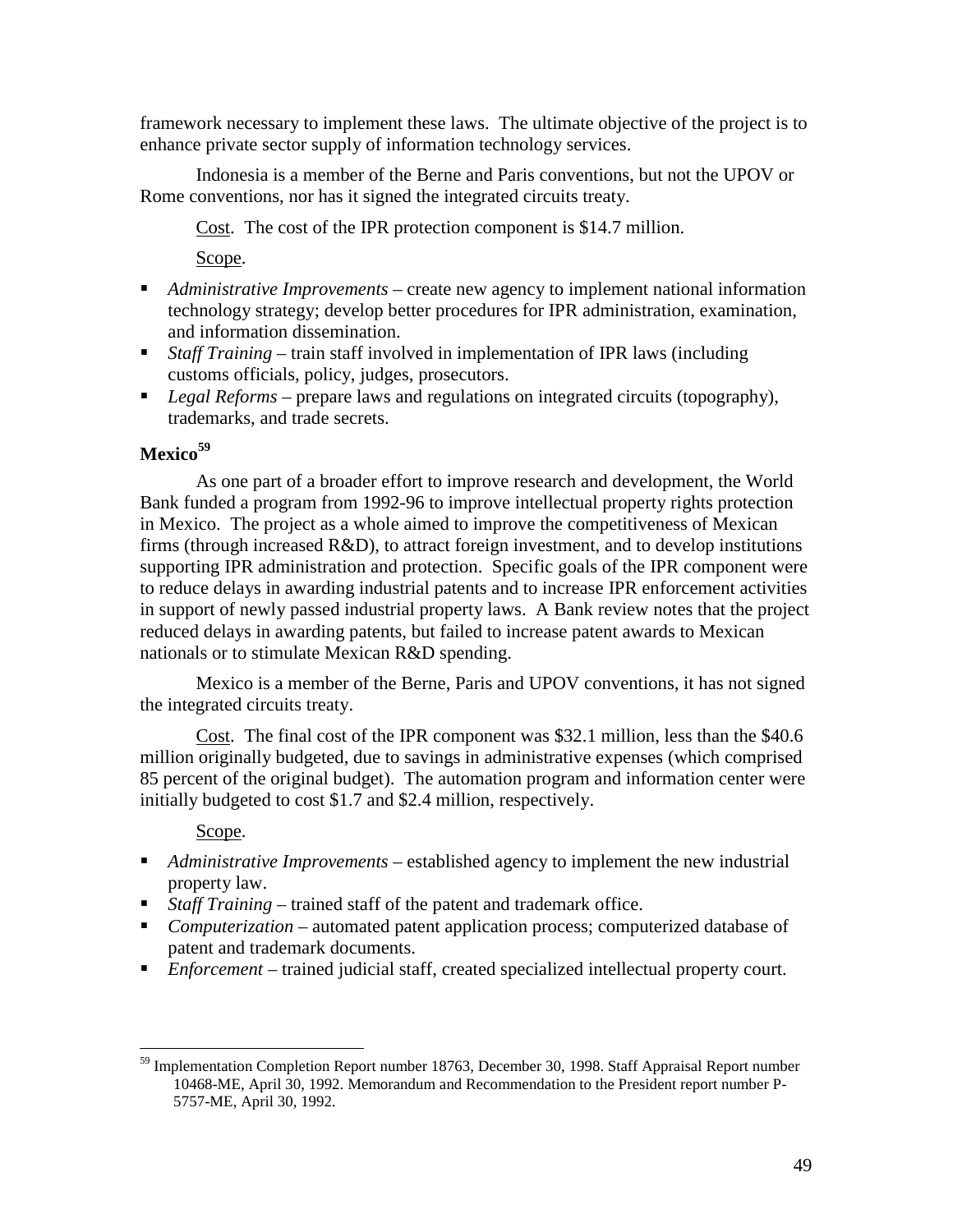## **UNCTAD STUDIES**

UNCTAD produced a study in 1996 of reforms necessary to implement the TRIPS Agreement.60 This included brief case studies of reforms in six countries, listed below (membership in international conventions as of May 1999).

## **Bangladesh**

Patents, designs and trademarks are protected under existing laws; Bangladesh has signed the Paris and Berne Conventions, but not the Rome Convention, the UPOV, or the integrated circuits treaty. UNCTAD notes that the volume of patent, design and trademark applications is very low, due to the low levels of industrialization and commercialization of the economy.

Cost. The estimated one-time cost of drafting new laws is \$250,000. The estimated annual costs for judicial work, equipment and enforcement measures is over \$1.1 million, excluding staff training costs.

Scope.

- *Administrative Improvements* Assemble an effective administrative framework for IPRs.
- *Legal Reforms* Bangladesh needs to pass new legislation to bring food products, plant varieties, and pharmaceuticals under patent protection. New laws are also needed to extend copyright protection to computer software.
- *Enforcement* Even where there are laws on the books for patent protection, the judicial, administrative and enforcement mechanisms are nonexistent or weak.

## **Chile**

Chile is a member of the Paris and Berne Conventions, the International Union for the Protection of New Varieties of Plants (UPOV). Chile is not a member of the Rome Convention or the integrated circuits treaty. The number of patents granted is declining because the technical complexity of patent claims is overwhelming the patent examiners. Chile has begun a program to modernize IPR protection.

Cost. The modernization program is expected to have a one-time cost (for drafting new laws and initial training) of \$718,000 and increased annual cost of \$837,000 for recurring personnel costs

Scope.

- *Legal Reforms* draft new laws in areas of database protection, rental rights, and performers' rights.
- *Administrative Improvements* develop new examination and registration procedures; recruit new staff.
- *Staff Training* –train industrial property and copyright officials.
- *Enforcement* tighten customs procedures; train judges.

<sup>&</sup>lt;u>.</u> 60 UNCTAD, The TRIPS Agreement and Developing Countries, UNCTAD/ITE/1 (1996).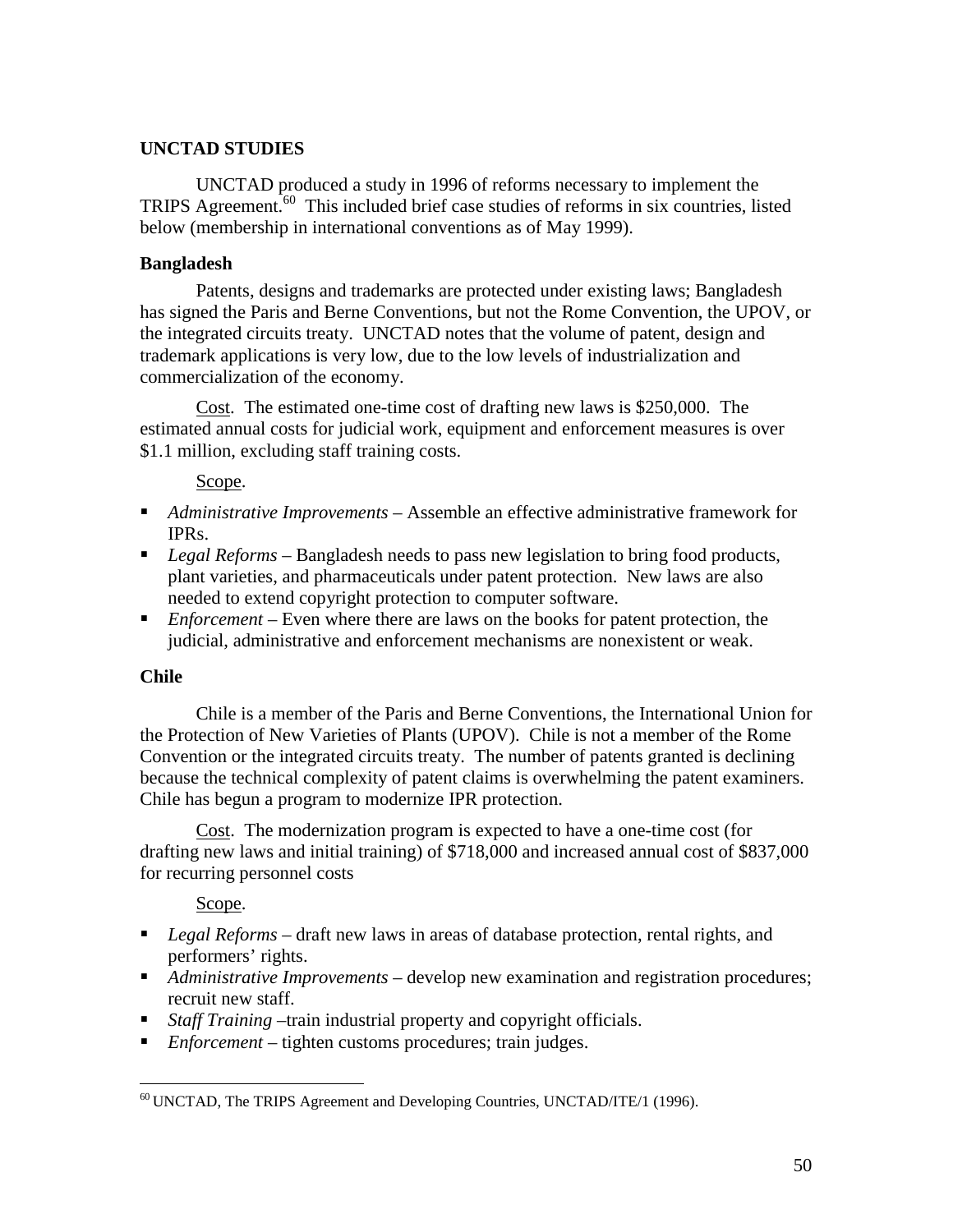## **Egypt**

Egypt is a member of the Paris and Berne conventions, and is the only country to have ratified the Treaty on Intellectual Property in Respect to Integrated Circuits. However, Egypt does not provide patent protection for pharmaceuticals, and customs officials are not fully equipped to undertake monitoring and discovery activities. Egypt is not a member of the Rome or UPOV conventions. Egypt is conducting a review of existing laws and administrative procedures

Cost. The estimated costs of some specific reforms are \$1 million for staff training, \$192,000 for strengthening judicial system, and \$598,000 for recruiting new patent personnel and purchasing new equipment.

## Scope.

- *Administrative Improvements* upgrade administrative framework; develop systems for disseminating technical information.
- *Staff Training* train staff in virtually all IPR fields.
- *Enforcement* strengthen judicial procedures.

## **India**

There is patent protection for food products, drugs, and chemical inventions but no patent protection for plants, animals, integrated circuits. Indian copyright protection is up to most TRIPS standards, according to the UNCTAD study, as is border enforcement of IPRs. Laws concerning border enforcement appear to be up to TRIPS standards. India is a member of the Paris and Berne conventions and is one of only nine countries to have signed the integrated circuits treaty. India has not signed the Rome or UPOV conventions.

Cost. The estimated cost of a three-year program to modernize the patent office is \$5.9 million. India recently completed a three-year project to modernize the administrative system used in trademark enforcement. This cost \$353,000.

## Scope.

- *Computerization* the patent office is undergoing a computerization and training program to eliminate a backlog of patent applications.
- *Legal Reform* India needs to change patent laws (for industrial designs and trademarks, and to reverse the burden of proof in patent infringement cases). Laws have been introduced but not ratified to expand patent protection for pharmaceuticals and agro-chemicals.

## **Malaysia**

Malaysia has signed the Paris and Berne conventions, but not the Rome Convention, UPOV convention, or the integrated circuits treaty. The Malaysian government was planning or undertaking several IPR reforms when the UNCTAD case study was written:

The Industrial Design Act was to be reformed in 1997 to facilitate the development of Malaysian-made goods.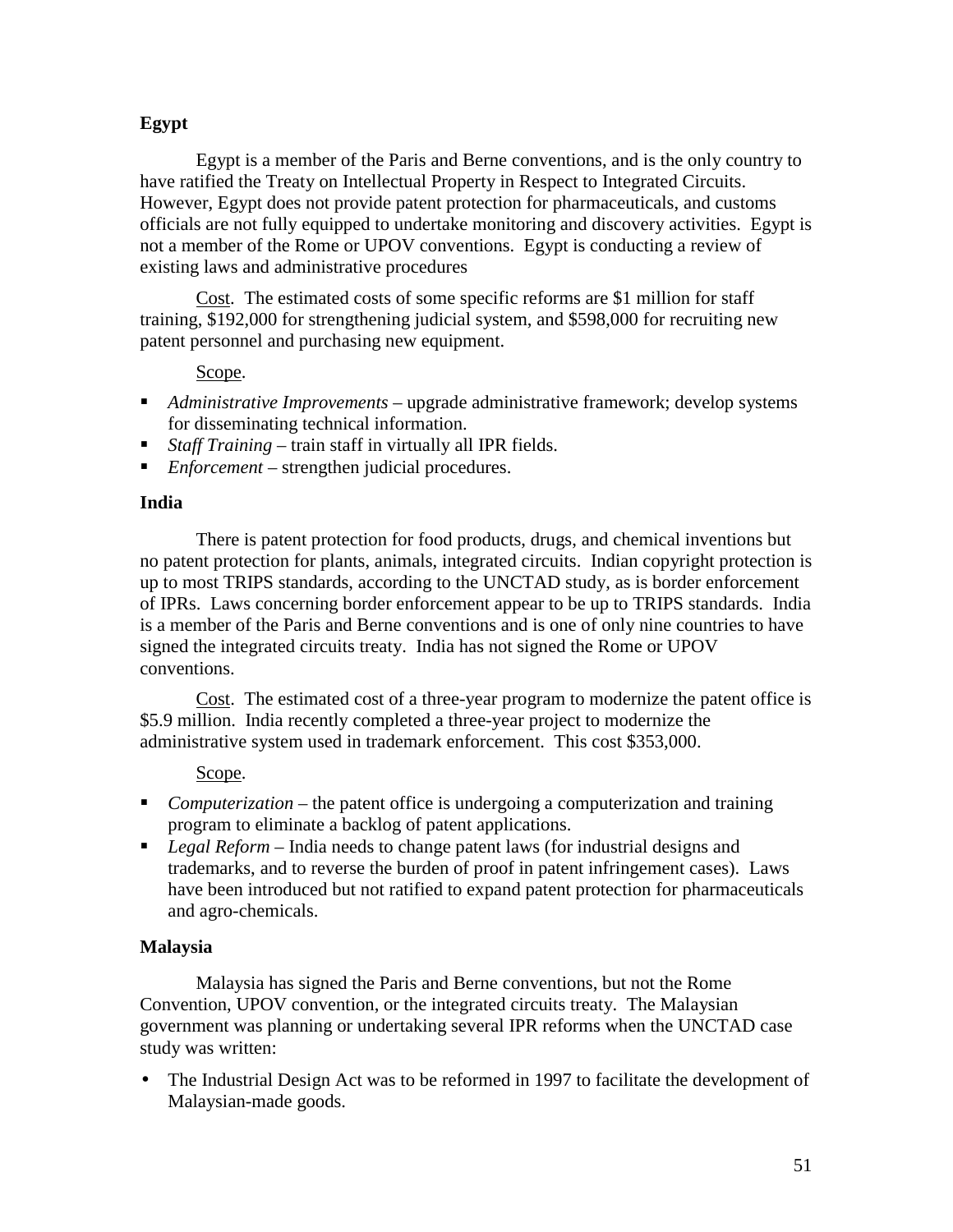- The government established a number of working groups to study how to implement the TRIPS Agreement.
- A special enforcement team was established to apprehend and prosecute copyright infringers.
- The process of trademark and patent searching was being computerized.

## **Tanzania**

Tanzania currently has laws covering patents, trademarks and copyrights. However, Tanzania has not signed any of the major international agreements concerning intellectual property rights protection, including the Paris, Berne and Rome conventions, the UPOV, and the integrated circuits treaty mentioned in the Uruguay Round. There is no systematic enforcement of intellectual property laws.

Cost. The cost of drafting new laws, expanding enforcement capabilities, strengthening administrative offices, and providing training is estimated to be between \$1 million and \$1.5 million.

## Scope.

- *Legal Reforms* draft and implement new laws covering integrated circuits, trade secrets, geographical indications, plant varieties and software.
- *Administrative Improvements* expansion and modernization of administrative offices.
- *Enforcement* judges and customs officials are unaware of IPR requirements.

## **Generalizations**

The UNCTAD concluded that the direct and administrative costs of complying with the TRIPS Agreement will depend on the country's level of development and state of existing IPR institutions. In general, developing countries will need to introduce reforms in legislation, administration and enforcement.

Legislation: the immediate task to comply with the TRIPS Agreement is to introduce or rewrite laws guaranteeing protection of patents, copyrights, trademarks, trade secrets, etc., so that these laws comply with the TRIPS Agreement. In some countries this will require writing laws which extend protection to new IPRs (e.g., plant varieties, computer software). In some cases this will require rewriting laws to specify the length of patent or copyright protection.

Administration: As countries expand the number of IPRs receiving protection, they will also need to expand their administrative apparatus for granting patents, copyrights and the like. Many countries will need to expand and modernize to accommodate increased volume of applications for IPRs as their economies industrialize. Computerization will be necessary to speed up the process of granting IPRs (e.g., conducting trademark searches).

Enforcement: The TRIPS Agreement requires WTO members to provide effective means of IPR protection. Judicial systems and enforcement procedures must be developed or modernized in many countries to comply with this aspect of the TRIPS Agreement. The technical complexity of many IPR issues means that judges, customs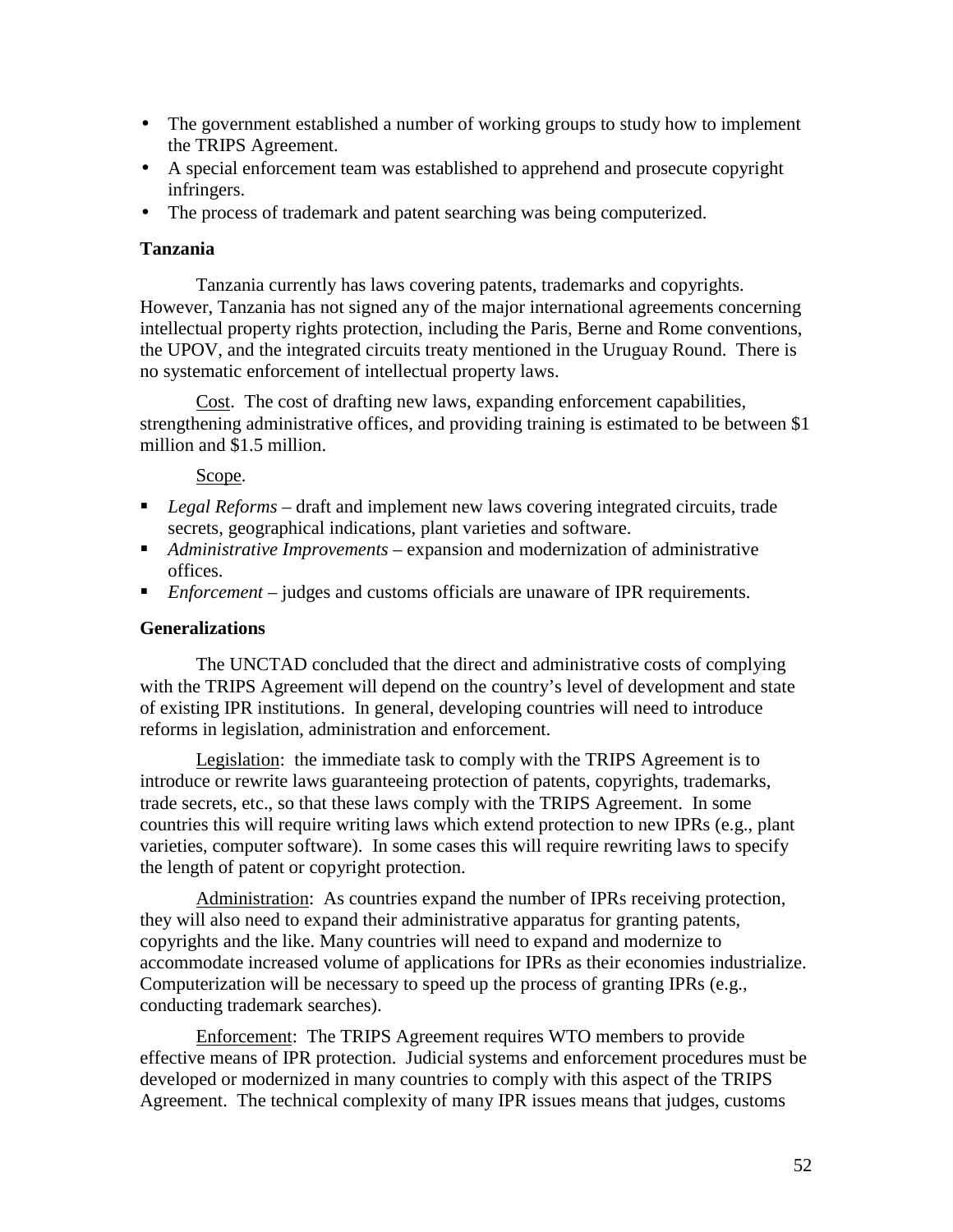officials and others involved in enforcing IPRs may require additional technical training that is unnecessary in routine law enforcement matters.